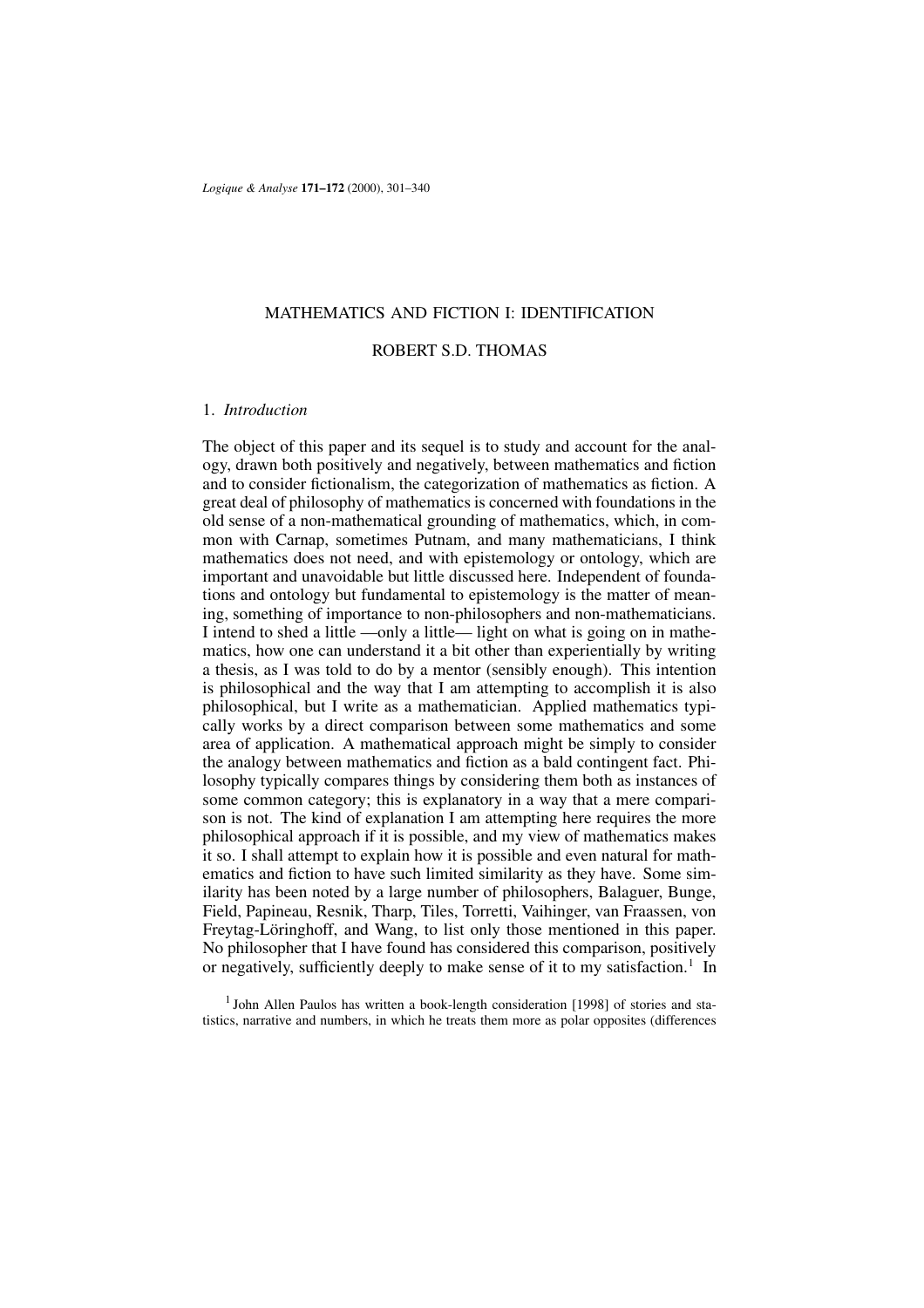the sequel I shall discuss some of these comparisons, mainly those of Hodes, Körner, Resnik, Tharp, and Wagner. Here I shall discuss the rationale and the further step of identification made in particular by Vaihinger, Bunge, and Field. The goal of this paper is to show how it can be that, to put it crudely, Vaihinger and Bunge are right and Field wrong in saying 'mathematics is fiction': obviously by meaning different things, but none of them by meaning what the person in the philosophical street would mean by the phrase.

In order to study the comparison with fiction, I shall offer for discussion a novel view of what mathematics is about that I think has merit. In particular, I think that it accounts for some ontological difficulties concerning mathematics over and above those concerning everything else (not to be elaborated here). I must begin with some indication of what I have just called a novel view, which is by no means altogether new or only mine. I am concerned not to cut off from inclusion any of the sorts of mathematics that are practised by honest-to-goodness mathematicians and also not to cast aspersions on any sort of inferential programme, since I am in no position to legislate on such matters. I shall say something about certain sorts of fiction within the more general context of narrative. I am aiming at a partial picture of mathematics that will be recognizable to mathematicians and helpful to others. Using that picture, I hope to show that what Vaihinger and Bunge mean by fiction is acceptable and what Field means is not. Mathematics is not fiction in anything like the word's normal sense.

## 2. *Mathematics and Relations*

Fully expecting to have my attitude corrected at least in part, I think that both mathematicians and philosophers have been deceived to a greater extent than they would normally allow into regarding mathematics as being about mathematical objects. This has led to 2500 years of argument about the reality or otherwise of these supposed objects, an argument I do not want to add to. The reason that I think the subject of the argument does not matter is that I think mathematics is about relations rather than objects. I think that this subject matter accounts for much that is distinctive about mathematics, for its objectivity, for its comparative success as an intellectual discipline evolving over two and a half millennia and inspiring virtually all others, natural science in particular.

pp. 23 f., 32 f., 87 ff., 116–124) that are codependent than as independent analogues, more negative than positive. While I disagree with little that he says on topic (they *are* related) and admire his expert popular treatment, my task is different and was carried out almost completely before I read his book. We are both trying to round out understanding of mathematics, neither of us by confusing what is distinct.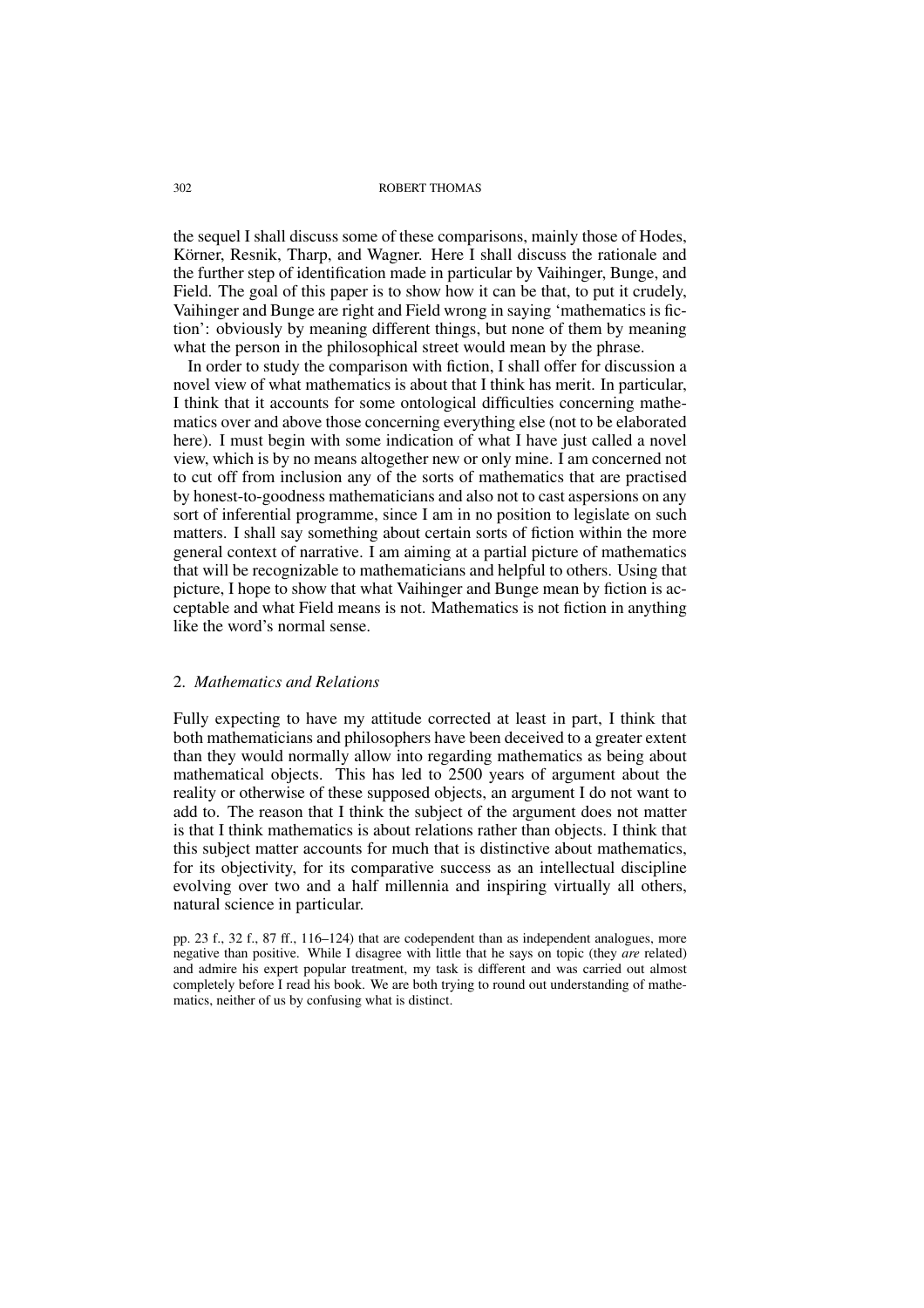I disclaim any originality in making this claim; it is often remarked on but then ignored. Scott Buchanan said, 'Mathematics is the science of relations as such.' (p. 133 of his [1962]) I illustrate with quotations from Newton to Atiyah. Dan Isaacson [1994], in espousing a similar view, quotes from Poincaré the most succinct statement of it.

Mathematicians do not study objects, but the relations between objects. To them it is a matter of indifference if these objects are replaced by others, provided that the relations do not change. ([1902], p. 20)

Russell states it fairly clearly if with a tendency to go overboard all the way to structuralism.

It is, however, the logic of relations which must serve as a foundation for mathematics, since it is always types of relation which are considered in symbolic reasoning; that is, we are not required to consider such and such particular relation, with the exception of those which are fundamental to logic (like  $\in$  and  $\supset$ ), but rather relations of a certain type —for example, transitive and asymmetrical relations, or one-one relations. ([1956], pp. 3 f.)

Netz [1999] claims to 'offer a historical vindication of Russell's claim' (p. 197) by his consideration of ancient Greek mathematics. Both Hilbert and von Neumann were apparently in agreement on this point, the latter preferring functions —as does Saunders Mac Lane— to the more general term 'relations' to describe what is primitive, or can be taken to be primitive. Hao Wang takes much the same line as Poincaré, Russell, and Hilbert in his  $[1974]$ , p. 345,  $\ldots$  it is appropriate to think of mathematics, not as a special branch of knowledge, but as a refinement of general language, supplementing ordinary verbal expressions, which may be too imprecise and cumbersome, with new tools to represent relations'. A more recent example is Sir Michael Atiyah's address [1995] as President of the Royal Society of London on November 30, 1994. In considering how and why it works, he said:

Mathematics takes the process [of abstraction, which is used in science too] to its ultimate conclusion: the identity of the players is ignored, only their mutual relations are studied. It is this abstraction that makes mathematics such a universal language: it is not tied to any particular interpretation.

Finally, a previous President, despite his predating the invention of pure mathematics, is cited by Frege as taking a relational view of number,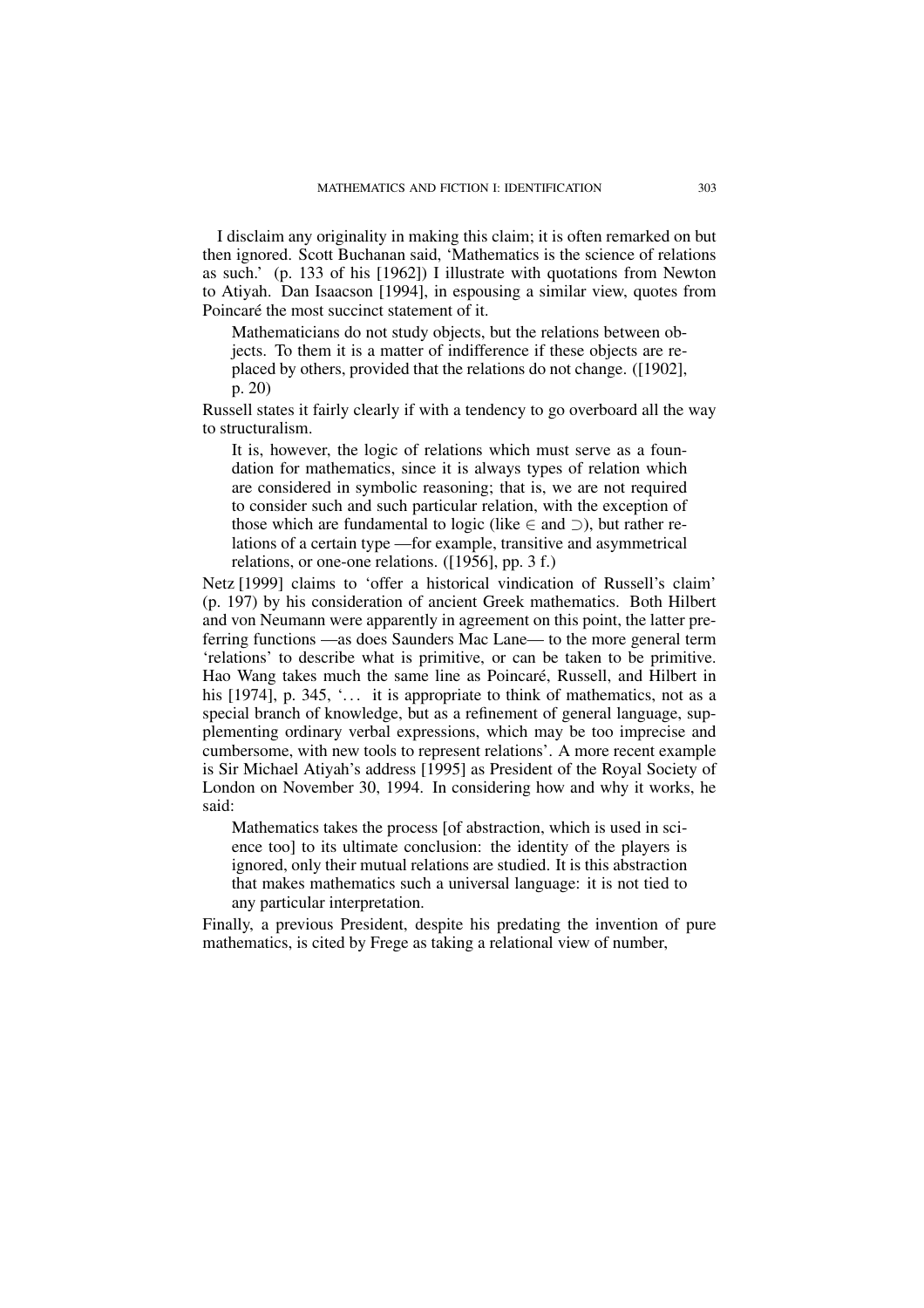Newton proposes to understand by number not so much a set of units as the relation in the abstract between any given magnitude and another magnitude of the same kind which is taken as unity. (*Grundlagen* §19, Austin translation. Austin gives the reference *Arithmetica Universalis,* Vol. I, cap. ii, 3.)

Newton makes the process of abstraction explicit. It has been suggested that even the widely acknowledged reducibility of mathematical language to set-theoretical language is based on this characteristic of mathematics. On FOM, Martin Davis wrote [1998],

... There is no great mystery (as some have suggested) in the reducibility of mathematics to set theory. Mathematical patterns have to do with relations among arbitrary objects. So what mathematics needs is enough objects and the possibility of expressing arbitrary relations among them. With the definability of ordered pair, set theory gives both.

One might justly ask why, if this view is sound, no one has established a programme of showing that mathematics is the science of relations. The answer to this is that mathematics, as ordinarily done, is precisely such a programme. Mathematical definitions, axioms, and work in general are carried out in terms of relations. That is why mathematicians say that this is characteristic of mathematics. It is simply an observation, and so it has not generated the discussion that less accurate views have that are philosophically more interesting<sup>2</sup> or tractable.

This view need not be uniquely right for the consequences of taking it up to be valuable. If there has been an overemphasis on objects at the expense of relations since the idealists of the nineteenth century, then it might do some good to get folks thinking about relations more and objects less for the sake of an appropriate balance. Set theory looks like a reason to think about objects, but the iterative hierarchy of pure sets is based on the empty set, which seems to me a poor reason for a basis in things of any sort. Geoffrey Hellman [2001] claims with references that a number of set theorists (Zermelo, Gödel, Fraenkel, Bar-Hillel, and Levy) have regarded the empty set as a 'fiction'. And I cannot take seriously a basis in nothing but notation.

My aim is not definitive but clarificatory; Hao Wang quotes Kant (*KrV*, A727–9, B755–7)  $\ldots$  an empirical concept cannot be defined at all, but only made explicit. ... Consequently, mathematics is the only science that

 $2$ If this view is subsumed by eliminative structuralism, as it might be by an eliminative structuralist in spite of my intention to dig a little deeper, then it would fall under the recent stricture of Akiba [2000] that eliminative structuralism is of 'little interest'. I consider verisimilitude a higher value than intrinsic interest.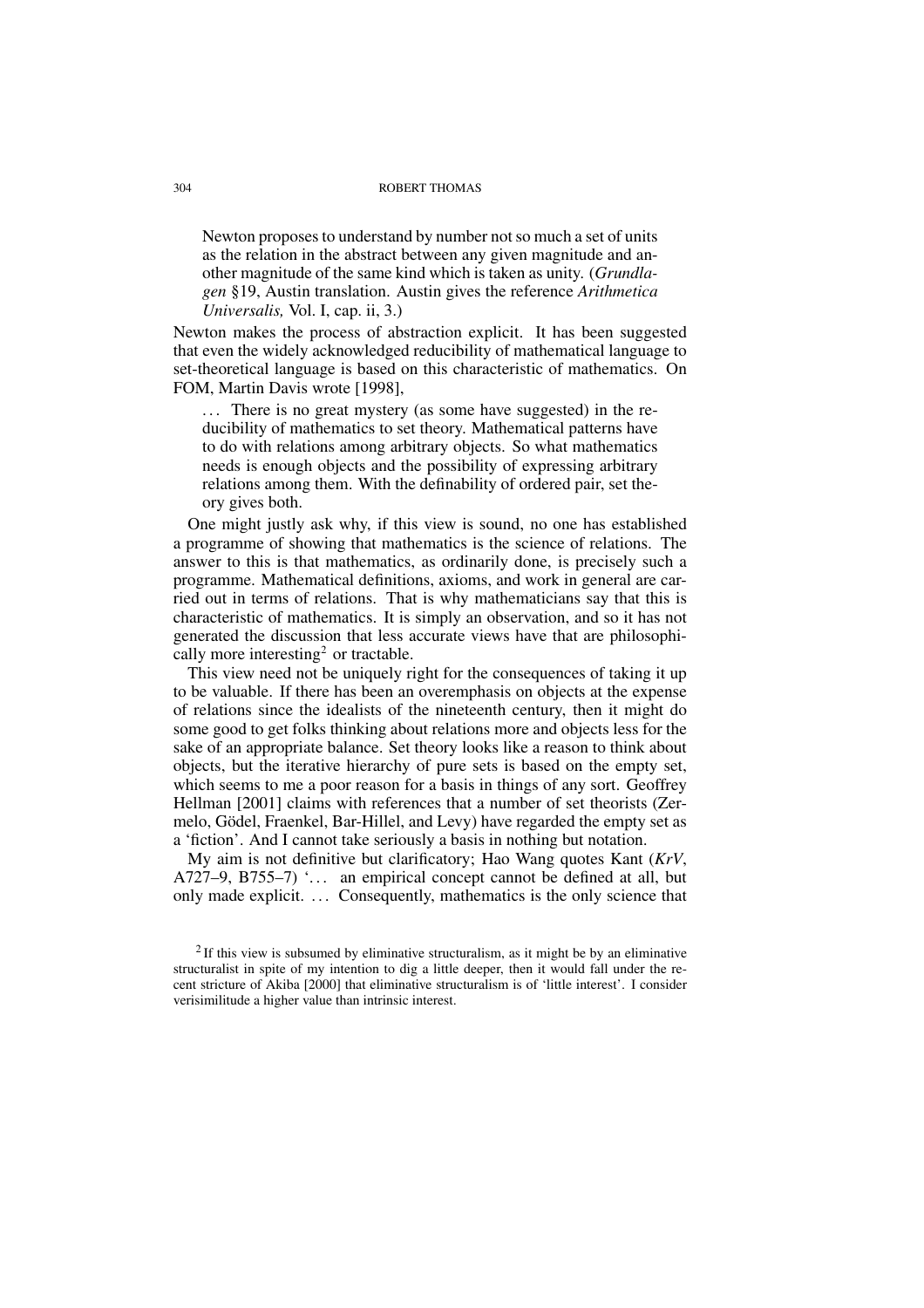has definitions.' Being an empirical concept, mathematics itself has no definition. So far as I can see, my stress on relations does not fall into any of the metaphysical categories set out by Stephen Pepper in *World Hypotheses*. What I want, in fact, to do is to avoid taking up any metaphysical stance other than a minimal one on the importance of relations— since I think that the relational view is compatible with and can be useful to thought in terms of any standard world view.

In view of philosophers' usual meaning for 'postulate', I need a special sense of postulate with which we can postulate mathematical objects for the sake of argument without any further ontological commitment to them.<sup>3</sup> I shall call this the *conversational* sense of postulate. Physicists postulate objects all the time, and many of them are thought to be physical and so to be searchable for. When they are found, they are thought to exist. They may be thought to exist before that (ontological commitment). On the other hand, some of them are not thought to be physical, not found, and not thought to exist in the physical world. The choice betokens the sort of non-committal existence that we need for mathematical objects. On one interpretation, they are the sort of thing Russell called 'logical fictions' (in 'Philosophy of Logical Atomism', in his [1956], pp. 270 f.), a term that Russell applied much more widely than just to mathematical objects, as have those following him. It was recently attached paradoxically by Christopher Williams to facts ([1992], p. 111). As with the physicists' objects, some may exist; I do not mean, by using the word 'postulate', to deny or affirm the existence of the postulated things. So when I say that we postulate objects to exhibit<sup>4</sup> certain relations we are interested in, I do not mean to attach or deny existence to them, just to 'introduce discourse about them' as Michael Resnik puts it ([1997], p. 185). He says that in postulating we do more, if only gradually and eventually; I'll come to that in part II and call it the *philosophical* sense of postulating.

I need to indicate what I mean by the relations that mathematics studies (free of context or other identification as indicated above). I mean decontextualized relations, that is, the relations abstracted from the things that they relate. At low levels some idealization is required, but at higher levels these things are usually mathematical things, and so no idealization is needed in the abstraction. At the lower levels, definition is typically implicit

<sup>3</sup> The so-called ontological commitment made by merely speaking of things Stephan Körner considers 'advisable' to call '"quasi-ontological" or "*prima facie* ontological" in order to indicate the possibility of different metaphysical interpretations of ideal existence in mathematics and elsewhere by Platonists, empiricists and others' (Körner [1966], p. 113).

<sup>4</sup> This exhibiting is a less precise, less narrow, notion than Zalta's [1983] 'encoding' which, in opposition to the usual postulates, is done by objects that must *not* exist.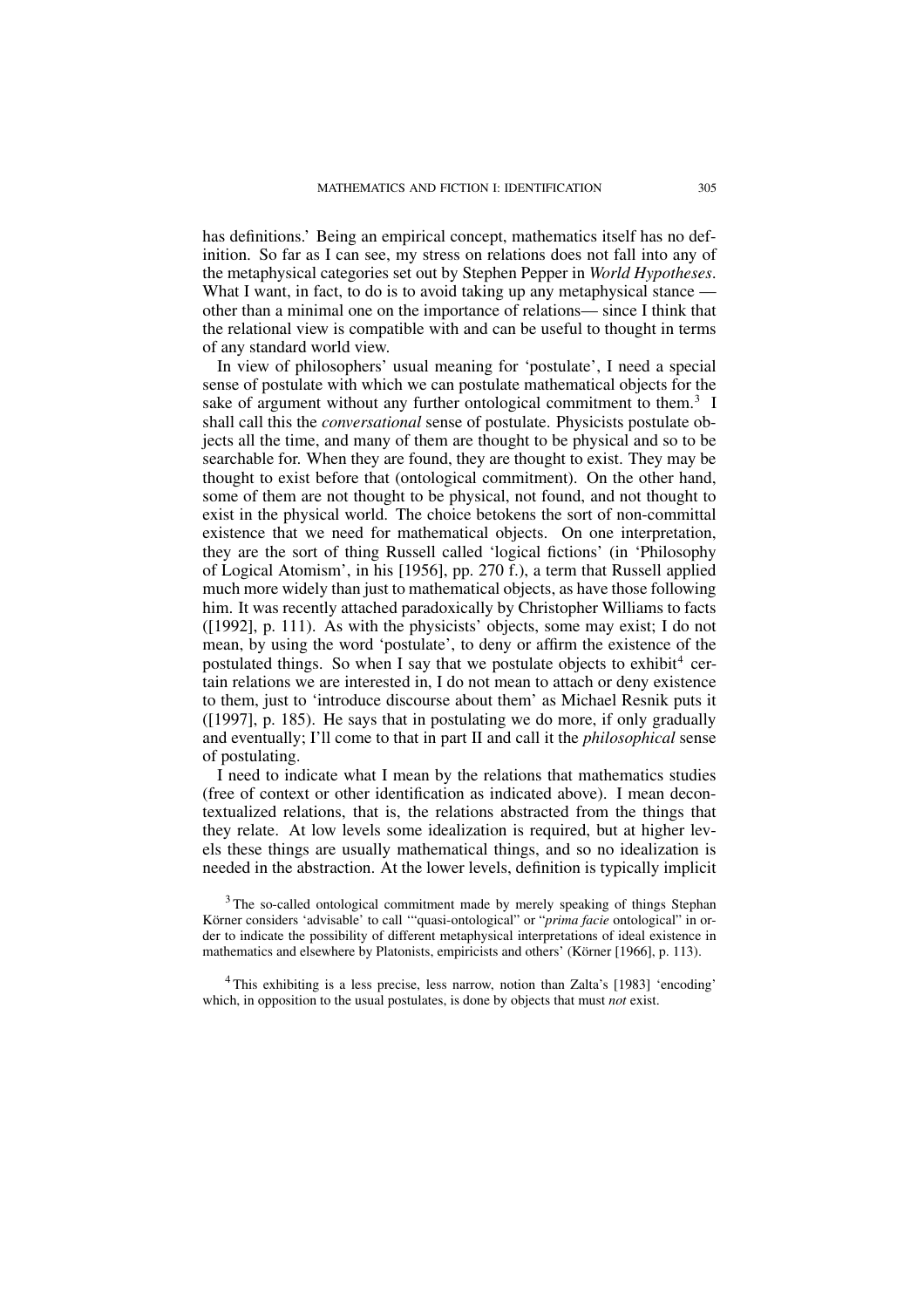by axioms, whereas higher up definitions can be explicit.<sup>5</sup> In either case, it is an emaciated sort of definition, since it does not specify its definienda uniquely. (I return to this point at the end of the section.) One of the reasons that my relational view of mathematics is not as distinctive as it might be is that science since Galileo has made a great success by imitating the mathematical method, not concerning itself with what things are but studying their relations (abstracted to a degree and idealized). This process may have achieved its high point with Carnap's view of science that was so structuralist as to reduce it to what is (interest aside) mathematics.<sup>6</sup> Carnap is one of those thought to have reduced mathematics to if-thenism, considered a fictionalism by Roberto Torretti  $[1981]$ .<sup>7</sup> Gregory Bateson called gravity an explanatory principle ([1969], p. 39) because it was an agreement to seek no further; it was good enough to be able to calculate the force exerted by gravity, whatever gravity was. Physics abstracts relations among things from the things, but it keeps the kind of relations. That is, for example, distances are distances still in spite of their not being between any *particular* places or things. Similarly for other scalar quantities. Likewise vector quantities; one talks of and calculates with vector quantities without having the vectors attached to any particular things in the world, but typically the vector quantities are gravitational force, or displacement, or something else identifiable. When one abstracts the rest of the way and studies the vector quantities without dimensions one may be doing mathematics. I say 'may' because 'mathematics' is an evaluative term like 'literature' not a formal term like 'prose'.<sup>8</sup> If the abstraction is more apparent than actual, then one is still doing physics because no one is interested in what one is doing for its own sake. Physicists

<sup>5</sup>This idea is elaborated with philosophical and mathematical background in a message to FOM from Michael Detlefsen [1998], in particular its second half considering ideas of Kant, Lambert, Pasch, Dedekind, and Hilbert, in particular Hilbert's earlier 'geometrical' formalism (not his later 'arithmetical' formalism —that of the programme.)

<sup>6</sup> This is the view of H. Wang [1974], p. 40 and n. 2 to that page, citing R. Carnap, *The logical structure of the world*, §15, p. 27. For Wang's withering view of Carnap's —and Quine's— account of mathematics, see his [1986] *passim* and succinctly p. 19. *Cf.* part II, n. 28.

 $<sup>7</sup>$  This comparison is unusual but is also considered by David Papineau [1988].</sup>

 $8$  In drawing this distinction in much the same place, Azzouni forgets that the distinction is not merely formal ([1994], p. 107), but he does notice that rational mechanics can be mathematics (p. 108). The formal distinction, as far as it goes, does show in a kind of diagrammatic way how mathematics can be so close to the sciences and yet be distinguishable. Mathematics is like the boundary of the sciences, among them if one regards them as a closed region, outside them if one regards them as open, but approachable within them as closely as one likes.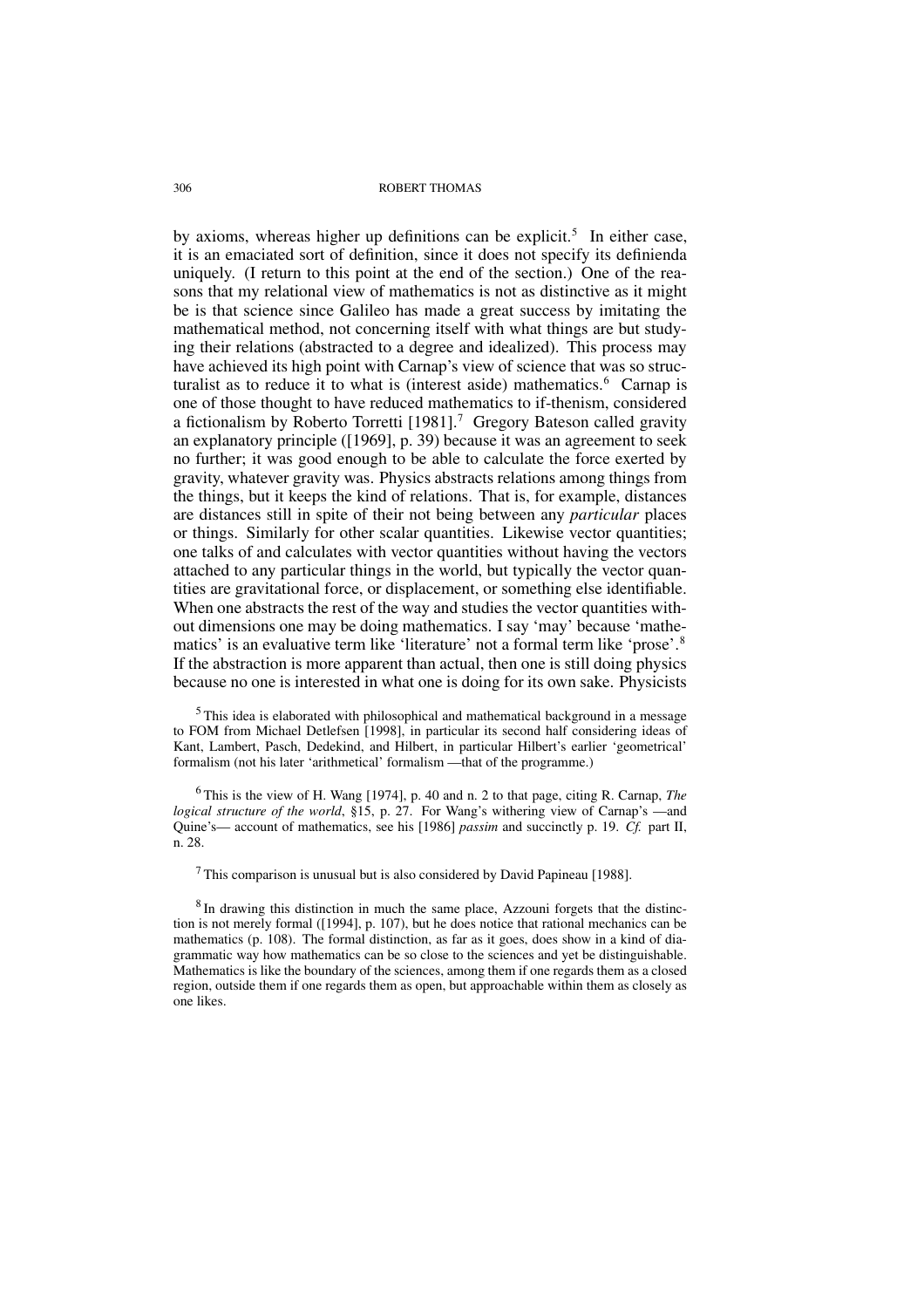have come to frown on this style, as van Fraassen notes [1991]. On the other hand, if what one is doing is of interest more widely, then it is mathematics, pure or applied —not a distinction I regard as important philosophically rather than culturally and politically. Physicists' objects, for instance the points at which a gravitational field can be calculated, are surrogate physical places or things, but when a mathematician studies a vector field it is defined at points of a mathematical space, which is just points postulated to have certain relations among themselves with no built-in connection to the physical world. (Quine's posits to explain the physical world are to explain physical relations.) The results of such abstract study —whether interesting enough to be mathematics or not— can then be applied to the physical world by the freedom we always have to apply what we say to what we wish, as when I serve the Sunday joint to my wife and remark that 'Mary has a little lamb.' Mathematical application depends solely on the relevance of the relations among the mathematical objects to relations among the physical or financial or whatever kind of objects the mathematics is applied to. It is the application of relations to relations;<sup>9</sup> nothing is gained by concentrating on the mathematical objects used to hold up those relations because they are left behind in the application process.

Here is an example. When ellipses are applied to planetary orbits, one can compare the Sun and the Earth to geometrical points, which does not seem very reasonable, or one can compare the metric relations between the Sun and Earth and the metric relations between geometrical points —no trouble at all. This is typical of science; what corresponds is relational statements from mathematics and relational statements about the world.<sup>10</sup> Such comparison is not altogether different from comparisons made routinely between stories and reality. Mark Balaguer supplies an excellent example of this in his [1998]. George Orwell's *Animal Farm* can, as Balaguer says, be used to talk and think about Stalin's Soviet Union.

We can say something roughly true about Stalin by uttering the sentence 'Stalin was like the pig Napoleon', even though this sentence is, strictly speaking, false. In other words, it seems that the *historical content* of this sentence is roughly true, despite the fact that there was never any such pig as Napoleon and, hence, that the *Animal Farm content* of this sentence is fictional. ([1998], p. 140)

<sup>&</sup>lt;sup>9</sup> Azzouni calls this 'mathematical vocabulary [mixing] freely with the vocabulary of the sciences and everyday life' ([1994], pp. 88 f.). At bottom, the so-called mixture all being concerned with the relational aspects of whatever worlds are being discussed— is homogeneous.

 $10$  Körner [1966] is a good discussion of the subtlety of this.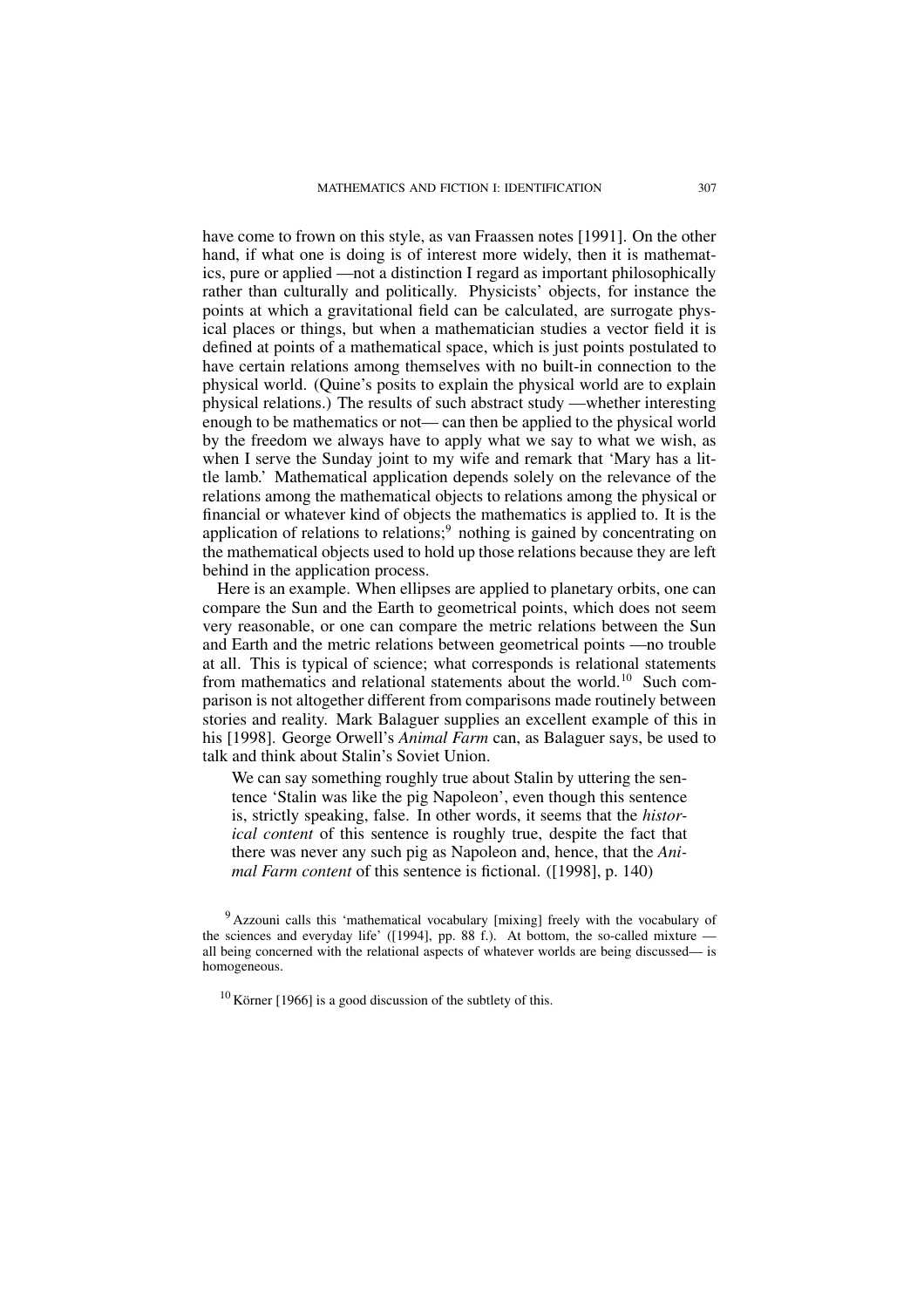The comparison is similar to the mathematical one because, as Balaguer seems not to notice, the similarities that matter are structural, Napoleon's *position* in *Animal Farm* is similar to Stalin's *position* in the Soviet Union in the senses of relations entered into. The object-to-object likenesses that they are both male and mammals are of no more relevance than the object-toobject differences that Napoleon, unlike Stalin, has a tail and Stalin, unlike Napoleon, has a mustache.

Let me be a bit more specific about relations that ground mathematics in my view.<sup>11</sup> We know about different ways of specifying the same things; it gives us set equality. We know about membership and inclusion; they give us set membership and subset inclusion, which took some time to distinguish. We know about ordering and counting; they give us ordinal and cardinal numerals. By reification of relations new contexts are formed from which again relations can be abstracted; neo-logicism studies this phenomenon originally studied by Frege. Numbers come from reifying the cardinals (originally a kind of poem in the apt phrase of Peter Caws) —among the Greeks as late as the time of Plato according to Kneale and Kneale ([1963], chapter six, section two, quoted by Burgess and Rosen [1997], p. 228). Dedekind [1888] made new things of partitions of the rationals.<sup>12</sup> Points, lines, planes, and their relations achieved their abstraction as long ago as Euclid; Netz [1999] mentions 'inequality, proportional inequality, similarity, congru[ence], addition, and subtraction (p. 191)'. But in Euclid, what we should call fractions were preserved as Eudoxian ratios, relations of sizes between magnitudes of the same kind, linear, areal, or volumetric (*Elements*, Defn V.3), despite the arithmetic tradition's already treating fractions as numbers in the common view disputed by David Fowler [1998]. We all know the history of the reification of functions,  $13$  which were previously treated as relations (formulas then graphs). The relation between a sequence and its limit is one of the most productive relations ever abstracted. If Zeno had just talked of the point at which Achilles was level with the tortoise, he would have invented the limit

 $11$  Much of the argumentation of structuralists, who take a similar line further, from at least Hao Wang, [1974], pp. 49, 194, could be cited, but this is not my concern here.

 $12$  He justified this creative act in terms of the previous in a letter to Weber, 'to understand as number (cardinal number) rather not the class (the system of all similar finite systems) itself, but something New (which corresponds to this class) that is created by the mind. We are of divine descent and we no doubt posses creative power not only in things material (railways, telegraphs), but particularly in things mental.'

<sup>13</sup> *E. g.,* Wilson [1999].

Writing of Dirichlet's introduction of arbitrary functions, Mathieu Marion writes, '... with Dirichlet mathematicians moved from an intensional notion of function-as-a-rule to a purely extensional conception' ([1998], p. 7). That is another way of seeing what was happening.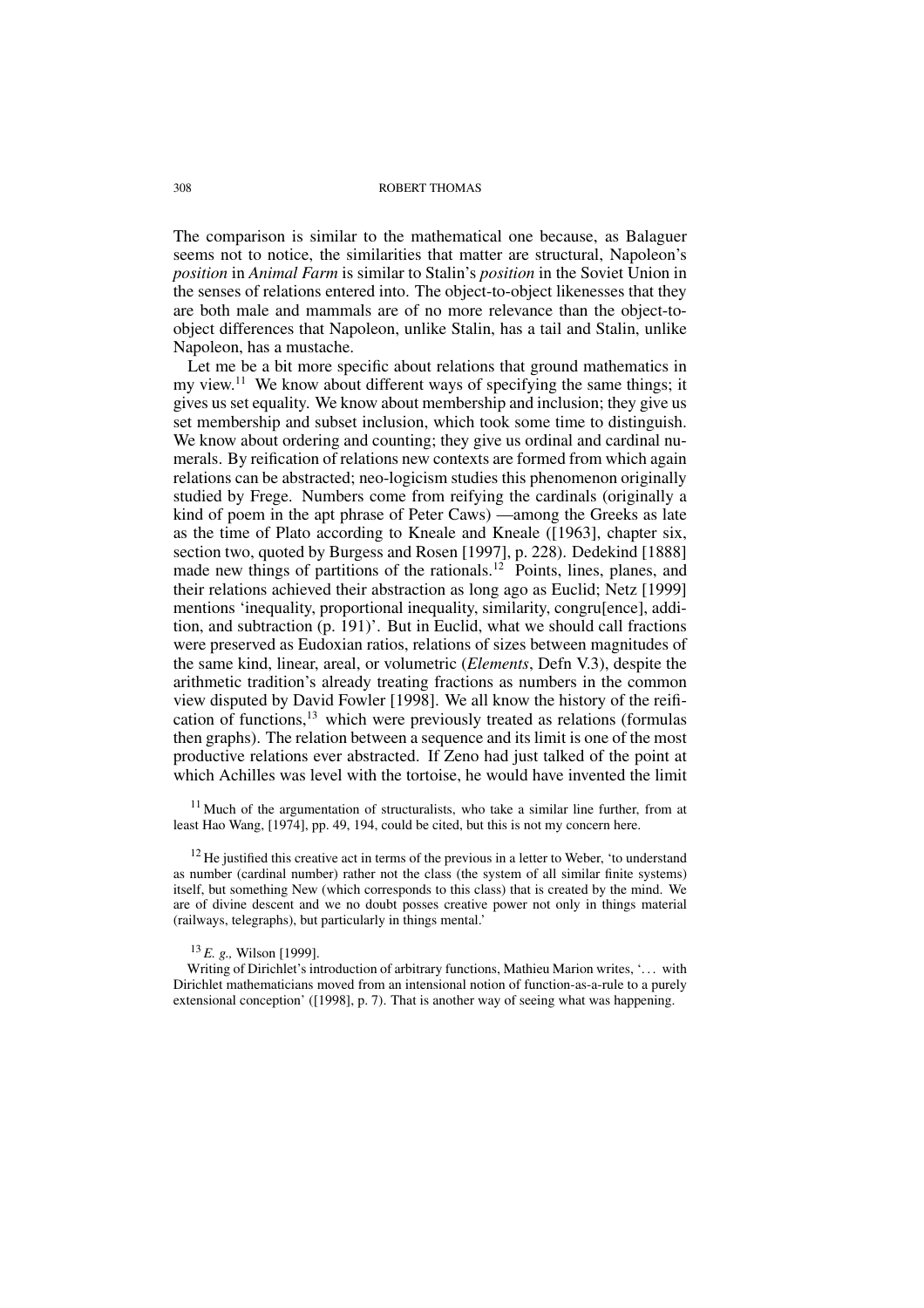of a sequence. The iterative set hierarchy and category theory both seem to approach dealing with relations raw without much if any concern that anything be available to be related. The current popular notion of structuralism involves the reification of structures, which can better be thought of as just relations and relations of relations because to do so does not merge structures that are isomorphic but different.<sup>14</sup> Mathematics routinely distinguishes between isomorphic structures. My view seems to me to be closer in spirit to an application to mathematics of the general (and literary) structuralism than to the specifically mathematical structuralisms of Michael Resnik and Stewart Shapiro.

Azzouni thinks puzzling the common enough statements such as that, 'Intuitionistic arithmetic is not, in practice, very different from classical arithmetic . . .' (quoting Michael Dummett [1977], p. 35, in [1994], n. 53, p. 183). The mathematical relations studied in the two subjects are hard to distinguish; the differences, such as they are, have other sources.

Stressing relations rather than structure avoids the false emphasis on the whole system (not to mention ontology) that structuralism imports into a discussion of mathematics. For most common mathematics, one is not interested in the whole system in which one is working, and is indeed not even interested in what the bounds of it are, if any. For geometry one just needs a large enough piece of the plane, for instance, to do one's constructions; for arithmetic one needs numbers up to the largest one needs to use. Mac Lane, in the special issue of *Philosophia Mathematica* in volume 4 (1996) on structuralism, points out (pp. 177 and 180) that much mathematics is not about structure. It is all, however, about relations, and the parts that are not *about* structure concern themselves with 'objects' within structures, that is, things in relation, to be sure. Michael Lane, in the introduction to his anthology of structuralist writing, generalizes Bourbaki's structures in a non-mathematical way in the definition: 'A structure is a set of any elements between which, or between certain sub-sets of which, relations are defined.' (Lane [1970], p. 24) This, by the way, is the structuralism that inspired poststructuralism. Turning away from mathematics, Lane says that structure for a social scientist 'is like a plan which he devises to find his way round a

 $14$  H. B. Griffiths suggests that specializing an algebraic structure, distinguishing one specific example of a class of isomorphic structures, 'is like casting a play, and the flavour of the special mathematics corresponds to that of a particular production: all such productions have the same abstract structure.' (private communication, 1999 05 8) If plays were derived from performances, then one would have the same negative feeling toward them —as compared with the performances— that one has toward mere abstracted structures as compared with real mathematics. As Frege says in *Grundlagen* §70, it is logic; it is not interesting enough to be mathematics. The idea of Griffiths illustrates why; it is like reading a play.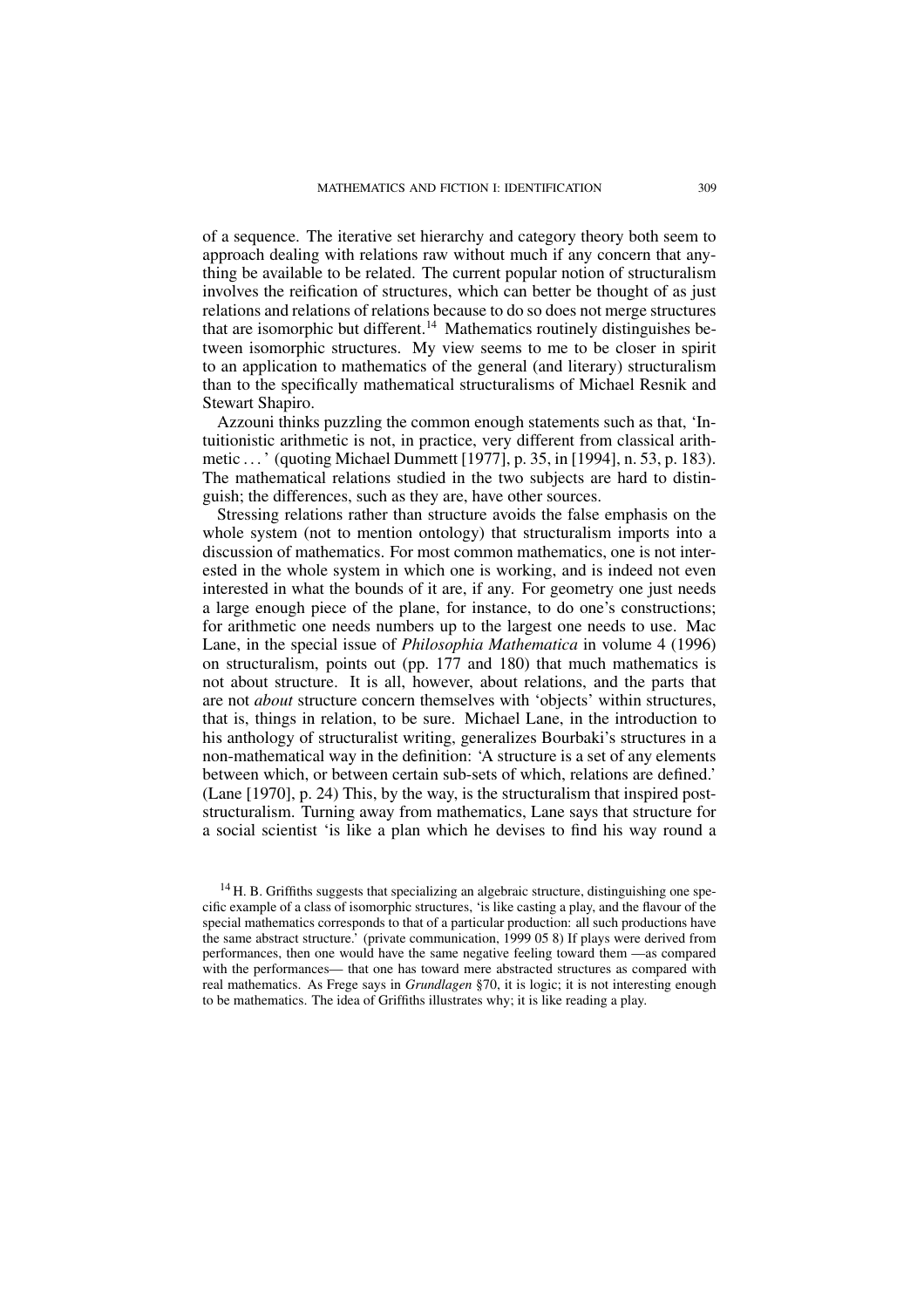building', adding that, '[t]hough this structure is not itself observable, nevertheless it is derived from observation alone'. Many of the related objects of the social scientist have inherent qualities, their own natures specific to the sort of social science being attempted. It does not seem to occur to him that he has specified the definitive difference between mathematics and other intellectual language-games. Outside of mathematics, he writes, 'As structuralists understand and employ the term, a new importance has been given to the logical priority of the whole over its parts.' (p. 14) In mathematics, priority of the whole over its parts is plainly false in some central and important examples, including the positive integers and Euclidean space. Not only is the whole not prior to the parts, but also much of what is of interest in both of these cases was already done before the respective wholes were much thought of. Lane's next sentence is nevertheless accurate for mathematics, 'They insist that the whole and the parts can be properly explained only in terms of the *relations* that exist between the parts.' For more on structuralism, see Caws [1988] and Rickart [1995], where Caws is taken as an example.

Wilfrid Hodges [1985] pointed out that, in spite of Tarski's contribution to understanding language about them, he was hesitant to talk about structures. In his papers for many years, according to Hodges, Tarski avoided writing of the notion of structure, did not distinguish between variables and nonlogical constants, and did not use the 'notion of an uninterpreted constant symbol which gets an interpretation by being applied to a particular structure'. Again according to Hodges, the earliest use of truth 'in something' (a specific structure) is by Skolem in 1933, and the notion in its current use was not quickly adopted.<sup>15</sup>

Unequivocally giving an uninterpreted constant symbol an interpretation is not straightforward at all; for consider the following: a generator of a small cyclic group, a generator of a specific group  $C_4$ , a generator of the group of rotations of a square, a generator of the group of the square with vertices  $(1, 0), (0, 1), (-1, 0), (0, -1)$ , a generator of the group of a particular physical square like a chess board, say the counterclockwise quarter turn looked at from above. Each of these is an interpretation of the previous; any attempt to claim that an interpretation has been given can be overruled by further interpretation, and none but the last is even unique. Hodges concludes that for Tarski and even for himself such terms are mere indexicals, a notion close to mine and attributed to the ancient Greeks by Netz [1999].

<sup>&</sup>lt;sup>15</sup> The use of true and false *simpliciter* of mathematics has been becoming more and more suspicious throughout the twentieth century. Corry [1997] is seriously out of date. Tait [2001] says simply 'truth [as opposed to truth in] plays no role in mathematics'. It is important, I think, to avoid both true and false, and it is possible to speak of the many errors in mathematical thinking without the notion of falsity.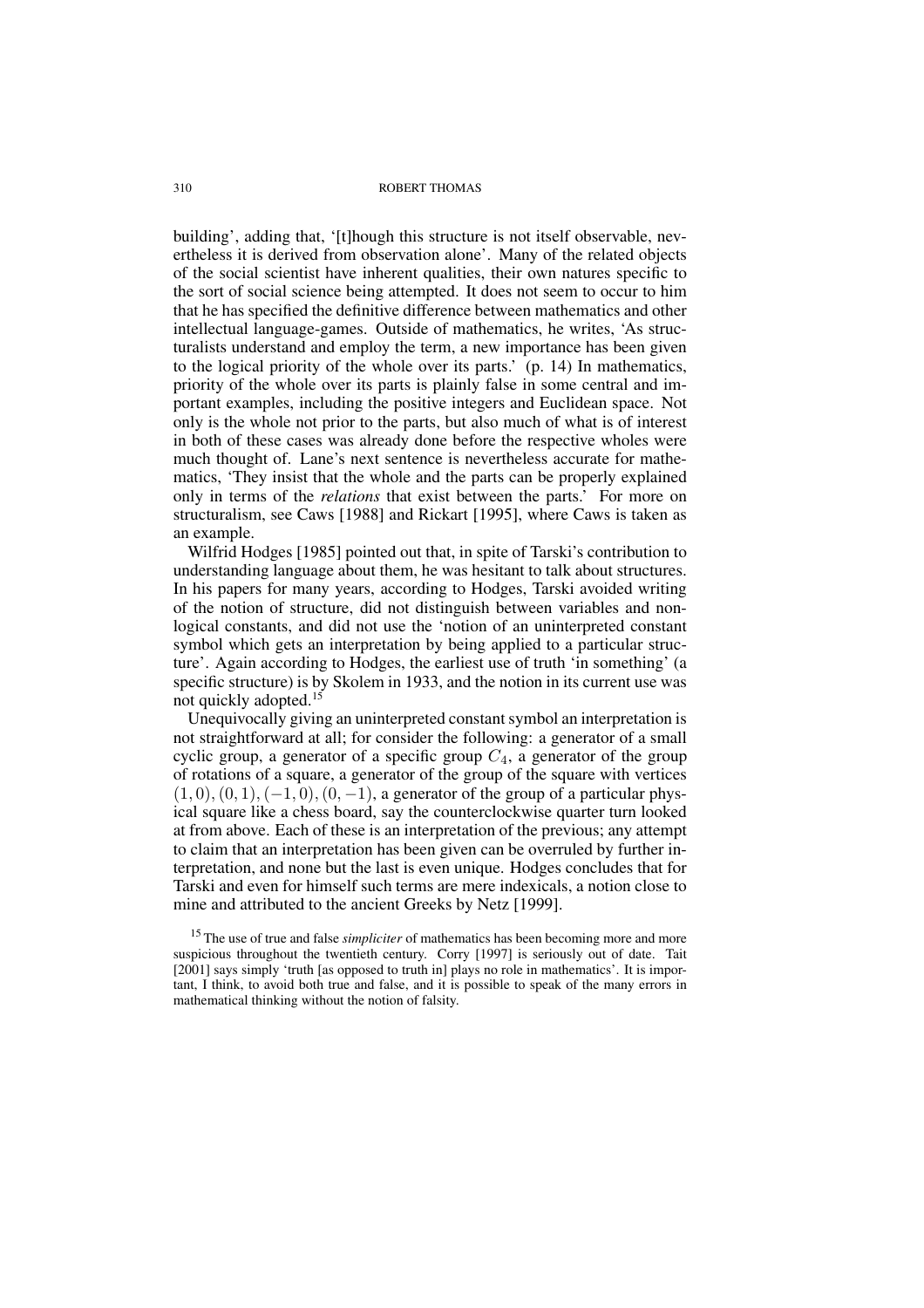## 3. *Psychology*

I am alleging mental processes here. What do those that study such processes think about mathematics? While what psychologists think about things does not necessarily have much philosophical relevance, I should find their taking a totally different view of what goes on in learning mathematics as a serious discouragement. Long ago I checked for consonance with Piaget's views. Lately I tried my idea on a live psychologist; she regarded it as altogether obvious. I turned to Margaret Donaldson's book [1993], where she has a somewhat more elaborate and less rigid developmental story to tell along Piaget's lines. She divides our thinking-about faculties into five modes (with a couple of other modes that are not for object-directed thinking, using Quine's term), four modes for thinking about the present, past, future and what is not specifically located in space-time, and a further one for relations abstracted from space-time altogether. Her chapter on the intellectual transcendent mode, as she calls the last mode, is shorter than some and to me disappointing on that account because it is about logic and mathematics (p. 126), and she hasn't a lot to say about them. What is this kind of thinking about? Her answer is:

. . . that logic and mathematics are about *relationships:* relationships of compatibility or incompatibility, of symmetry or asymmetry, of inclusion or exclusion, of equality or inequality, and so on. More than this: they entail the systematic study of *patterns* of relationship. And what we call 'creative mathematics' is the attempt to extend this study so that its previous limits are surpassed. That is, a known pattern is extended or new patterns are revealed. (p. 126)

In a philosophical context I hesitate to speak of something's being correct, but if there is even some truth in this view, it has important educational implications. If teachers don't know that this is what they are trying to enable their pupils to do, if they have never noticed themselves doing it, if they have never done it to speak of, how on earth can they expect to succeed in teaching mathematics? I say never 'to speak of', because all have achieved that mode. Without it, one responds to 'what is two plus three?' as does a young child with 'two plus three what?' (pp. 88–95). Decontextualization is not easy; it does not come naturally.

A shift of concern from things-in-relation to relations themselves is made easier if the dominance of the 'things' can be diminished. But that dominance is powerful indeed, and hard for our minds to reduce. (p. 127)

All of the lower modes depend on things. I think that Donaldson has made significant progress in fineness of grain and flexibility beyond Piaget, whom she quotes as saying that mathematical thought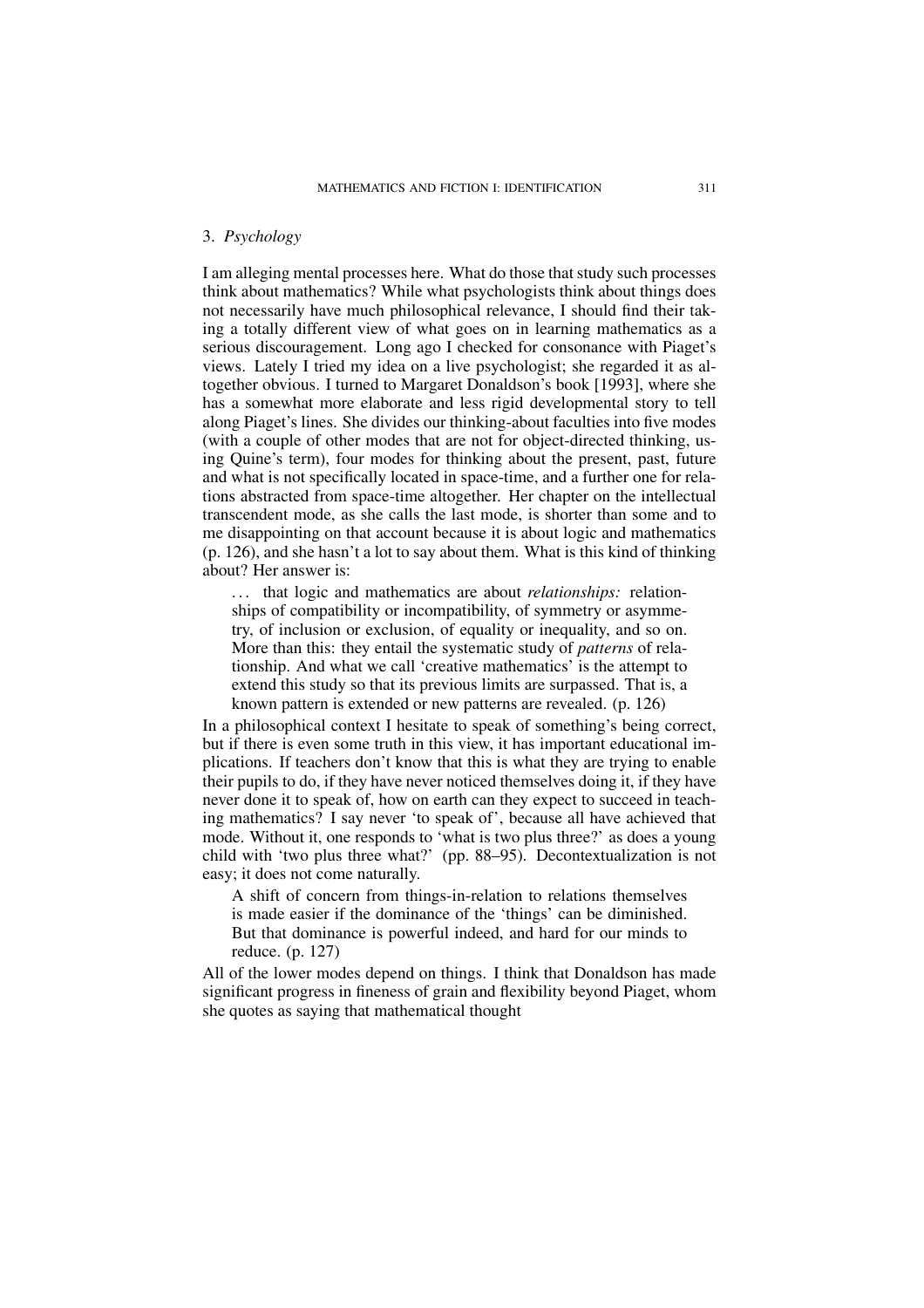implies the subordination of the real to the realm of the possible and consequently the linking of all possibilities to one another by necessary implications that encompass the real, but at the same time go beyond it. (Piaget [1972], quoted p. 134)

This area may not have been one Mary Warnock was thinking of when she wrote:

. . . it is the cultivation of imagination which should be the chief aim of education, and in which our present systems of education most conspicuously fail, when they do fail. ([1976], p. 9)

As the remainder of what I have to say will indicate, intellectual and imaginative engagement, which is obviously trainable, is vital to mathematics as to all other thought. Neither Warnock nor I intend a visual limitation; she writes of melody,

If we recognize it as a melody, not just a jumble of sounds, we thereby perceive it as having a certain shape or form. This entails presenting it to ourselves as shaped in the way it is. This is the function of imagination. . . .(*ibid.,* p. 50)

One function of imagination anyway. Since I need occasionally to refer to our imagining things and to our imagination (metaphorically<sup>16</sup>) as doing the work but do not intend a faculty psychology or visual limitation anywhere, I might use Azzouni's slogan, 'What is unimaginable is not necessarily inconceivable' ([1994], p. 201) and talk of conceiving instead. But I do not know what would do the work; a mental uterus is a strained metaphor.

Before we leave the psychologists I want to draw attention to their concern with two matters that I shall come back to. One is pretend play in which children by their second year pretend, for instance, that 'physically present objects are made to stand for —or serve as— others that they in some measure (but perhaps quite remotely) resemble' (Donaldson [1993], p. 65). The foundation is being laid here for the imaginative activity called upon in all sense-making including mathematics (also of course in delusions), which I am concerned to represent as an imaginative activity, not just a deductive activity that could be done by a computer. By imaginative, I do not mean visual imagination in particular. (The whole matter of the similarity of mathematics to play is one that I cannot go into but acknowledge. The literature on play other than in competitive games has convinced me that this aspect of mathematics, drawn attention to particularly by Brian Rotman [1993] and David Wells [1987], is of great importance.) The other psychologists' concern is

<sup>&</sup>lt;sup>16</sup> According to Daston [2000], 'ambivalence toward the faculty of imagination' (p. 4) has been evident for 250 years, helped by Gulliver's visit to Laputa. But Lakoff and Johnson [1999] point out in fleshing out this parenthesis that Descartes is primarily responsible.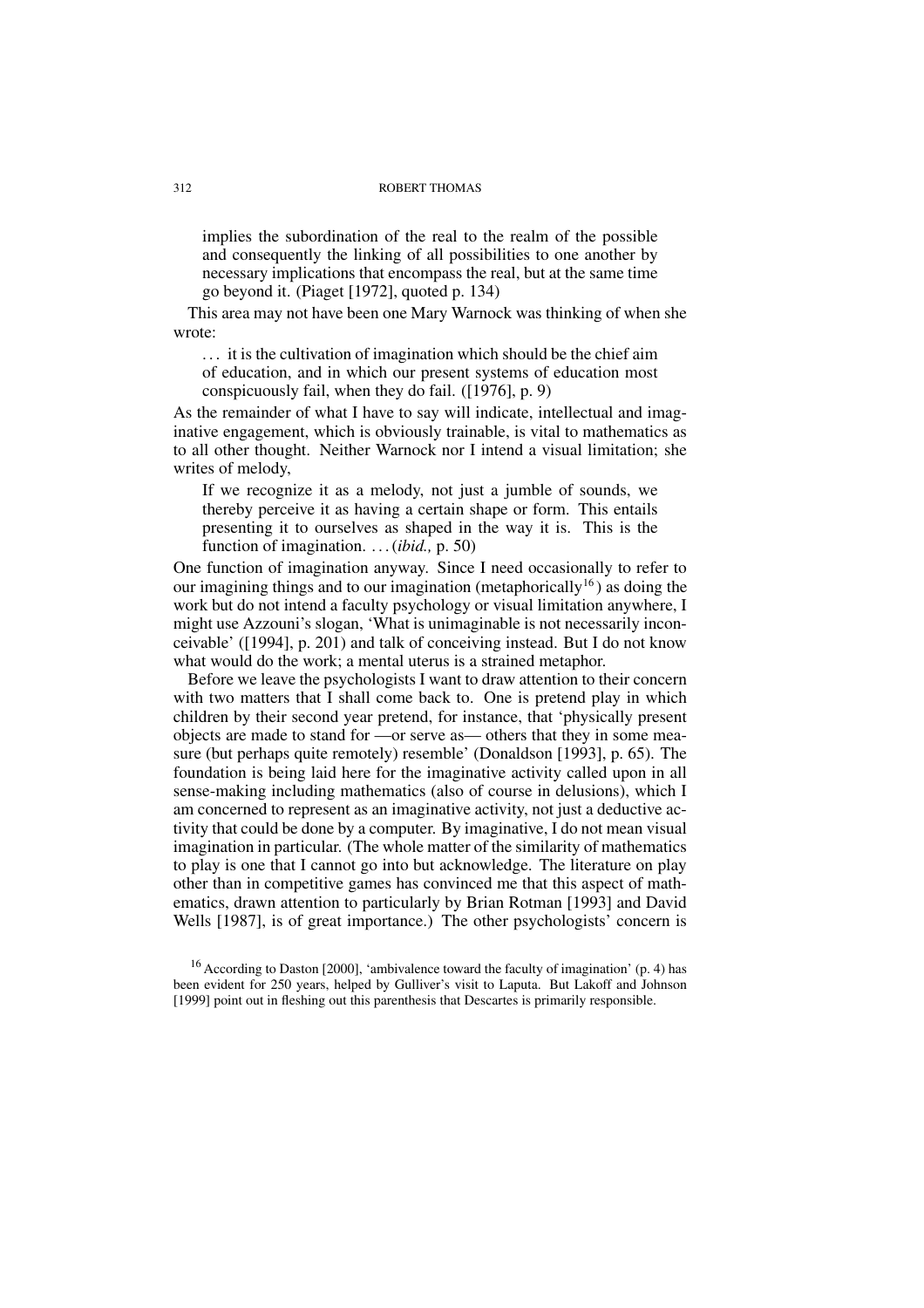with a specific sense-making activity in which we engage from a very early age. As Donaldson puts it,

we write for ourselves an authorised version of our lives. It can truly amount in the end to a Holy Scripture, to be lived by, to be revered. It is then hardly surprising if it is resistant to change, even when it is doing us harm. (p. 26)

We are not concerned here with the harmful possibilities like repression of the past or limitations on the future but with how basic is the much exercised capacity to absorb, recall, and tell stories.<sup>17</sup> They are what we abstract from the infinite flux of sensual experience; as Mary Warnock puts it,

to put a framework round the moment-by-moment flux of events so that they may be contemplated as displaying a pattern which makes sense.

. . . Thus, narrative is a natural mode of thought.

... The notion of ourselves as people, self-directed, motivated, responsible for what we do and say, able to assimilate and order even what happens to us by accident or apart from our own will, all this derives from our ability to interpret events according to a 'plot'. This does not mean rewriting history, but simply writing it, or telling it to ourselves without writing it down. Stories, then, are central to our ability to manage and understand the world. ([1994], pp. 92 f.)

Something that I want to suggest is that our narrative capacity and our logical capacity are thoroughly entangled in our general capacity for communicable knowledge.<sup>18</sup> An argument is different from a story, but *significant* temporal consequence, causal consequence, and logical consequence are too closely

<sup>17</sup> Paulos [1998] emphasizes the importance of imagination fed by stories (pp. 55 ff.) and of stories for self-building and culture (pp. 103, 106); 'We are the stories we tell.' (p. 172) Perhaps the most important insight of his book (if correct) is that embeddedness in stories is essential to meaningfulness at a personal rather than merely abstract level. In the philosophical literature this stance has been taken up by Alisdair MacIntyre [1977] quoting Bruno Bettleheim [1976].

<sup>18</sup> Paul Ricoeur [1984] points out, 'The largest part of our information about events in the world is, in fact, owing to knowledge through hearsay,' so that the arts of narration are imitations of ordinary discourse. This emphasis on narrative stems, for me, from my appreciation of the importance of what is often called the social side of knowledge, something that plays little part in this essay. Generally it is hard to distinguish what has social sources from what we merely have in common —the question of nurture and nature. But normal narrative, as Barbara Herrnstein Smith points out, is a social transaction, 'someone telling someone else that something happened' (Smith [1981], p. 228). Charles Taylor argues extensively in his [1989] that to 'grasp our lives in a *narrative* is a basic condition of our humanity', citing Bruner and Ricoeur, as well as Heidegger's *Being and Time*, Div. II, chaps. 3, 4. Think of the dehumanizing effect of total amnesia.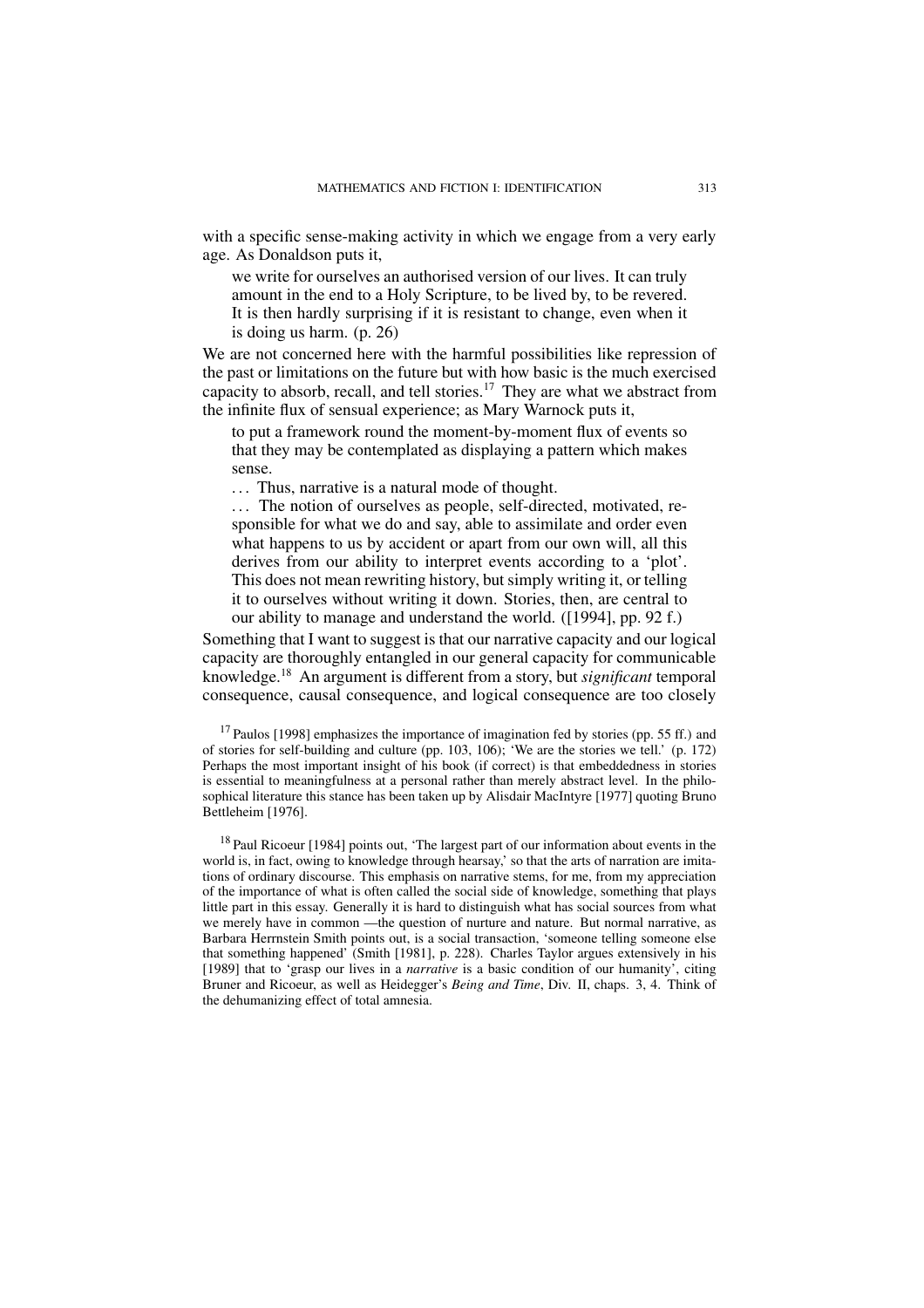related for them to be altogether independently acquired notions. Developmental psychologists are working on sorting them out in their context just as philosophers like David Hume had to sort them out in theirs. In and after a talk she gave in Oxford 1999 6 10, Alison Gopnik suggested that the blurred *because* relation that encompasses cause, reason, and logical connection goes all the way down to infancy. A single blurred relation because what took philosophy thousands of years to sort out is not naturally sorted out by children (Gopnik called it cause because what she talked about is what *we* call cause but did not suggest that the children she discussed distinguished among cause, reason, and logical connection). And all the way down because narrative is not more fundamental than this relation —as could be thought— for without this relation there is a list of events not narrative. It is precisely the imposition or noticing of relevant connection that distinguishes narrative from mindless listing, whether in life experience or history (in fiction, of course, the telling itself *creates* connection). If we say 'Sam woke up and then he got out of bed', we connect the two acts; mere temporal succession is not connection. We need to make the Hume-detected leap even to tell a story. The absolutely standard use of time as an independent variable in early scientific mathematics conflates all three of the because relations.<sup>19</sup> I am not discouraged from this view by the whole chapter of his book [1986] that Jerome Bruner devotes to distinguishing between narrative and argument, two things that it has never occurred to me to confuse and which I have never seen confused.<sup>20</sup> But I think that the one capacity may be built on the other. Bruner confirms the fundamental rôle played by narrative in our lives, pointing out, as does Donaldson, that psychoanalysis can be little more than improving the patient's autobiography.<sup>21</sup>

### 4. *Cognitive Science*

Let us now turn our attention to another study that touches on mathematics, cognitive science, in particular the research programme connected with

 $19$  H. Weyl wrote that one of the historical roots of the concept of function 'was suggested by the "natural dependencies" which prevail in the material world —the dependencies which consist, on the one hand, in the fact that conditions and states of real things are variable over *time*, the paradigmatic independent variable, on the other hand, in the *causal* connections between action and consequence.' ([1987], pp. 45 f.) Archimedean spirals and Newton's fluxions were defined in terms of time.

<sup>20</sup> The distinction has been harped on since Plato's *Phaedrus* according to Mary Warnock [1994], pp. 91 f.

 $21$  This is elaborated by Roy Shafer [1981].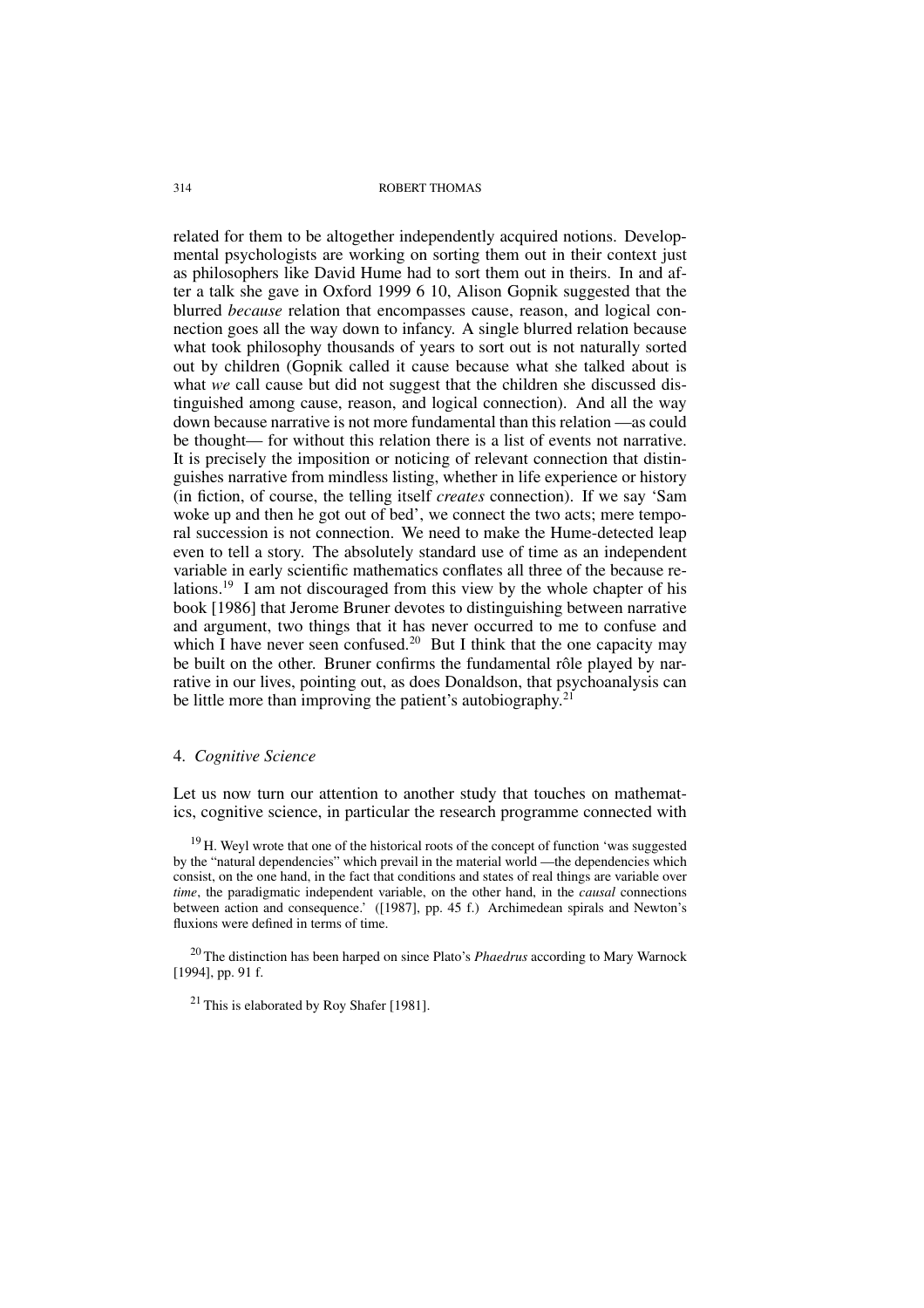George Lakoff and Mark Johnson ([1980] and [1999]). It tries to say something about the mechanisms of the transition from the material modes of thinking to the abstract or how the mechanisms for the abstract are based on the mechanisms for the concrete. Disciple Mark Turner, in his book [1996], takes the line of thinking as far as it can go, which is a convenient form in which to see it. He says that 'narrative imagining —story— is the fundamental instrument of thought' (p. 4). This device is used, by transfer of domain, in what he calls parable.

Parable begins with narrative imagining —the understanding of a complex of objects, events, and actors as organized by our knowledge of *story*. It then combines story with projection: one story is projected onto another. (p. 5)

The bases of this narrative imagining<sup>22</sup> are called 'image schemas', tiny events that occur over and over from our earliest days in our sensori-motor experience, both of perception and of our active participation in our environments. Turner is insistent that our categories are not static bins into which we have filed experience but are structured by image schemas.

Partitioning the world into objects involves partitioning the world into small spatial stories because our recognition of objects depends on the characteristic stories in which they appear. (p. 17)

The idiosyncratic particulars that Russell wrote of have to be supplemented by how they were related spatio-temporally when they were experienced. Recognizing animacy in others depends on seeing small spatial stories with an actor other than oneself; we project onto others the small stories that we have acted in. Naturally the world we interact with constrains the projections that work. I haven't space to explain the result that Turner thinks we achieve with our projections, blended spaces<sup>23</sup> combining features of the story projected and the target space into which the story is projected, one of the commonest of which is signalled by the locution, 'If I were you ...' (p. 76). Turner makes categorization depend on blending, on 'seeing something *as* something' (p. 112, *cf.* L. Wittgenstein, *Philosophical Investigations*, pp. 194 ff.). He goes so far as to say that propositions of a physical nature are abstractions from stories, which are the more fundamental data structure.

 $22$  From a philosophical perspective, Mary Tiles has called for 'rehabilitation of the (productive) imagination within the sphere of the cognitive' ([1988], p. 191)

 $23$  An unrelated source of a similar idea is Emily Grosholz [1991], in which she writes of Descartes' viewing curves 'as hybrids, which are simultaneously spatially shaped configurations, algebraic equations in two unknowns, and an infinite array of number pairs'. The notion of hybrid is one she has developed [2000].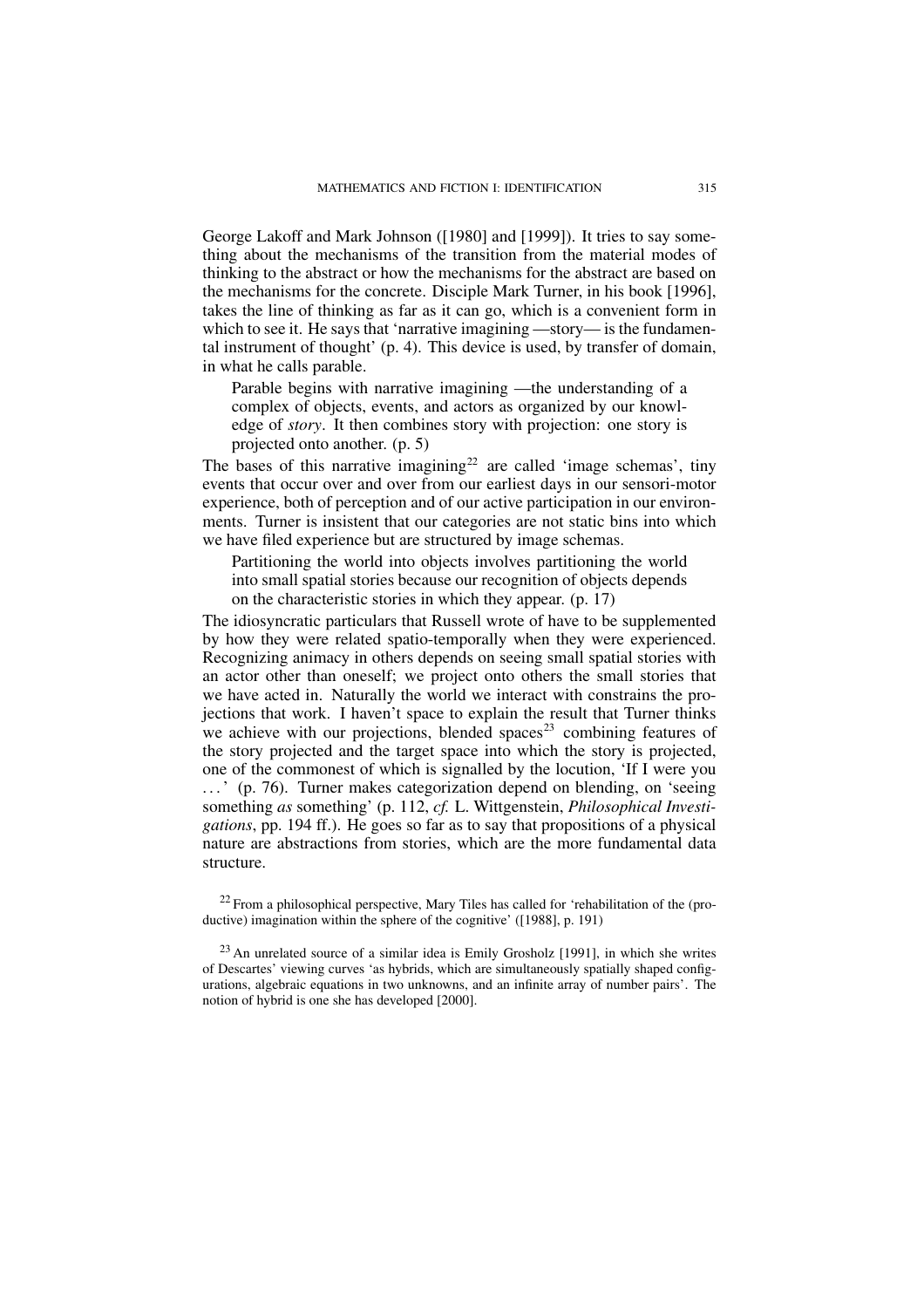I turn now to narrative, which has a long history of being compared with mathematics. The comparison is mainly in the form of comparisons with fiction, but much that has been written is more appropriately thought of as comparison with stories, which need not be fictional.<sup>24</sup> The division between stories about real persons and about made-up characters makes surprisingly little difference in narrative as the similar ontological divide makes surprisingly little in mathematics. In both cases, whether one thinks of what is described as real makes some difference, but whether it is actually real makes little difference to the understanding of what is said.<sup>25</sup> The comparison is mainly one way; scholars in the humanities have not often compared history and literature with mathematics.<sup>26</sup> The main reason for current writers on mathematics to mention narrative, usually fiction, is their wish to avoid ontological commitment or to discuss the work of others that lack ontological commitment to the objects of mathematics. But a number of writers that have connected fiction and mathematics have said more than just that they do not believe mathematical objects to exist; that position, after all, is well known as anti-realism and need not involve any comparison with stories. I am going to give some indication of comparisons of mathematics with fiction or other narrative, which has now been going on for nearly two hundred years. But first a word about Aristotle.

### 5. *The Distant Past*

Aristotle had both positive and negative influences on the relational view of mathematics. Van Fraassen points out approvingly that

 $^{24}$ I seem to be taking a literary turn here. I ought to make clear that I am nowhere here writing about literature, which is an evaluative concept. I refer to Peter Lamarque and Stein Haugom Olsen [1994], where the evaluative nature of literature is explained at page 255 and for the rest of the book. Fiction and history may and may not be literature. There is a whole industry devoted to the literary, which is beside the points I want to make. One way of expressing the distinction would be that my discussion is, from a literary point of view, determinedly superficial or skeletal, depending on the metaphor chosen.

<sup>25</sup> One needs to know about the Devil to understand witch trials, but one requires no ontological commitment (I probably owe this example to someone).

<sup>26</sup> An exception is Northrop Frye in his *Anatomy of Criticism*, quoted in Ricoeur [1977], p. 226. The non-existence of mathematical objects, which Frye takes as given, is his reason for the reverse comparison (in Ricoeur's words, 'suspension of real reference is the condition of access to the virtual mode of reference', the 'proposal, in imaginative, fictive mode, of a world' (p. 229)).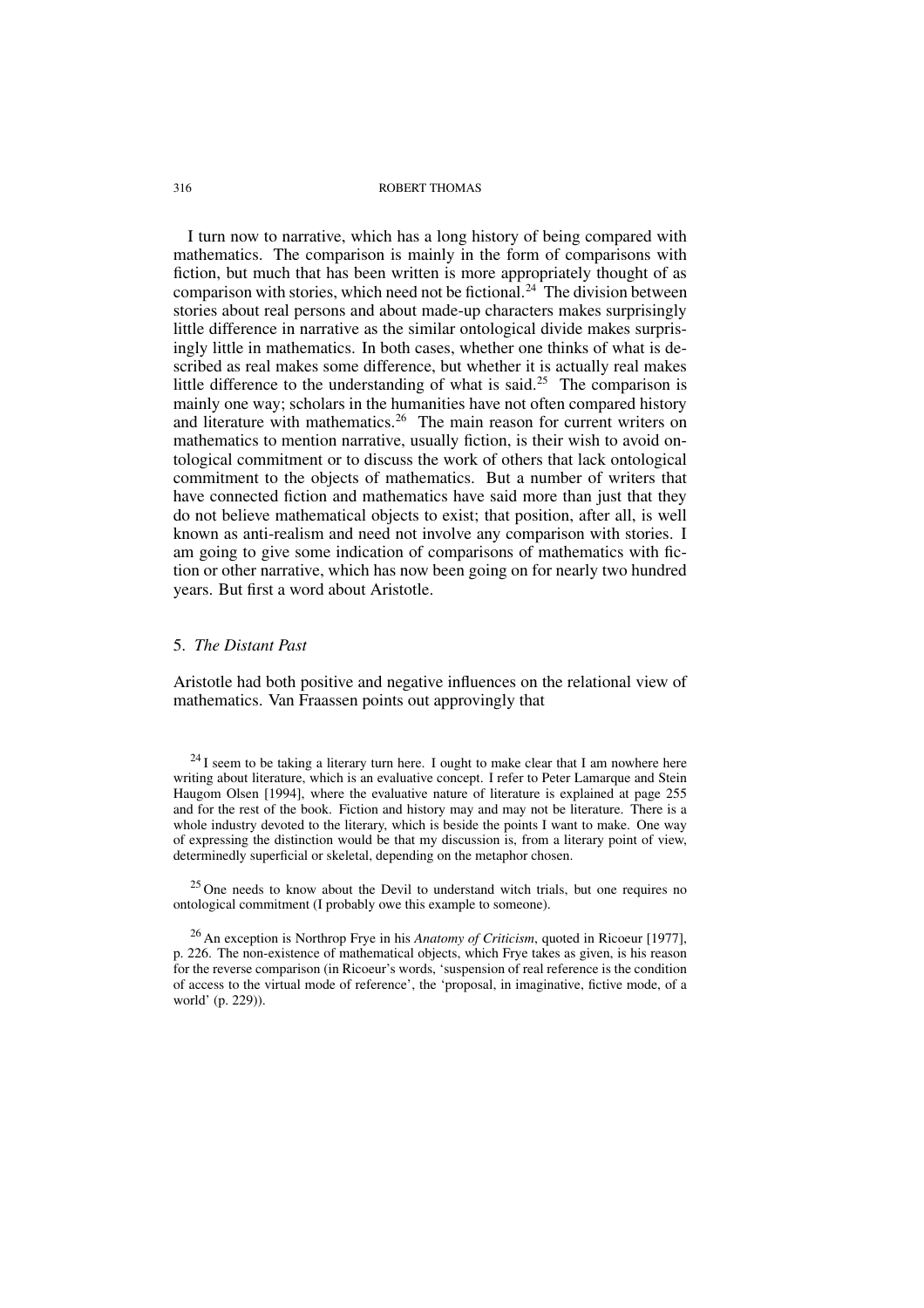In almost parallel passages in the *Poetics* and the *Physics*, Aristotle tells both the dramatist and the physicist to depict events as part of a causal story 'proceeding in accordance with necessity or probability'. ([1991], p. 9)

As well as seeing the analogy that this paper is concerned with, Aristotle was not unfriendly to stories and regarded fiction as more philosophical than history on account of dealing with universals. Jonathan Lear has made an attempt [1982] to understand Aristotle's philosophy of geometry. Aristotle's idea is that geometrical objects, about which geometers reason, are, as it were, *in* physical objects and are *regarded* as separated, or, as we should say, abstracted. In Lear's translation,

... the best way of studying geometry is to separate the geometrical properties of objects and to posit objects that satisfy these properties alone.

... Though this is a fiction, it is a helpful fiction rather than a harmful one: for, at bottom, geometers are talking about existing things and the properties they really have (*Metaphysics* M §3 1078a, quoted p. 175)

While the positing part makes a lot of sense, it is much less clear that the triangles Aristotle speaks of are in any but a metaphorical sense *in* the so-called triangular physical objects. Physical objects are regarded *qua* mathematical objects.<sup>27</sup> One is reminded of Maddy's small sets of eggs. It is only in a few bottom-level cases that mathematical objects are direct abstractions from physical objects. Most are abstractions from mathematical objects that have been abstracted at a previous stage: the iterative conception of abstraction. Moreover, it is typically relations that are abstracted rather than objects in any case.

According to Lear, Aristotle's foundation is the usefulness of the theory so produced. Aristotle has shown that there is a path from the real world to the geometrical world. It appears on Lear's account that my attitude to mathematical subject matter and therefore epistemology is broadly Aristotelian, even including not being especially fussed about ontology.

On the other hand, Aristotle is thought by Wang ([1974], p. 135) to have contributed to the general neglect of relations by philosophers, regarded by Russell as hampering philosophy since Spinoza.

Speaking generally, adjectives and common nouns express qualities or properties of single things, whereas prepositions and verbs tend to express relations between two or more things. Thus the neglect of prepositions and verbs led to the belief that every proposition can

<sup>27</sup> As Netz says [1999], this '*qua* operation [is] the make-believe at the heart of Greek mathematics' (p. 198).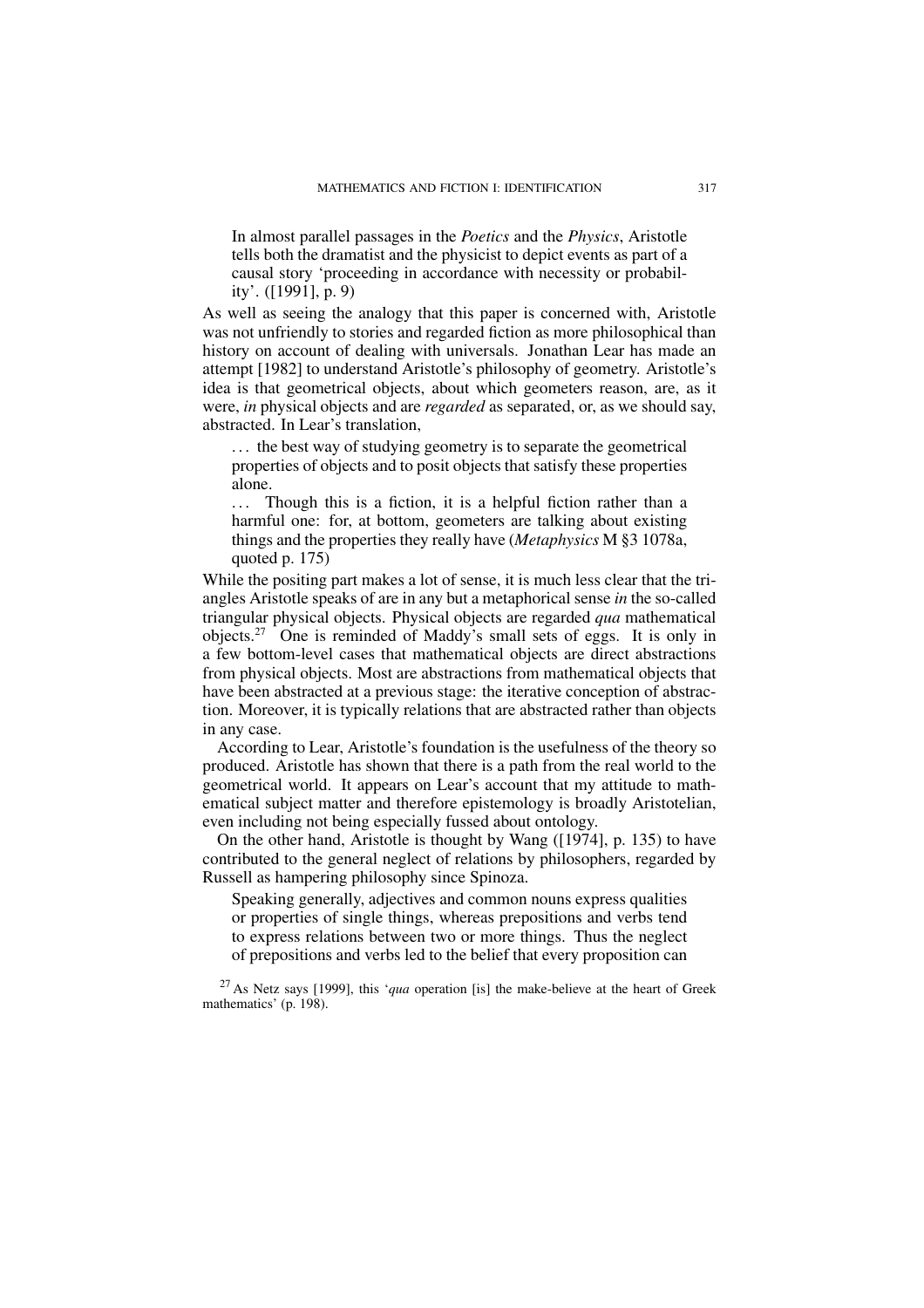be regarded as attributing a property to a single thing, rather than as expressing a relation between two or more things. Hence it was supposed that, ultimately, there can be no such entities as relations between things. ([1912], p. 54)

The two-sidedness of Aristotle may not be just apparent; while putting down relations explicitly he emphasized some importantly with his doctrine of the four causes, four relations, of course.

## 6. *The More Recent Past*

The comparison with fiction until quite recently was not so much making the ontological point that is being made by contemporaries but was using 'fictional' as a way of saying 'abstract'. But saying that what is abstract is humanly constructed. There is a pre-history of Duns,<sup>28</sup> Occam, Vico, Berkeley, Hobbes, Adam Smith, and Kant, but I see no need to go so far back. I mention Jeremy Bentham [1932] largely because he exemplifies the tendency to regard what is not material as fictitious, giving examples like quantity, quality, degree, and relation, as opposed to what he called fabulous entities including generalities like unicorns and particulars like Pegasus. In mentioning motion, his point is not that things do not move but that it is grammatically convenient to have a noun to correspond to the verb to move, and nevertheless that grammatical convenience does not create things despite the long history of mere talk's being taken to have ontological consequences (Anselm). Bentham's notion of a relation is on the one hand extremely broad, being produced by a mind's regarding any pair of things, 'at the same time, passing from the one to the other' (p. xl), and on the other hand limited only to pairs, 'always *between*, never *among*' (p. xl). Abstraction is, for Bentham, an example of a relation; 'relation is the most abstract of all abstractions' (p. lv, n. 3). This current in the use of the notion of fiction is still with us. The contemporary materialist philosopher Mario Bunge regards all formal as opposed to natural science as fictitious, elaborating his view of the distinction between mathematical fictions and, for instance, artistic fictions at some length in his *Treatise on Basic Philosophy*, of which [1985] is the relevant book. On the other side, the epistemological status of mathematics is quite distinct from aesthetic, moral, and religious tenets.<sup>29</sup>

 $28$  Duns had objects existing in the intellect without real existence but only intentional existence (*Concerning Human Knowledge*, quoted in Mitscherling [1999]).

 $29$  'The truth about what there is concretely is only the most minimal (though also in one sense the most fundamental) truth. Much more important for us as human beings is the vast body of moral, aesthetic, and religious truths that, on my view, pertain to other domains of existence. I have emphasized the realm of concrete existence only because of a widespread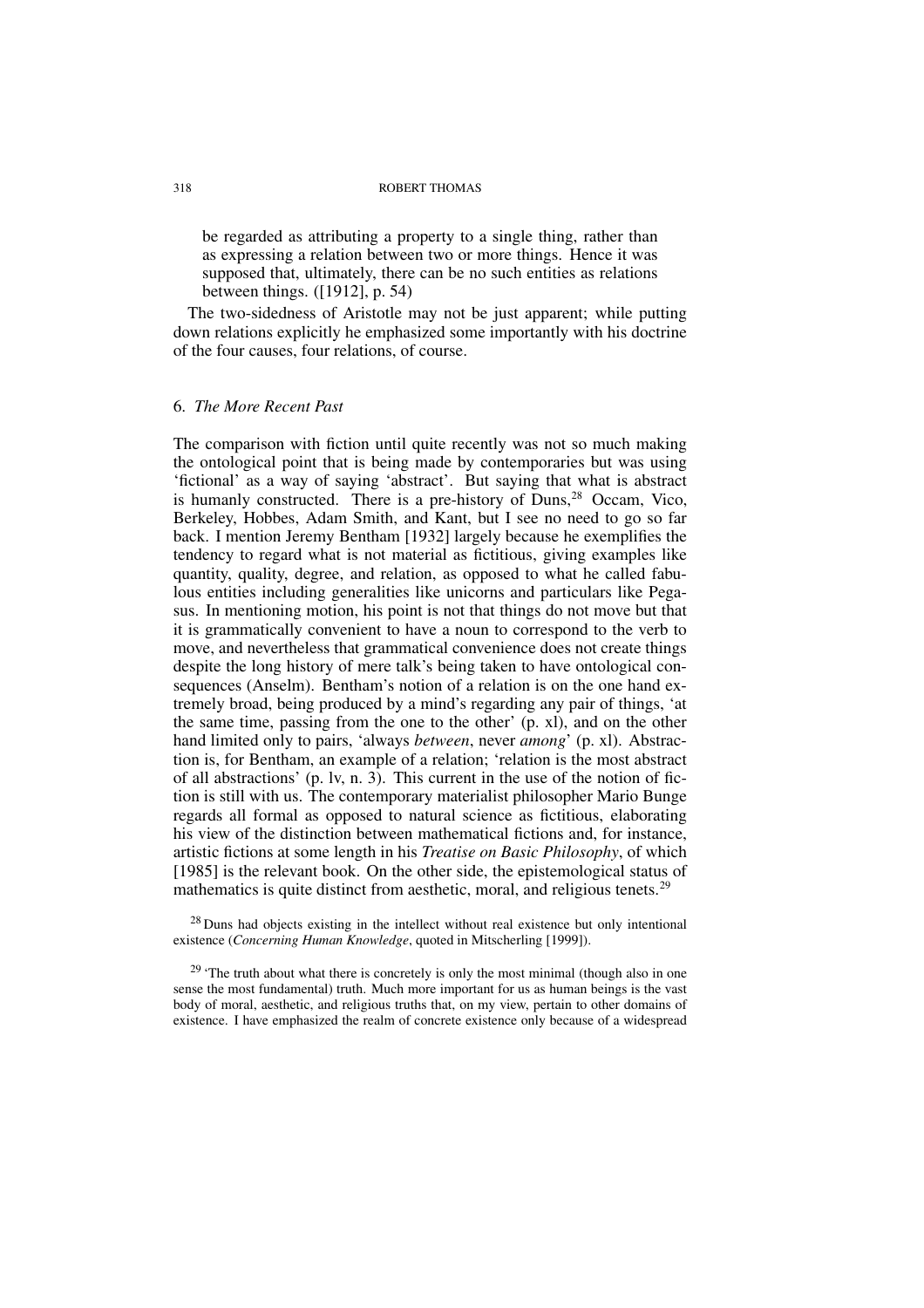Like today's cognitive scientists, the Kantian Hans Vaihinger was concerned with understanding understanding, and like Lakoff and Johnson he regarded most of it as done by seeing one thing as another. His working out of this idea led to the book *The Philosophy of 'As If'* (published in German in 1911), with its title's misleading suggestion (to me) of deception. One of the things he writes about in that book is what we now call mathematical and other modelling. Mathematics is not narrative in form, but one may see something about mathematics by looking at narrative as an analogue. If one is clear that mathematics is not narrative, then this seeing is a fiction in Vaihinger's sense; it is not a *simple* truth. He noticed that there were not enough simple truths to go around. 'All cognition is the apperception of one thing through another.' (p. 29) Many of what he calls fictions I should call insights. He says Aristotle in *Metaphysics* M §3, from which I quoted above, 'is trying to justify the procedure of mathematics against the reproach that its subject-matter is a non-existent entity and not something independent' (p. 142). Vaihinger of course calls ancient Greek postulates fictions (in content). He regards the extensive employment of fictions to be an important aid to the development of science —some of his scientific examples are motion, centres of gravity, and absolute space, but the first place where it was done with 'great results' (p. 148) to be mathematics, which is characterized 'by the freedom with which it forms these fictional constructs' (p. 148). The a priori and deductive procedures of science and of mathematics he regards as different not 'in essence or quality, but quantitatively and in degree' only (p. 227, n. 2). The mathematical examples that he gives indicate the sort of thing that he means. His first example is the algebraic technique of using letters 'as if' they were numbers, which he calls a 'substitutive fiction' (p. 148).

'Thought itself, in general, when operating with words instead of perceptions, makes use of such symbols.' (p. 148) He regards this as a very general technique. He calls the use of co-ordinates for points in the plane 'really the classical example' (p. 148). Linear equations (he calls them 'artificial lines'), differentials and fluxions, the infinitely large, and negative, fractional, imaginary, and irrational numbers are further examples, to which he adds as the most up-to-date the imagining of 'spaces of more than three dimensions' (p. 149) on which the method of determinants depends. He makes the point

and persistent tendency to assume that the truths of morality, religion, etc. must be about peculiar sorts of concretely existing entities. It is this assumption that has been particularly responsible for the ever-growing scepticism, throughout the modern era, about morality and religion. Claims that are profoundly true and important as *interpretations* of human existence have been based on highly implausible claims about special sorts of concrete existents (e.g., gods, values, immortal souls).' Gary Gutting [1978], note to p. 106.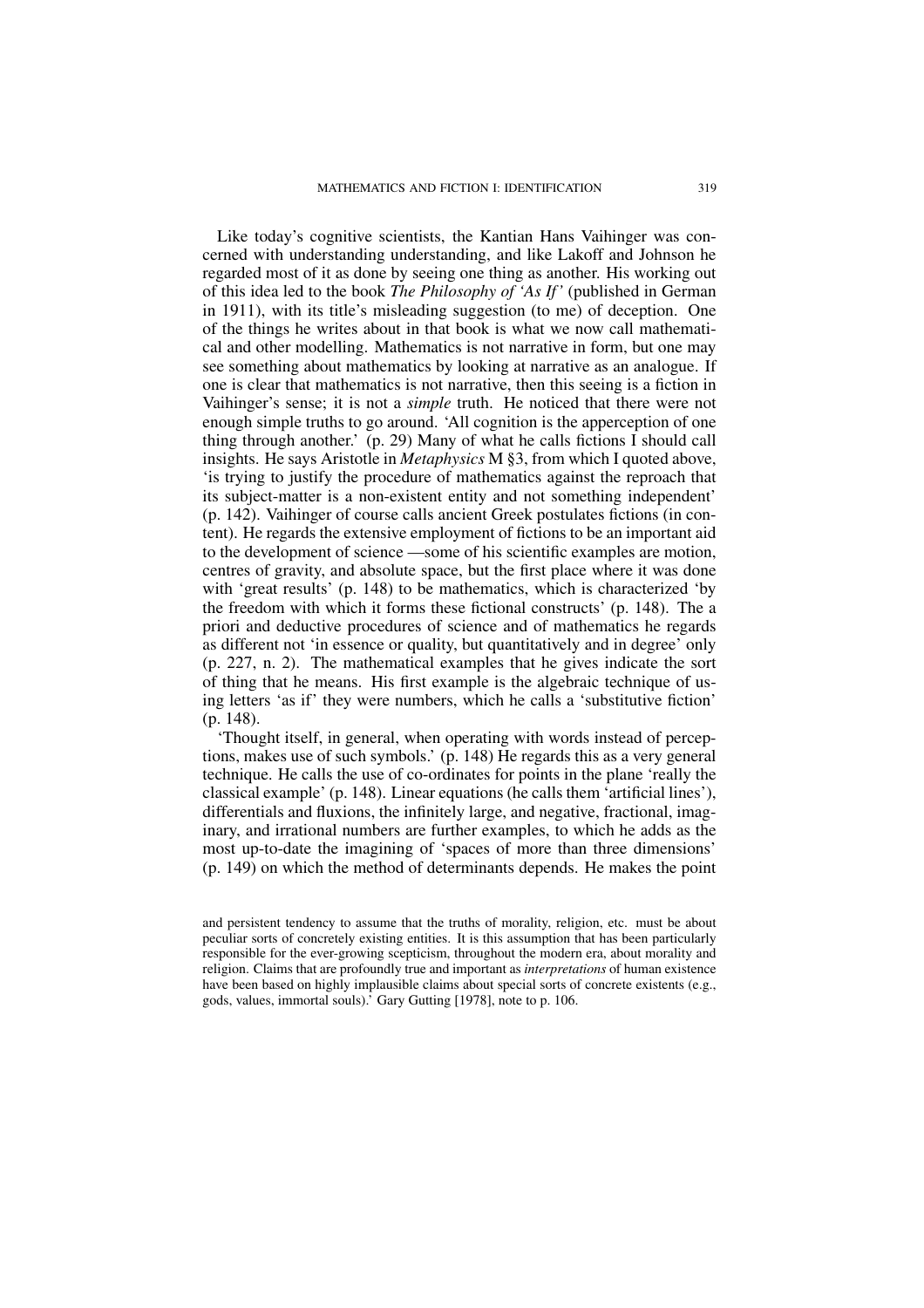recently emphasized by Y. Rav [1999] that 'great mathematicians have always been distinguished by the invention of devices' (p. 149). He claims that 'every really new discovery in mathematics rests upon such a device' (p. 149) and remarks that practice, especially with respect to the infinite has [at the end of the nineteenth century] run well ahead of methodology, by which I think he means justification. His summing up on space, which he discusses at some length, makes valuable points on need, abstraction, imagination, and parallelism of method to the other sciences.

For mathematics, however, the concept is necessary, useful and fruitful, because the mathematicians only investigate the characteristics and laws of extended objects, *qua* extended, and not their materiality or other physical properties. The concept of pure space arises from retaining the relation of objects after the things themselves have already been thought away.<sup>30</sup> ...

Abstraction detaches something which we experience only in something else (whether as property or as relation) from this other entity —from something to which it is so firmly and inextricably bound that when what has been detached is accurately analysed we are forced to admit to ourselves that nothing remains in our hands. . . .

Imagination, by reason of its specific and peculiar gifts, comes to the aid and rescues abstraction which, as described above, has dissolved the given world into nothing and stands looking round helplessly at the result of its activity. Imagination reintroduces into the isolated relation the idea of the related elements, but in a form in which they are only shadows of what we find in reality. It thus provides a support for the product of abstraction and prevents it from falling into the abyss of nothingness.

What we must do, therefore, is to make clear to ourselves that the space of the mathematicians is nothing but a scientific and artificial preparation, which differs from the schematic auxiliary constructs, etc., of other sciences, only in the nature of the objects that are to be investigated and not in method of investigation. This unity of method must be strongly emphasized. Only a methodological approach can purge us of our old prejudices about the objects of mathematics. (pp. 232–233)

Now that we have Vaihinger's way of seeing one thing as another, which is an elaboration of what we normally do when not doing either mathematics or philosophy, we can mention the three different ways in which, in these three different modes of thought, we *apply*. To see mathematics as fiction one need only see some analogy between two different and distinguished kinds

<sup>30</sup> He *did* claim that Aristotle was on this track.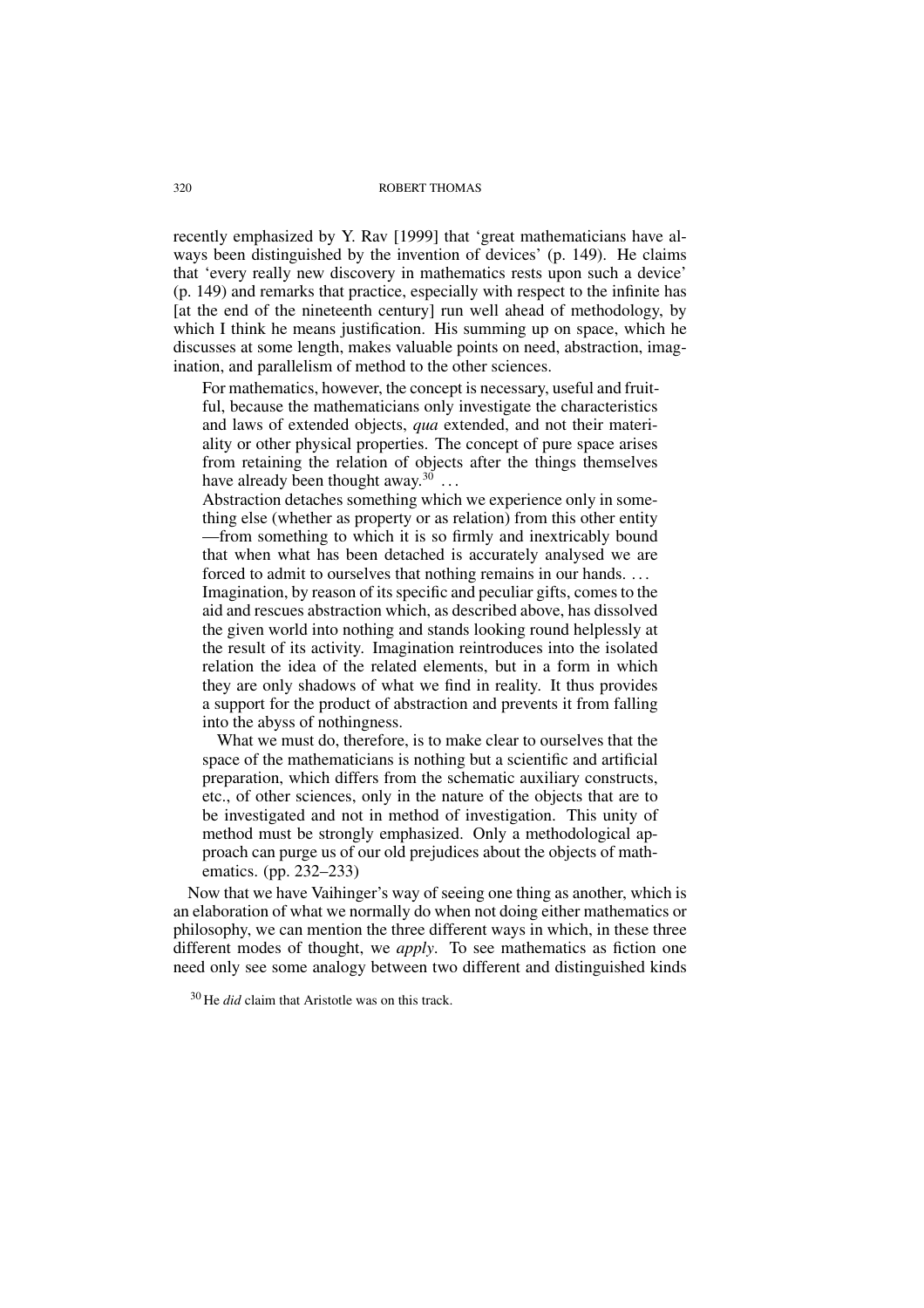of text, perhaps only between specific examples of the two. Little generality is needed —though is often inferred inductively. The common-sense application of one idea to another is inherently vague without being useless. As I remarked at the outset, mathematics and philosophy have different more precise ways of dealing with application. Mathematics typically takes mathematical objects and their relations and *maps* them, as is often said, onto some application domain's objects and relations. I need not dwell on the common task of mathematical modelling.<sup>31</sup> The model and target may have things in common, but no one focuses on those generalities. Philosophy typically applies a notion to another by subsuming one under the other. So, a philosophical discussion of the analogy between mathematics and fiction will probably subsume one under the other or both under some more general notion. The latter, which is what I am trying to do, is preferable to what we shall see happens, which is to subsume the one under the other, taking fiction to be the more general category itself instead of seeking a more general category among texts of which mathematics and fiction can be instances, preserving their distinctiveness from each other. This distinctiveness, as I shall be remarking later, is important. There are immense logical complications to fiction, largely because of its complex interactions with the everyday world, that no one concerned with mathematics is likely to feel attracted to.<sup>32</sup> (These characteristics of the contrasting styles of mathematics and philosophy emerged in discussion with Bob Hale.)

Very roughly contemporaneous with Vaihinger (who wrote and published at very different times) is Frege, who also used the idea of fiction, Gareth Evans suggested, as 'a convenient mat under which he could sweep the problem posed for his theory' ([1982], p. 28) by the sense of empty singular terms. This is a use of the notion of fiction certainly different from Vaihinger's and also not as a place to put mathematics, since Frege did not think that mathematical terms were empty. It was his semantic theory that needed somewhere to put embarrassments. Evans calls a 'cover-up' Frege's unjustifiable treatment of any use of an empty singular term as fictional or even poetical use of language. 'This is no momentary aberration; at almost every place where Frege discusses empty singular terms, the idea of myth or fiction, sometimes even poetry is close at hand.' (p. 28) Evans cites eight

<sup>31</sup> Mathematical modelling is discussed from a structuralist point of view in Rickart [1995], chapter 7, where, however, he makes the odd comment that Spinoza's *Ethics*, which is modelled *on* mathematics in the different sense of emulation, is an example of having 'the form without the content of mathematics' (p. 119). Since the important way in which a work like this that merely imitates mathematics differs from mathematics is precisely in *having* content, in this case ethical content, the criticism seems oddly backwards.

 $32$  Woods [1969] and [1974], Lewis [1983], and postscripts (same volume) pp. 276–280.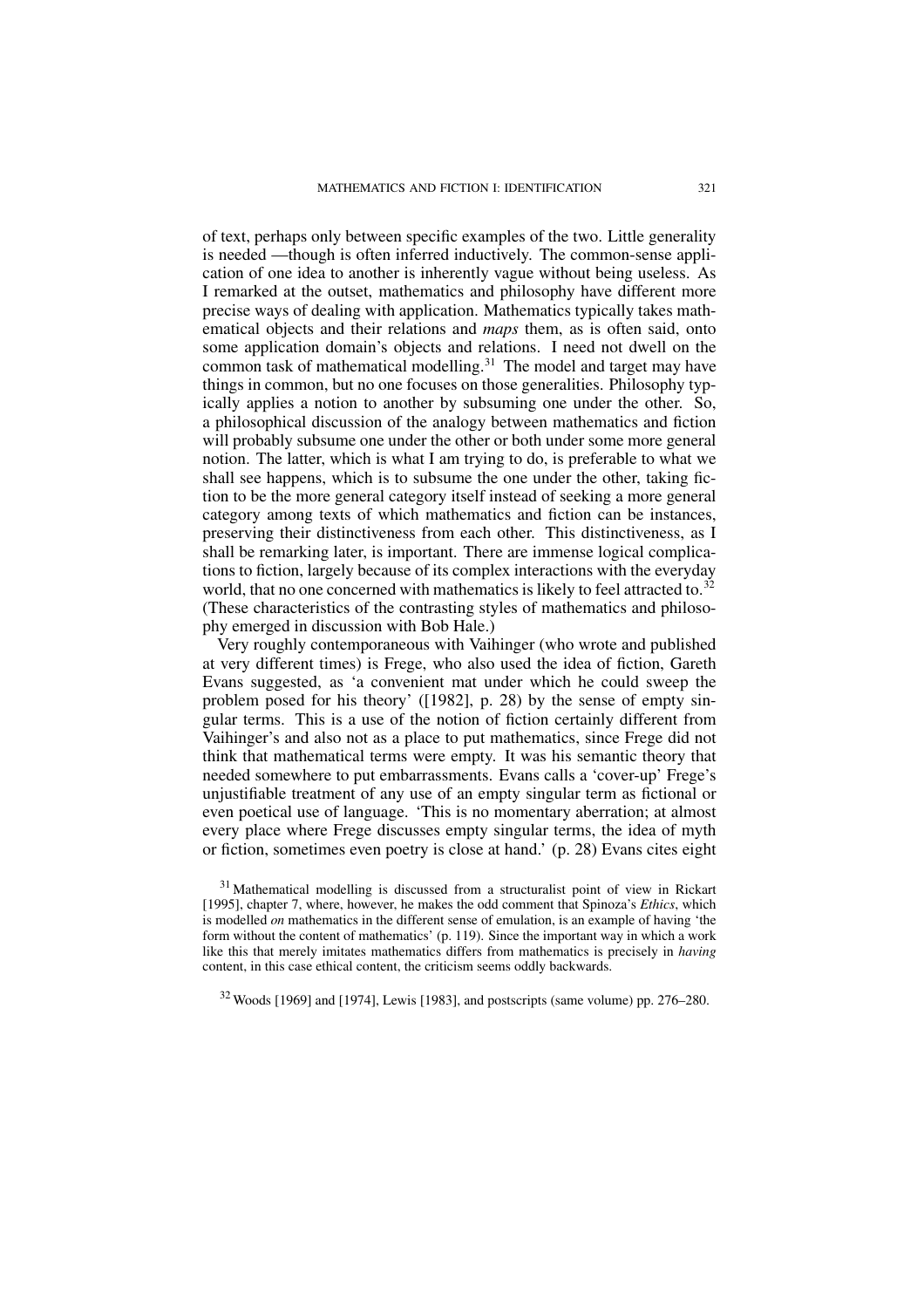places in three different collections of Frege's writings. Has a sentence containing an empty singular term a sense?

Yes: a sentence containing an empty singular term may have a sense, in that it does not necessarily have to be likened to a sentence containing a nonsense-word. But no: it does not really have a sense of the kind possessed by ordinary atomic sentences, because it does not function properly, it is only *as if* it functions properly. (p. 30)

Evans uses Vaihinger's technical term for fiction, 'as if', to explain a situation for which Frege used the mat 'fiction'.

(Russell's talk of non-abstract substantives as fictions, on the other hand, is mere rhetoric, I think. Following upon his attempts to 'construct' mathematical entities, along the lines of 'the definition of real number' (Russell [1954], p. 290), he found that he could 'construct' physical things too. Space, time, thing, matter, [physical] points, instants, space-time, and many mathematical and psychological terms he showed to his satisfaction could be replaced by classes of entities he regarded as more basic, in some cases dispensing with abstraction. In fact, he calls the principle involved 'the principle which dispenses with abstraction'.<sup>33</sup> This is pretty clearly a case of logical analysis, as of objects into the classes of sense-data or potential sense-data corresponding to them, which he phrased as their being logically constructed. These were things the reality of which he did not dispute but whose analysis he wished to discuss because he thought the analysis into ultimate constituents important. The maxim involved, a derivative of Occam's  $Razor<sup>34</sup>$  for which he gives credit to Whitehead, being 'Whenever possible, substitute constructions out of known entities for inferences to unknown entities.' ([1985], p. 161) But he did choose to call these things both 'fictions' and even 'myths'; he could use the construction and fiction terms together, 'The persistent particles of mathematical physics I regard as logical constructions, symbolic fictions...'.<sup>35</sup> In discussing Russell's no-class theory in the same volume, K. Gödel (*ibid.,* p. 141) uses the 'fiction' term still, saying that while Russell might at best have shown empty and unit classes to be fictions, he did not show all classes to be fictions. This rhetoric persists, being exemplified by David Bostock [1974] and [1979], where he uses Russell's term 'logical fiction' ([1974],

<sup>33</sup> Russell [1985], p. 161, quoting his [1914], p. 42.

<sup>34</sup> For reference to Thorburn [1918], I am indebted to Yehuda Rav. The usual ontological Occam's Razor does not apply to mathematics because mathematics does not entail ontological commitment. The methodological principle, which is far older than Occam, is just common sense. It is not absolute, and Azzouni, for example, relaxes it ([1994], pp. 101–103).

<sup>35</sup> [1910], p. 128, quoted by Max Black in *The philosophy of Bertrand Russell*, p. 246.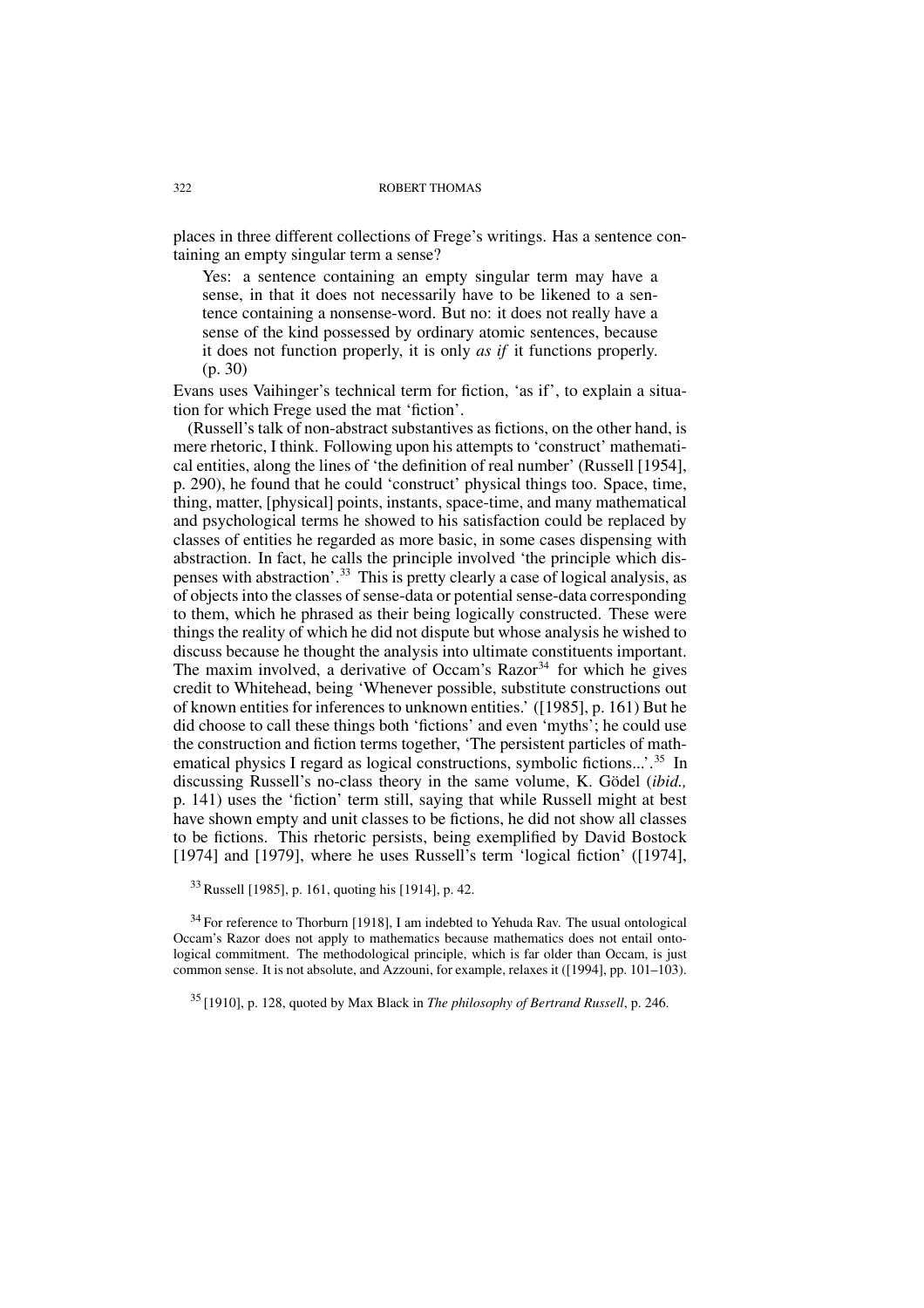p. 9) to describe what numbers become on his view at the beginning of the work but changes to 'construction' later and eventually casts doubt on the propriety of using 'logical' ([1979], p. 281).)

In Germany, Vaihinger was not forgotten. Bruno Baron von Freytag-Löringhoff, just after the second World War, wrote a short book in the spirit of Vaihinger but in more up-to-date language based on lectures<sup>36</sup> translated into English as [1951] in which he makes reference to pre-war works by himself and others in German, emanating from Halle where Vaihinger was professor. He carefully distinguishes the philosophical existence question from the mathematical, saying of the latter that it only appears to be ontological ([1951], pp. 23 f.). Taking as given that 'the objects of pure mathematics are not real in the concrete sense' (p. 25), he observes

that we think in the same way of both the concretely real and the abstract or non-real; and that the type of Being which occurs in the latter is structurally analogous to Reality in the concrete sense. (p. 25)

He goes on in a Vaihinger-like way:

Whether we speak of real or non-real (in the sense of abstract) Being, we regard both as being entirely independent of whether they are thought by us or not. This, we are bound to do; for otherwise we should be thinking, not of the object of thought, but of ourselves and our thought processes. And this is not the case. The position becomes particularly clear as soon as we encounter errors. What has been erroneously accepted as a fact, although it is actually non-real, is here thought of as being really existent. And we must deal with all non-Reality (or abstract Reality) in this way. In order to be able to think of it at all, we are obliged to ascribe to it an independence of being thought —just as we do in the case of concrete Reality. We must ascribe to it, independent Subsistence-in-itself (*Ansichbestand*). And while in the case of concrete Reality, this is real, in the case of non-Reality (*Unwirklichem*) or abstract Reality, it is fictitious. (p. 26)

He adds that 'it is just *because* its type of Being is purely fictitious that it can remain identically the same at all places and at all times' (p. 29).

Gareth Evans mentions the belief-independence of informational states as a 'fundamental characteristic' ([1982], p. 359, n. 30) of informational systems. And what does von Freytag-Löringhoff mean by 'being' for mathematical objects?

<sup>36</sup> *Gedanken zur Philosophie der Mathematik* (Meisenheim, 1948).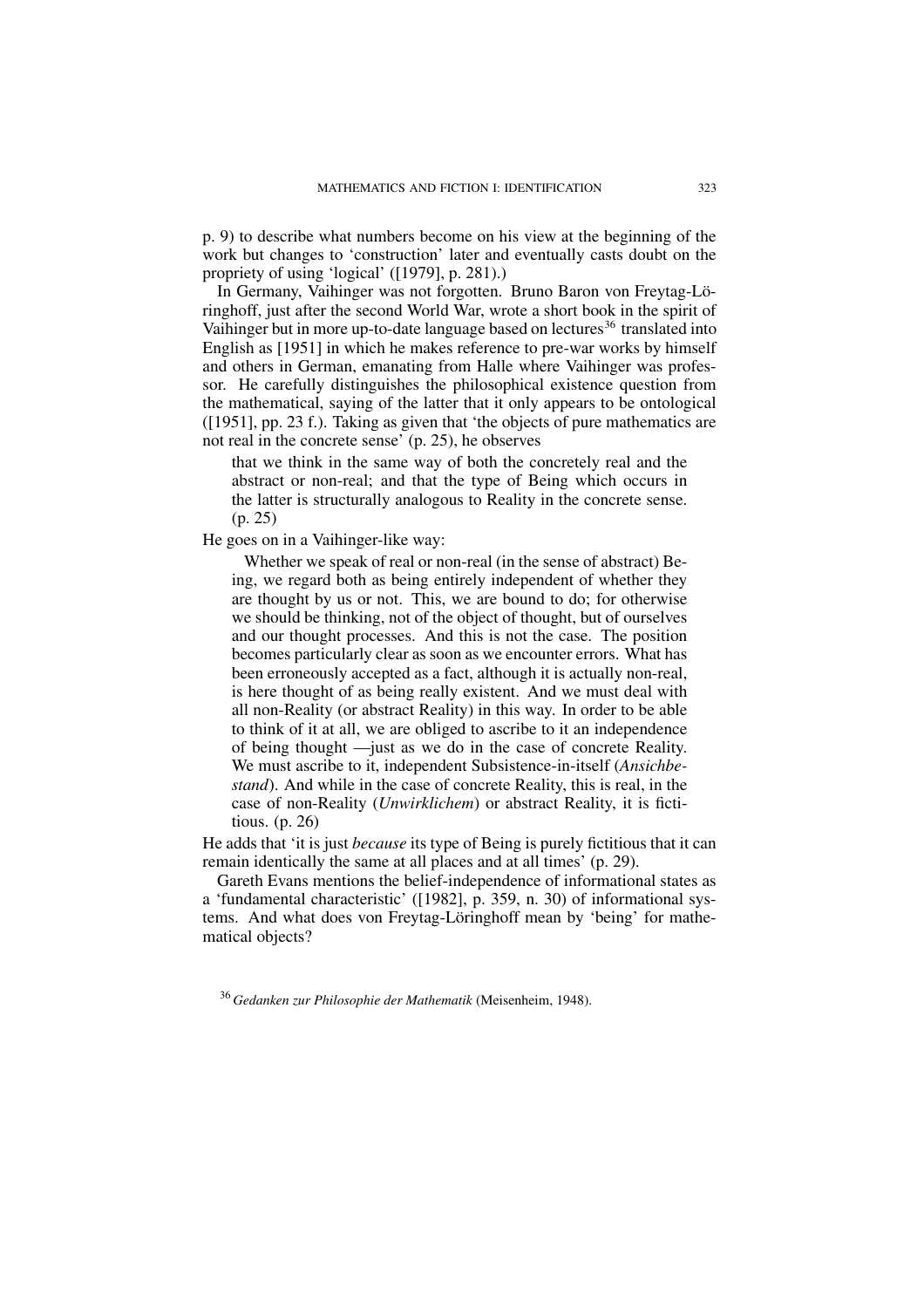Obviously, an object is a mathematical object and is known as such, insofar as it belongs to, or is a member of, a mathematical system of objects and logical relations. This belonging-to, or membership (*Zugehörigkeit*) is what constitutes the meaning of the expression 'there exists' in mathematical existential propositions; and insofar as the system to which it is referred is a different one, this expression means something different in every system. (p. 30)

He even considers the obvious comparison with ordinary fictions, pointing out that in a novel logic rules too (this is before post-modernism), but because of the superior definiteness of mathematical ideas they can be carried in this way farther than 'the majority of ideas' (p. 30).

There is nothing very definite about a character in a novel of fiction, for example. As regards questions which extend beyond the range of the intrinsic logic of a novel, we have to turn to the writer for an answer. Pure mathematical ideas, on the other hand, must be completely definite: their definitions must supply all information. (p. 31)

And this leads back ultimately to the implicit definitions of axioms. These lectures cover a lot of ground in a short space, including some material on applicability. The final excerpt I shall quote mentions that any mathematical existence statement implicitly calls upon its mathematical status to be understood.

In our interpretation of the mathematical expression 'There exists,' we omitted to mention its reference to the *whole* of mathematics —a reference which occurs whenever we say that such and such objects, considerations, arguments etc., exist in mathematics. Here, it is a question of belonging, not to any particular mathematical system, but to mathematics as a whole, to a totality of which the logical structure is no longer so simple. We might characterize mathematics as the total aggregate of logically possible (i.e. non-contradictory, or self-consistent) systems which are based on implicit definitions. (p. 33)

This seems to be an early suggestion of a special mathematical modality but linked to the fictional modality.

In his sense of the word, which has little to do with stories, Vaihinger is right to say that mathematics about fictions; he acknowledges that he is following Bentham, and Bunge acknowledges his debt to Vaihinger. But this sense of fiction is not one that is widely recognized, even among philosophers.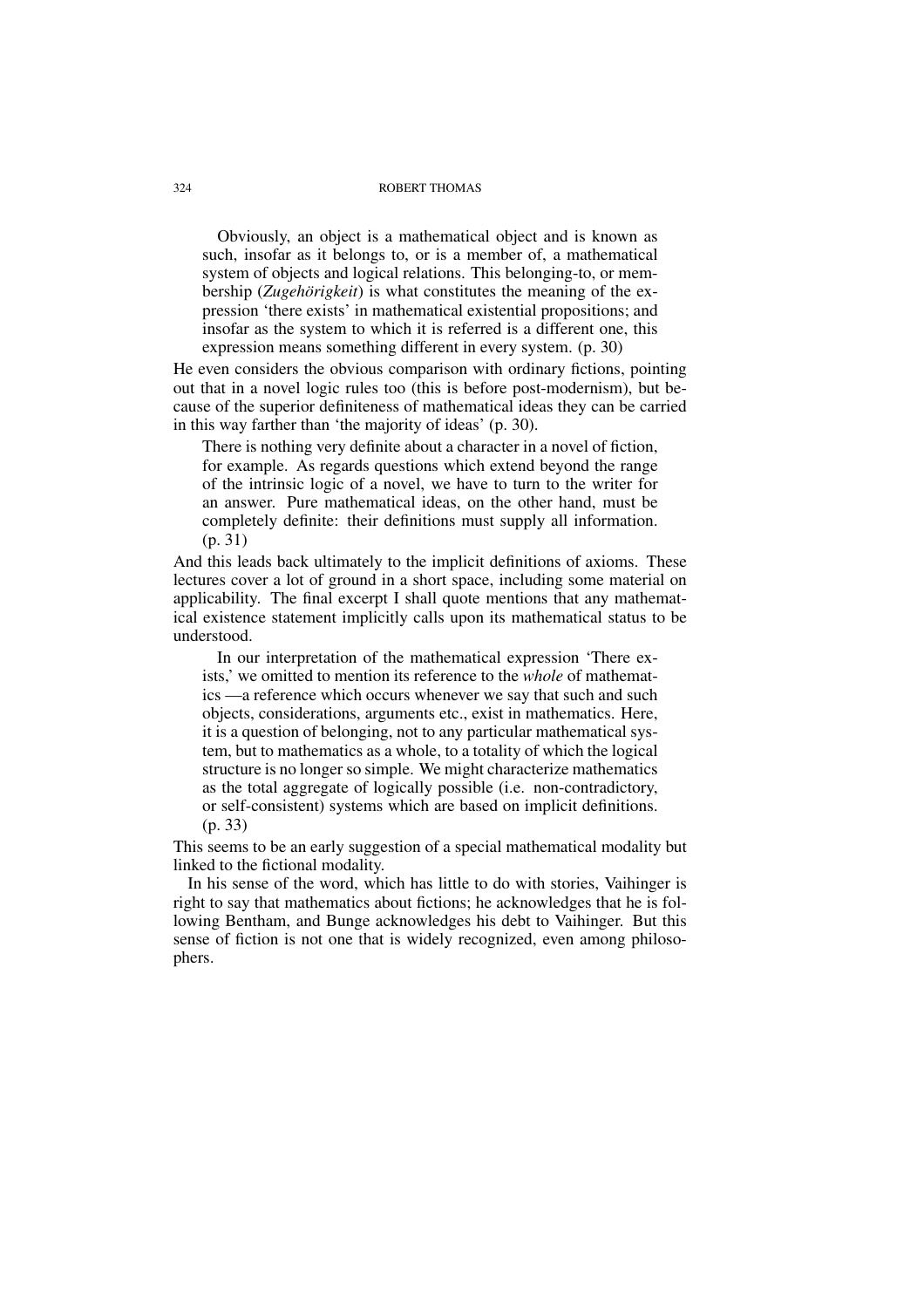## 7. *Narrative (from the Sanskrit root gna–know) ¯*

Before getting down to the story, I need to comment on distinctions. French and German do not distinguish with vocabulary between history and story. And the French use the preterite tense for both sorts of narrative. In English, what happened in the past is called history, but writings about what happened are called histories. One history, many histories. Presumably, to the extent that the histories have got it right, they express the view from nowhere or now and here of what happened. It is less simple with fiction, where the terms legend and myth are used. A number of writers do not make any such distinctions, wasting the term myth on stories or even non-stories that are taken to be untrue. The usefulness here of myth and legend is that what is identified as a *single* myth (made up entirely) or legend (based on someone real, *e. g.,* Faust) can contain many stories that would be in conflict if they were taken to be historically accurate.<sup>37</sup> This conflict is not something wrong, because the sense of truth required in such stories is truth-in-thestory, as we shall call it, rather than some more absolute truth. Note that 'in' in this phrase is definitely metaphorical; its elaboration 'in the world of the story' is just more elaborately metaphorical. It is understandable to say that when he was with Leda, Zeus was *actually* somewhere else and not in the form of a swan, but it is absurd because Zeus is not actually anywhere.

Between narrative and mathematics, the important similarity that is my subject is how they exemplify similar successful ways to give appropriate discussion to relations. Relations, whether in a family tree or commutative diagram, can be displayed, but that sort of representation, while it can serve as an adjunct to discussion, is unable to indicate much more than what (or who) is related to what (or to whom), and sometimes how. For a *discussion* of relations in the way that people care about, what one needs is to engage the intelligence and imagination (not primarily or necessarily visual) of the reader with entities related by the relations to be discussed. The appropriate discussion that allows a person to engage with persons and care enough about them to follow their relations is narrative. There is no kind of talk more engaging than narrative. This indubitable fact can be illustrated as disparately as by the brisk sales of *Sophie's World*, a novelized history of philosophy, and the quantity of narrative in the Jewish and Christian scriptures. Typically, narrative follows persons through time<sup>38</sup> and is more than

 $37$  Hao Wang [1974], p. 80. 'It is a striking fact that in diverse systems of different strength, we can prove counterparts of all ordinary theorems about real numbers. This suggests that no proof in any system formalizes faithfully the true mathematical result.' His 'true' result is like a myth not a story, and the diverse systems like stories within that myth.

<sup>38</sup> As Ricoeur puts it ([1984], p. 3), 'portrays the features of temporal experience'. Lamarque and Olsen ([1994], p. 225) quote Prince ([1982], p. 4), 'narrative is the representation of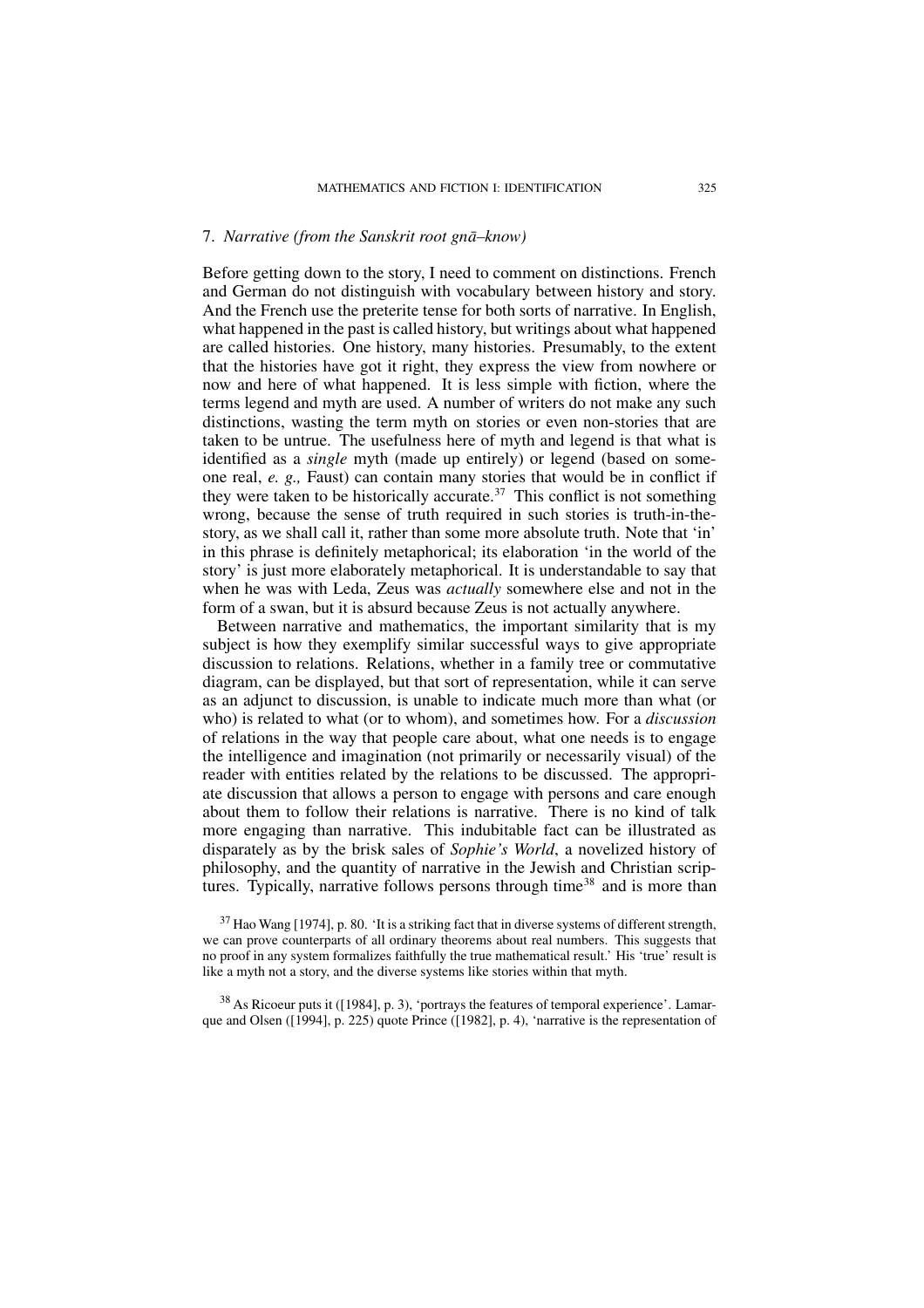just the facts recounted, as Adam Morton has attempted to show in some research I shall report on later in this section. Enough is said about the characters involved to allow the reader to imagine them (I emphasize not just visually) and the world in which they live(d). As described, such characters are seriously incomplete; the reader's imagination is called upon to fill them out. Their situation (relations<sup>39</sup>) is expounded and developed over time to whatever final situation (again relations if still alive) has been chosen for the end of the narrative. Of history, Hayden White writes,

The events must be not only registered within the chronological framework of their original occurrence but narrated as well, that is to say, revealed as possessing a structure, an order of meaning, which they do *not* possess as mere sequence. ([1981], p.  $5)^{40}$ 

For persons and perhaps history generally, connection is in terms of reasons and intentions; in purely physical matters, connection is in terms of causes. Plots and subplots, however complex, have to be presented in a linear way with devices like flashbacks to fill in out-of-order details.<sup>41</sup> Not everything is given equal weight; the more dramatic episodes are given emphasis, tension builds, conflict is resolved. One of the classic final situations introduces into narrative a device thought more often to be mathematical, uncompleted infinity: 'they lived happily ever after'. 'They lived happily ever after' is a

at least two real or fictive events or situations in a time sequence, neither of which presupposes or entails the other.'

<sup>39</sup> These are ordinary relations. Fiction only works because the relations attributed to the imaginary characters are of the same kind as those in the world. If the relations were unreal too, no one could understand the story.

'Fictive states of affairs [like fictional objects discussed at pp. 42 f.] . . . are intensional objects whose nature and very existence [*i.e.,* non-existence] are dependent logically on the descriptions in some originating fictive utterance. This is a simple consequence of the nonextensionality of fictive content and the redirection of attention from reference to sense entailed by the fictive stance.' (Lamarque and Olsen [1994], p. 88)

This view of stories is particularly associated with the nineteenth-century French literary critic Hippolyte Taine, I am told by my colleague J. R. Allen.

 $^{40}$  It should be noted that, while I am citing White as a philosopher of history, I am doing so only for views that are not idiosyncratic. Even his sternest critic (Noël Carroll, 'Interpretation, history and narrative', *The Monist* 73 (1990), 134–166) would not deny what I am quoting White as saying.

 $<sup>41</sup>$  Robert Scholes says 'The object of a story is the sequence of events to which it refers;</sup> the sign [using Peircean terms] of a story is the text in which it is told (print, film, etc.); and the interpretant is the diegesis or constructed sequence of events generated by a reading of the text. . . . each of these three aspects of "story" has its own temporal structure.' ([1981], p. 206) More common terms for his object and interpretant are *fabula* and *sjuzet* respectively.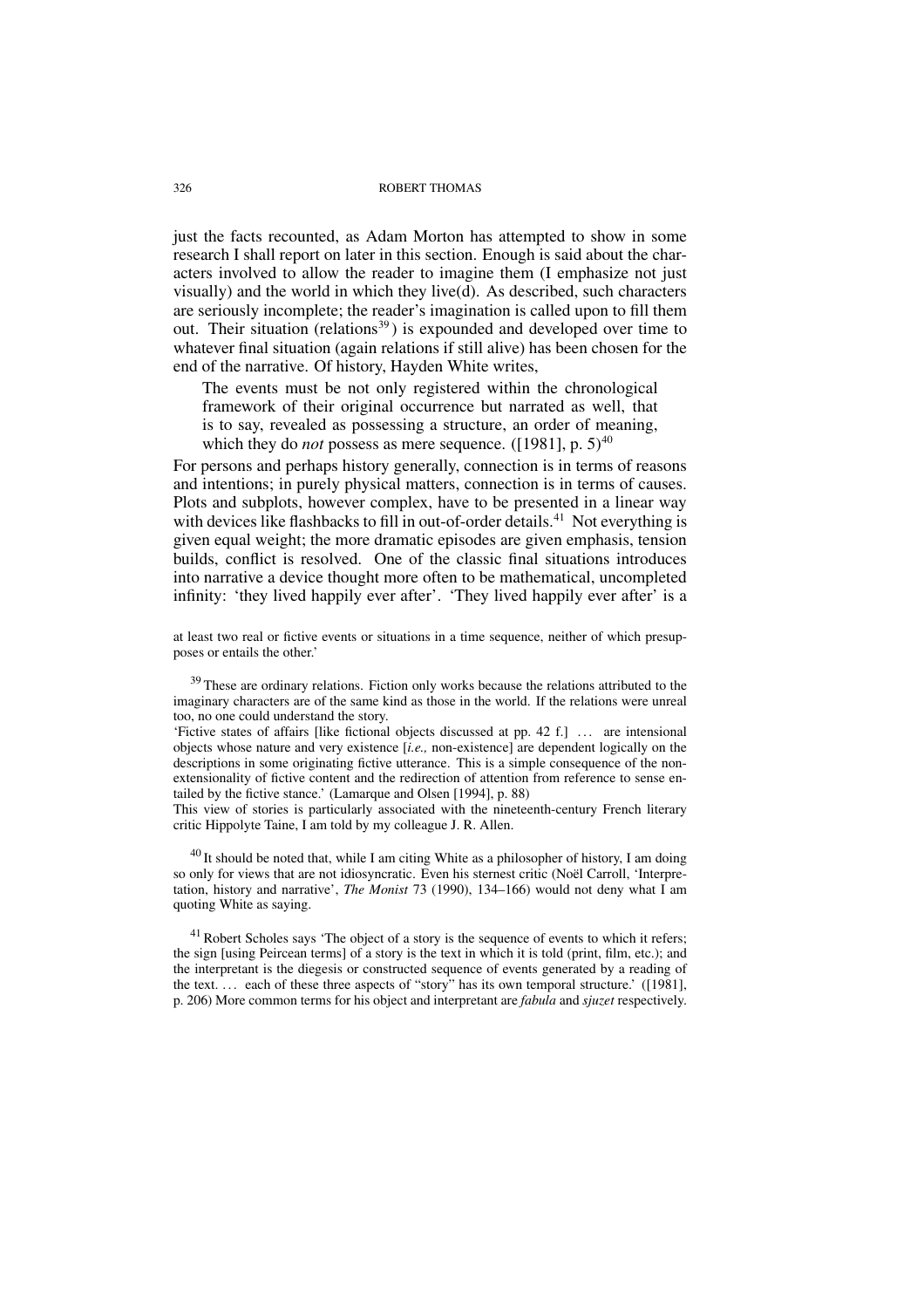common feature of many stories, and for the same reason that the natural numbers are an infinite set. It is easier than thinking about where they stop. 'They lived happily until Sam developed liver cancer' is not the way to end a fairy tale. Note, however, that my little sketch of narrative up to that classic but unhistorical ending, has applied equally both to history<sup>42</sup> and to works of fiction.

Turning from the common devices to those peculiar to fiction, we see that, in the simpler sort of fiction (*e.g.,* the Greek myths, fairy tales, many short stories, much in the genres of romance, murders, adventure stories, science fiction, and fantasy), what is important is the relations in which the characters find themselves<sup>43</sup> rather than the characters.<sup>44</sup> The beginning of a work of fiction, the commencement of that modality, is signalled by the theatre stage, or by a standard or conventional opening like 'once upon a time' or 'Aixo era y no era'.<sup>45</sup> Except for the framing, indicating the author's attitude and prompting the reader's, fiction can be just the same as non-fiction. Much of what is said of fiction can truly be said of narrative in general. In particular, characters can be real in a sense, though they are usually not. The sense I suggest is that they allude to the real persons and places as props for the game of make-believe. The connection of history or historical fiction to the real world is done *as a whole* rather than by word-for-word reference.<sup>46</sup> Such writing is intended to get at truth of a kind not altogether the same as that of an inventory, a kind of truth that some might hesitate to call truth at all

 $42$  According to Ricoeur ([1984], p. 161), '... fiction and history belong to the same class as regards their narrative structure'. And it is the narrative structure with which we are concerned, what is preserved when a prose or epic story is adapted respectfully to stage or screen.

<sup>43</sup> This is the classical view of drama beginning with Aristotle's *Poetics*, Chapter 6. Luigi Pirandello brilliantly confirms its wisdom by his creation of an exception, *Six Characters in Search of an Author*, which demonstrates (in the dramatic way —showing— rather than in the deductive way —proving) that starting with the characters you will never get a play. Shakespeare's history plays are definitely not counterexamples.

<sup>44</sup> 'Something happened to fiction around 1800' (Gabriel Josopovici, orally, 1999 5 4) is one way of putting the change from the kind of story I am concerned with here to the kind of story that has developed into the contemporary psychological novel where much of the interest is in getting inside the characters' heads.

<sup>45</sup> 'It was and it was not', traditional exordium of Majorcan storytellers according to Paul Ricoeur [1977], p. 224. John Woods, in [1974], invented the operator 'O' (for Latin *olim*) for fictional sentences.

<sup>46</sup> This idea was suggested to me by but not found in S. Hoffman, *Mathematics as Make-Believe* (Chapter 3 of draft Ph. D. dissertation, University of Alberta, 1998).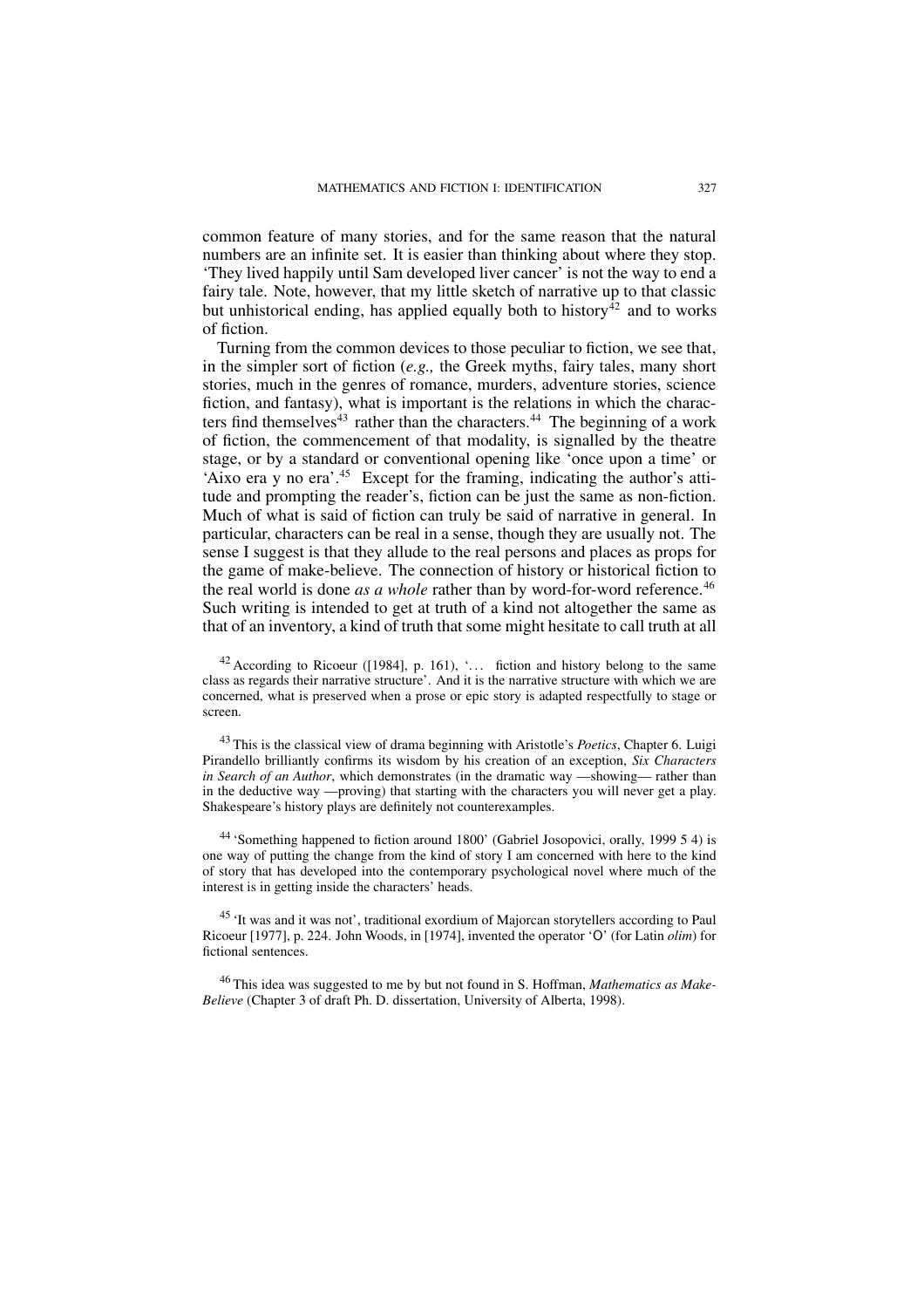—as many hesitate to call mathematics truth. Ordinary fiction is even less dependent than historical on what might be called pragmatics; real-world reference is an after-the-fact option. You may or may not want to call someone a Scrooge.<sup>47</sup> Before the work of fiction, say *Othello*, is written, there are no corresponding fictional characters, just the idea of an unusual dramatic triangle. The circumstances of the play's beginning and the unfolding of the plot define the character of Othello (physical and mental) to the extent that it *is* defined. Much is filled in by the playgoer or film or TV viewer, even more by a reader.<sup>48</sup> In Greek tragedy masks remove much of the personality (a concept not yet invented) of the characters, but Shakespeare has soliloquies that give insights into the character that are not displayed in overt speech and action. Likewise in novels the narrator often tells the reader things that cannot be deduced from the action of the characters. This is necessary for what is often called 'realism', because we all know that we have interior lives and that it would be artificial in a bad sense to pretend that the characters had not. It would make them less than human.<sup>49</sup> Much of the interest of twentieth-century novels in particular (despite the contrary opinion and practice of Virginia Woolf) lies in seeing what happens in heads. But it seems to me that what is going on in certain genres (less and less so with the passage of time and the shift from circumstance-driven to character-driven plots) is that situations are being worked out with the aid of the characters rather than the situations' being incidental to the characters. This working out is to a large degree arbitrary in fiction unlike history and mathematics. The plot is contingent on the author's decisions, and so whether the story is worth taking in depends upon the author's skill in creating a story that is satisfying in ways that it is outside my competence even to describe. Fortunately these skills are not important to the present inquiry.

Before turning to mathematics, let me report on Morton's work [1996] on narrative as described in his piece considering 'the likeness and unlikeness of mathematics to the rest of language'. He has conducted an experiment illustrating that the narrative form gives its content something more than just the sum of non-narrative parts. If one tells 'Little Red Riding Hood' backwards or by stating 'what is true of the wolf, what is true of the grandmother, what is true of the basket, *etc.*' (p. 214), it requires prompting for undergraduates

<sup>47</sup> 'Characteristics associated with fictional characters can become paradigms in nonfictional contexts.' (Lamarque and Olsen [1994], p. 89)

<sup>48</sup> 'Much of the pleasure of reading fiction derives from the imaginative "filling in" of character and incident.' (Lamarque and Olsen [1994], p. 89)

<sup>49</sup> This they may be. They may even be mathematical, as in *Flatland*.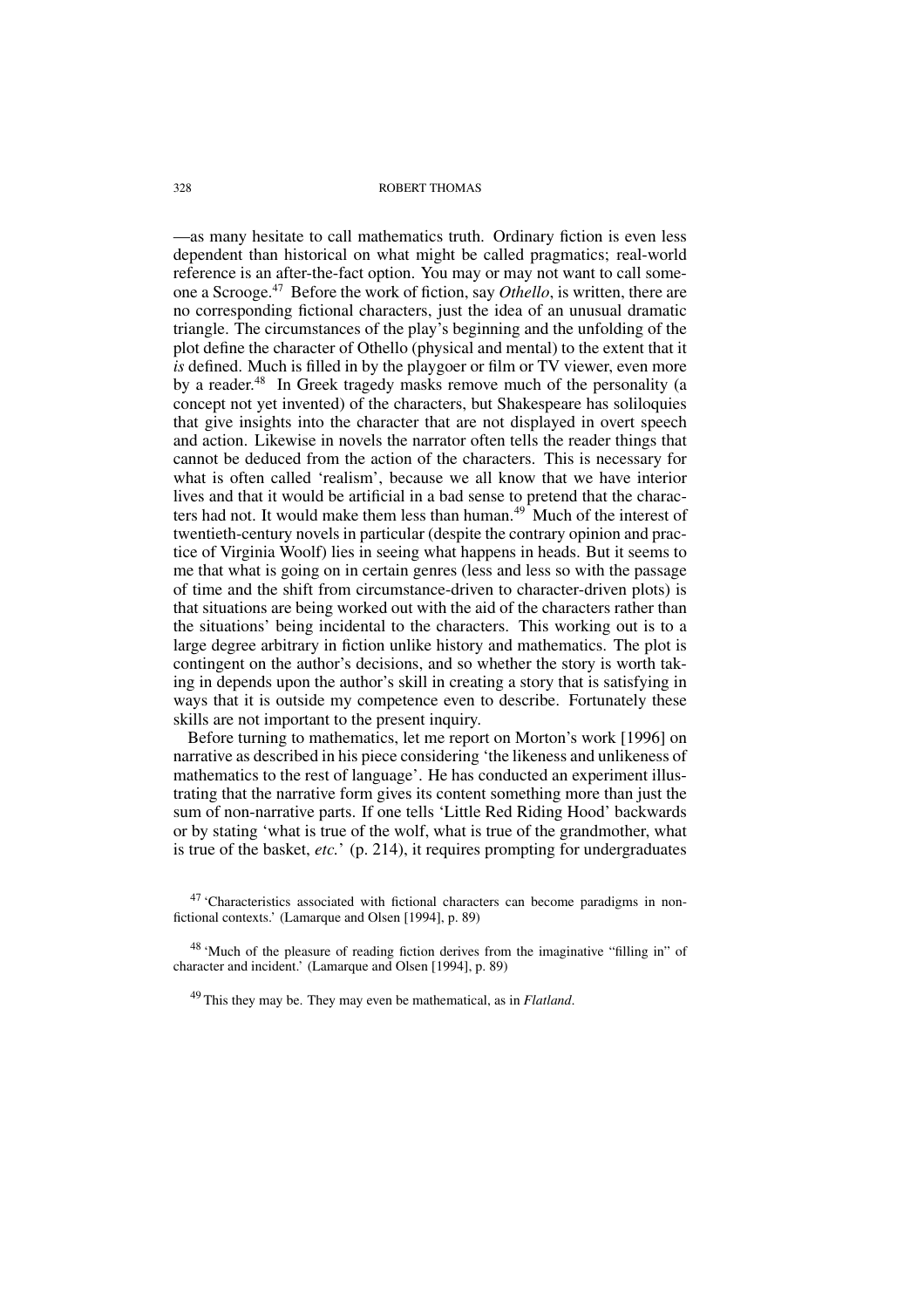even to recognize the story as one they know. He also explains the understanding of a story in terms of the successive interpretation of each sentence on the basis of background information as a little deductive algorithm:

Hear s Assign s an interpreted logical form, call it  $\sigma$ . Set  $\tau = \sigma$ FOR  $v =$  immediate consequence of  $\tau$ IF v is of the form 'P does  $\overline{A}$  at t' and is relevant to the story STOP ELSE set  $\tau = v$  (p. 215)

He points out that his interpretive procedure tells the reader both when to stop deducing consequences and that they have understood. What he does not say is that the deduction for the sake of relevance may be from the background information or a previous sentence rather than from the new sentence or it may require finding or inventing a piece of background presupposition that had not previously seemed relevant or realizing that the new sentence is a sufficiently new point simply to be filed for future use. In short, a very great deal may be required other than but broadly similar to what Morton suggests.<sup>50</sup> I agree, broadly speaking, that what is sought is relevance in the sense of making sense of the total package so far and that deduction is the tool. But the deduction is not necessarily logical; one does not seek merely logical consequences.<sup>51</sup> The consequences may be causal in either direction (to a cause or effect of what one reads about) or, in personal contexts, reason rather than cause. The upshot can easily be to reject all literal interpretations of the new sentence and to seek a figurative interpretation if the need to do so was not initially obvious. His whole paper is a fascinating opportunity to see similarity and difference between the mathematical and narrative modes in examples. From Morton's examples, I draw the conclusion opposite to his.

How are some stories analogous to mathematics? There is the clear modality shift; one knows that it is mathematics that is being done as soon as one has achieved the capacity to do mathematics. One does not ask the question 'two plus three *what?*' because the context is clearly mathematical. The signals are not as literary as 'once upon a time', but they are perfectly clear. For a discussion of mathematical relations in the way that people care about, one needs to engage the intellect and imagination (not primarily or necessarily

<sup>50</sup> *Cf.* Umberto Eco [1979].

 $51$  Even within logic itself, what is needed in stories may be different from what is used in mathematics. This is an theme of Paulos [1998], who elaborates (pp. 87 ff., 101 ff., 107, 109) the distinction between the latter extensional logic and the former intensional logic, mentioning Saul Kripke and Mark Turner as well as Jon Barwise, whose situational logic has been semi-popularized by Keith Devlin [1991].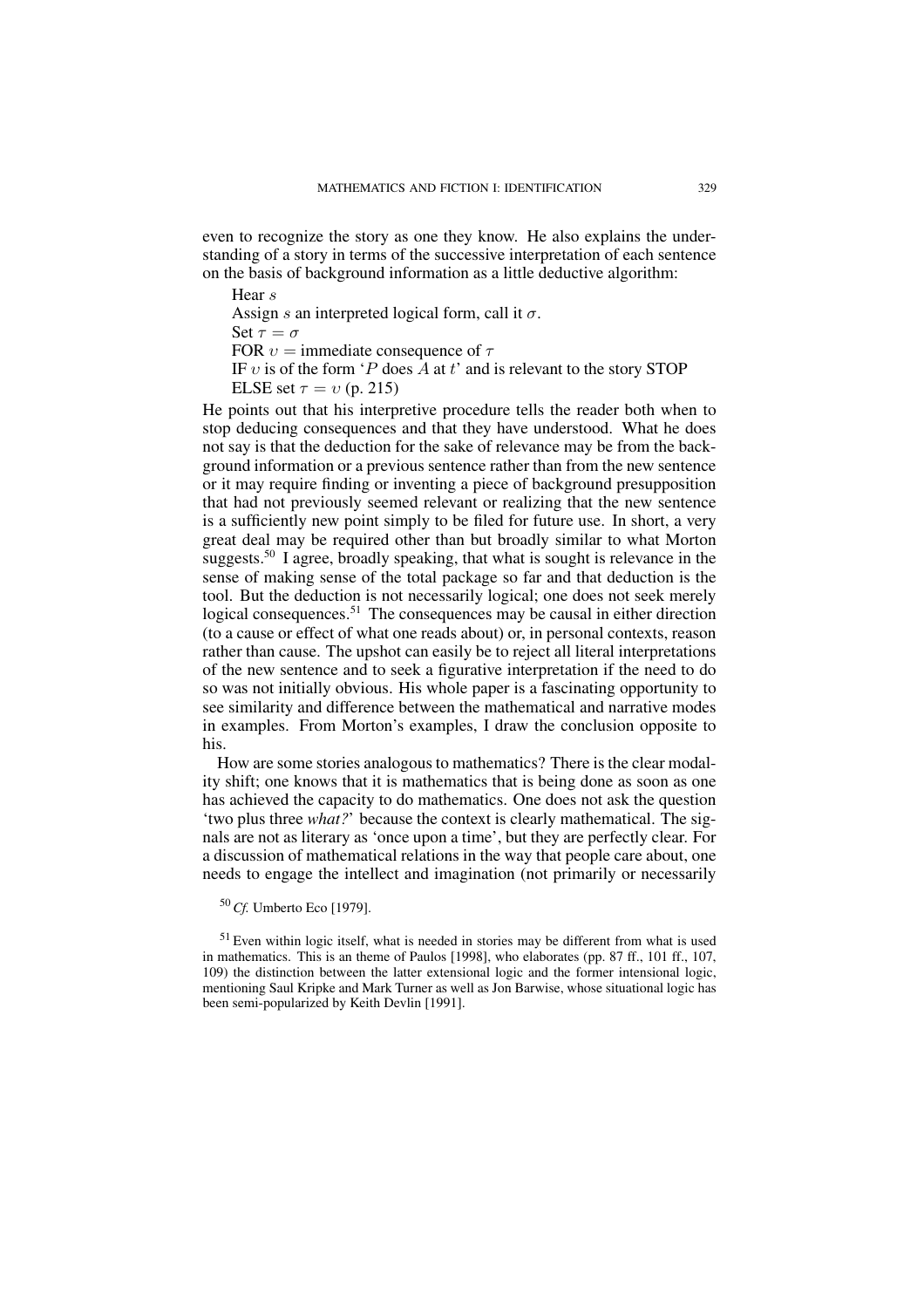visual) of the reader with entities related by the relations to be discussed. One kind of discussion of mathematical objects is algorithmic, virtually narrative but specifying what is to happen rather than reporting it. Adam Morton ignores his own pseudo-code algorithm (quoted above) in concluding for unlikeness over likeness. The similarity of algorithm to story is so close that I intend to say nothing more about it. Another appropriate discussion that allows a person to engage with mathematical objects and care enough about them to follow their relations is deductive. Mathematical deduction follows a logical progression through time, the reader's time. As Alan Montefiore points out,  $52$  it is the abstraction, reason, that is timeless; timeless deductions depend upon the thoroughly temporal reasoning of human beings. Enough is specified about the objects involved to allow the reader to imagine them (I again emphasize not necessarily visually) and the space in which they lie and to reason about them. They are types rather than individuals with characters of their own.<sup>53</sup> Their situation (relations) is expounded and developed over time to whatever final situation (again relations) has been chosen as the conclusion of the proof. The deductive structure, however complex, has to be presented in a linear way with devices like lemmas corresponding somewhat to flashbacks if the lemmas have been already proved before the main proof that calls upon them is proved. This makes the text more like a story although the time passing is the reader's. Presentation as a directed graph would be more perspicuous if we were capable of taking in such pictures synchronically; but our input mode is, for most purposes, diachronic, as with narrative. (A proof done entirely by lemmas is more like the directed graph on account of having no overarching proof.) We prefer in both narrative and proof to leap about the undrawn graph. Hypertext (freeing readers from the tyrannical ordering —pun intended— of an author) is currently experimented with.<sup>54</sup> Not everything is given equal weight; the more interesting arguments are given emphasis; tension builds. *Reductio ad absurdum* resolves contradictions. Infinity is often brought into a mathematical situation in order to simplify the expression and thought about the situations described; it is much easier to think of an infinite frieze than to deal with the

<sup>52</sup> 'The Idea of "Crisis" in Philosophy', read at the conference, The Crisis in Analytic Philosophy, University of Southampton, April 12–13, 1999.

<sup>53</sup> This is like fiction; '. . . *works of fiction*, qua fiction, are (primarily) about kinds rather than particulars ...'. Lamarque and Olsen ([1994], p. 122) write this in support of their approval of Aristotle's contrast between fiction and history in *Poetics*, Chapter 9.

<sup>54</sup> E. Artin, in his review [1953] of the *Algebra* of Bourbaki wrote, 'We all believe that mathematics is an art.' But exposition must always fail. 'Mathematics is logical to be sure; each conclusion is drawn from previously derived statements. Yet the whole of it, the real piece of art, is not linear; worse than that its perception should be instantaneous.'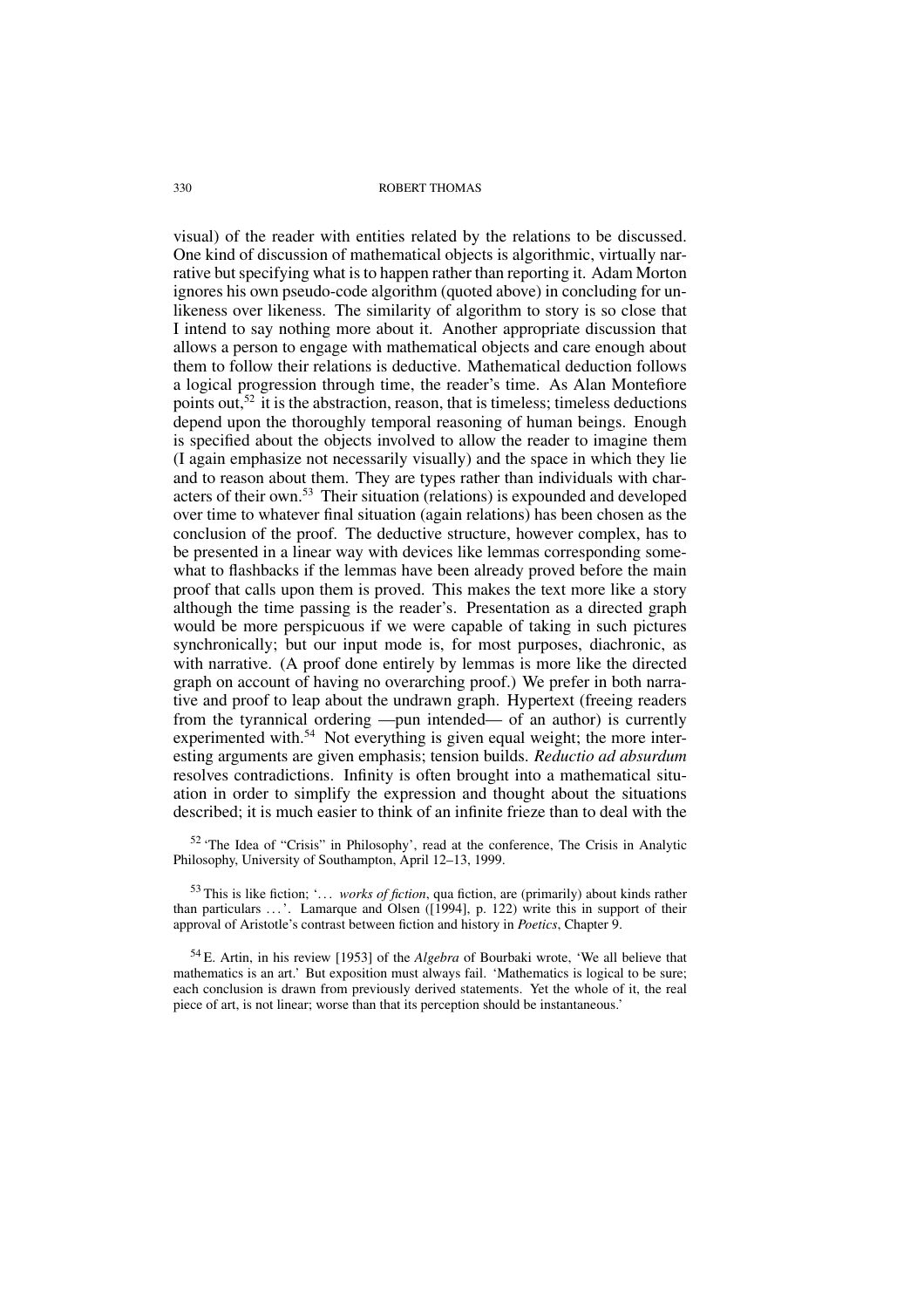boundary conditions necessitated by a finite one or to deal with the positive integers than the finite number of them representable in a computer memory. There is obviously mathematics of a non-imagination-engaging sort; here I am concerned with thinking mathematically not *executing* an algorithm. While I can say with confidence that before *Othello* is written there are no *Othello* characters, I have to be less confident about mathematical objects, but my personal inclination is to say the same for the same reasons. The content of a theorem's hypothesis and the unfolding of the proof define the objects for the most part. There are no soliloquies or inner nature to reveal with them. Mathematical conclusions are circumstance-driven as by fate in Greek tragedy. But *how* they are worked out (proved) needs to be invented more like fiction than history, where it is *what happened* that needs to be figured out. The proof more than the conclusion is contingent on the author's decisions, and so whether a proof is a good one depends upon the author's skill in creating a proof that is satisfying in ways that again as with stories it is outside my competence even to describe. Validity is of course the most important thing, but one can choose among valid proofs ones that are better and worse. Second to validity is whether a proof is explanatory<sup>55</sup> rather than just convincing. Explanatory proofs are more like narrative.<sup>56</sup>

No literary critic would be satisfied with my sketch of even the simplest of fictions, but inadequate as it is, it is more elaborate than any I have found in the philosophical literature comparing or identifying mathematics and fiction. It does at least approximate a sense of fiction quite different from that of Vaihinger's.

### 8. *Mathematics not fiction*

The analogy drawn above is importantly both positive and negative; mathematics is neither fiction nor narrative despite the closeness of algorithms to narrative. My aim is to compare two *different* things and suggest why the comparison is so often made.<sup>57</sup> One of the philosophers to consider one or both comparisons was Leslie Tharp, who began his posthumously published paper, 'Myth and Mathematics: A Conceptualistic Philosophy of Mathematics I', wishing to make 'a comparison with fiction' to illuminate his conceptualistic position on mathematics.

<sup>55</sup> This feature is being studied by Paolo Mancosu ([2000] and [1999]).

<sup>56</sup> MacIntyre [1977] claims that explanation is grounded in narrative.

 $57$  One might note that the comparison is possible or makes sense because, as Netz [1999] points out of ancient Greek mathematics, it is a literary genre (p. 306).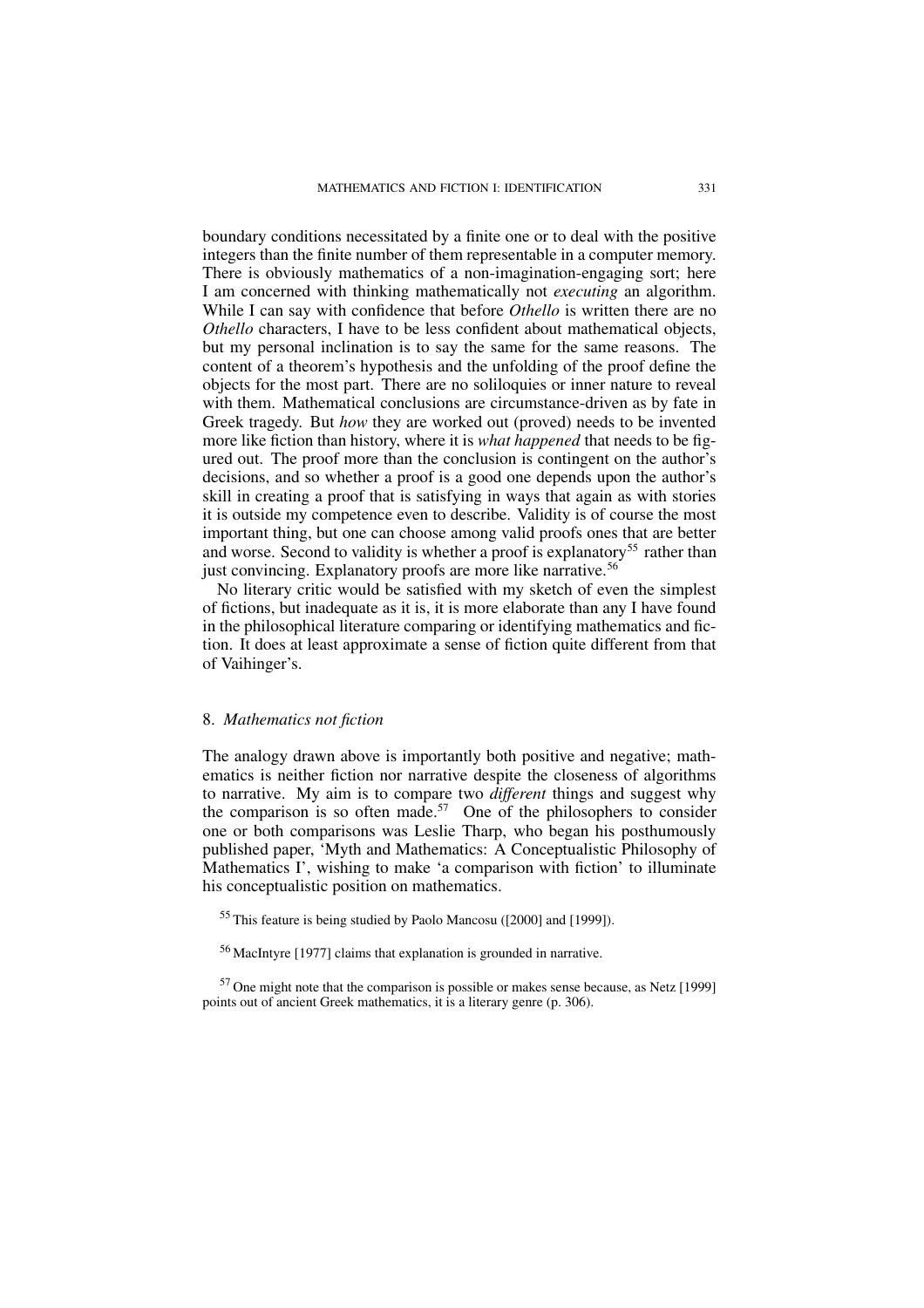The comparison is not intended in any pejorative sense whatsoever. Rather, we wish to focus attention on the technical fact that myth and other fiction frequently operate with meaningful everyday concepts, but without objects. In fiction one has all along been using ordinary logical forms and inferences in contexts where no objects are referred to. ([1989], p. 167)

He means, of course, that no real ordinary concrete objects have been referred to, observing the convention that you cannot call reference what you do to things that are not real. But before he even left the first page of his paper, he already slipped into the philosophical mode I mentioned above, exemplified by the phrase 'mathematics may profitably be considered to be a kind of fiction' (p. 167).<sup>58</sup> Since, as Vaihinger and others since have observed, comparing things is a primary way in which we come to understanding, this unwillingness is one of the important ways in which philosophy's credit has fallen among its publics. According to the typical contemporary philosopher, everything is something it is not, which merely gives opportunity to opponent philosophers, who are of course able to deny such an identity, since all such identities are false. As Vaihinger pointed out and Lakoff and Johnson [1999] re-emphasize, it is from many such 'false' statements that we learn 'as if'. The only person generally thought to claim the name 'fictionalist' is Hartry Field [1980], who seems to have discovered for himself the question, 'why regard the axioms as *truths*, rather than as fictions that for a variety of reasons mathematicians have become interested in?' (p. viii) and the answer, 'no entities have to be postulated to account for mathematical truth' (p. viii). Field's postulation is presumably the stronger ontological kind including what Michael Resnik (who does it) calls 'to affirm their existence'<sup>59</sup> ([1997], p. 185). Field sounds a bit like Tharp, but Field's view does not seem to be that mathematics is merely like fiction. As

<sup>58</sup> Writing of the analogy between fictionality and truth, Kendall L. Walton says, 'There is a persistent temptation to go one step further and to think of fictionality as a species of truth (Imagining might then be regarded as a kind of believing, one appropriate to this species of truth.) The temptation is both reflected in and nourished by the fact that what is fictional is colloquially described as "*true* in a fictional world." "Fictional worlds" are easily thought of as remote corners of the universe where unicorns really do roam ...' ([1990], p. 41). Likewise, representation is only *like* reference, not a species of reference (*idem.,* p. 122). No referent is required.

 $59$  I take this affirmation to be both a propositional attitude (belief) and a degree of emotional commitment. In calling the conversational version of postulation free of belief, I do not mean that intellectual and imaginative engagement is free of emotional commitment. The conclusion to Mary Warnock's [1976] speaks of the power of imagination, one of the functions of which is to 'see' significance; its 'impetus comes from the emotions as much as from the reason, from the heart as much as from the head' (p. 196). It would be difficult indeed to spend hours, not to mention years, studying something in a completely uncommitted way. Lakoff and Johnson cite work of A. Damasio (*Descartes' Error*. New York: Grosset/Putnam,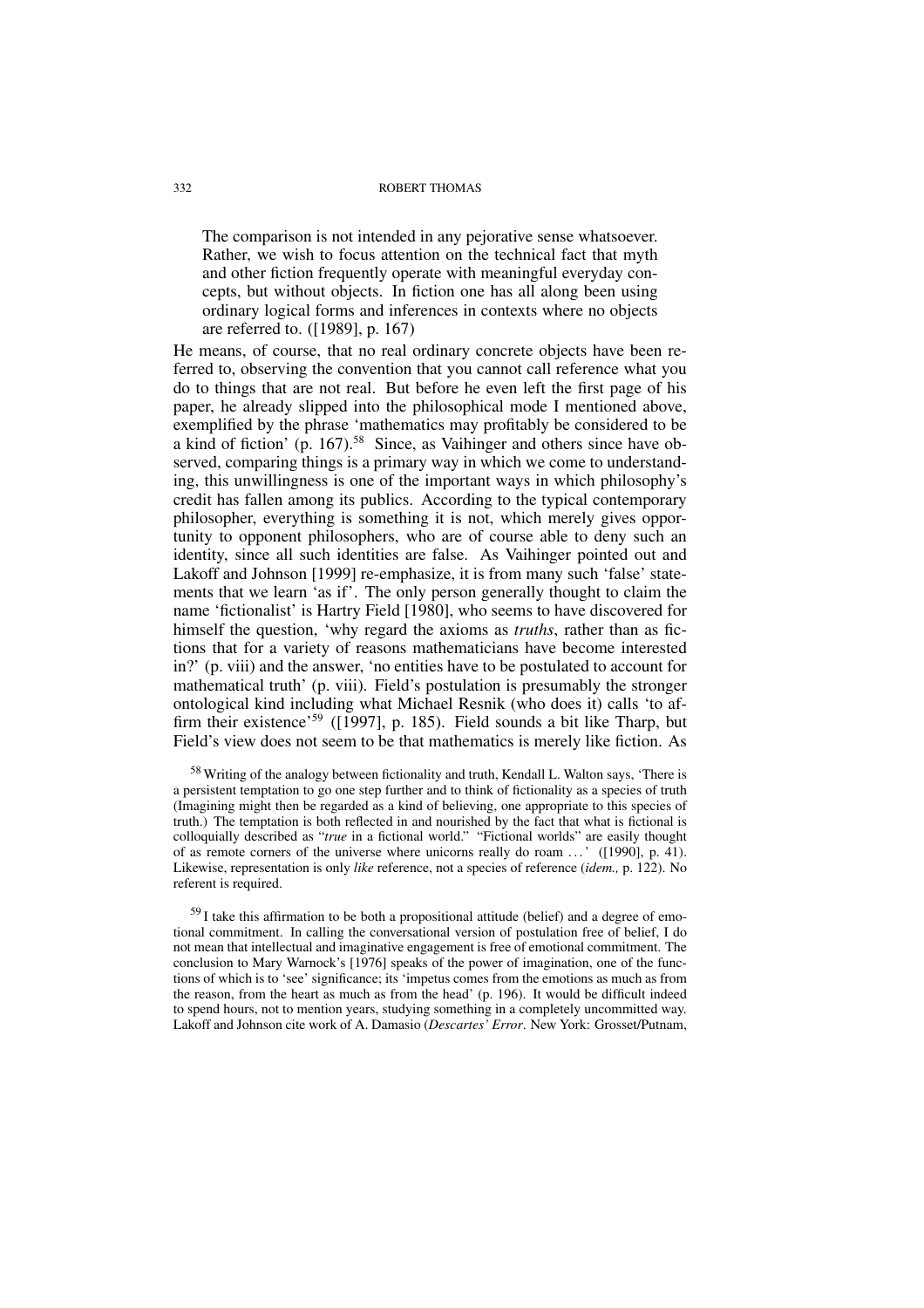a committed nominalist, he thinks mathematics is fiction or, it seems to me, lying (formally the same of course since hearers can commit category mistakes). (There is no question that mathematics is put out as a *kind* of truth. Since he says that it *is* not true, he makes liars of mathematicians.) This is illustrated in his second book.

... the fictionalist can say that the sense in which ' $2 + 2 = 4$ ' is true is pretty much the same as the sense in which 'Oliver Twist lived in London' is true: the latter is true only in the sense that it is true *according to a certain well-known story,* and the former is true only in that it is true *according to standard mathematics.* Similarly, the fictionalist *believes* that  $2 + 2 = 4$  only in the sense that he or she believes that standard mathematics *says that* (or, *has as a consequence that*)  $2 + 2 = 4$ ; just as most of us believe that Oliver Twist lived in London only in the sense that we believe that the novel says that or has as a consequence that Oliver Twist lived in London. ([1989], pp. 2f.)

Field is mistaken about the subject matter of mathematics.<sup>60</sup> In his reply to criticisms of Penelope Maddy [1990] he says,

Our different set theories 'have a different subject matter' only in that they are different stories. They differ in subject matter in the way that *Catch-22* and *Portnoy's Complaint* differ in subject matter; these differ in subject matter despite the fact that neither has a real subject matter at all.

The point of comparing mathematics to fiction is simply to make this negative point that neither is properly evaluated in terms of how well it describes a real subject matter. ([1990], p. 207)

The subject matter of mathematics is dealt with in a way sufficiently subtle that it has not been noticed by many that have been deceived by grammar into thinking that its subject matter is different from what it is. The subject matter of novels, as all making a comparison with fiction should know, is neither vacuous nor unreal, only superficially so. Field shortchanges both mathematics and fiction in identifying them.

1994) saying still more than this. But the necessary commitment in mathematics is to the interest not to the *existence* of the material.

 $^{60}$  Mary Tiles writes. 'This ... is to ignore the way in which mathematical expressions have their content internally generated by their place in a system. When employed in a physical theory they impose and make available precise forms of relation, precise structures for the articulation of theoretical concepts which, as physical concepts, are derived from initial source analogies, paradigm intended applications, experimental and measurement practices etc. (here following Campbell to some extent), but thought through, and thereby structured and schematized by pure mathematical forms.' ([1988], p. 202)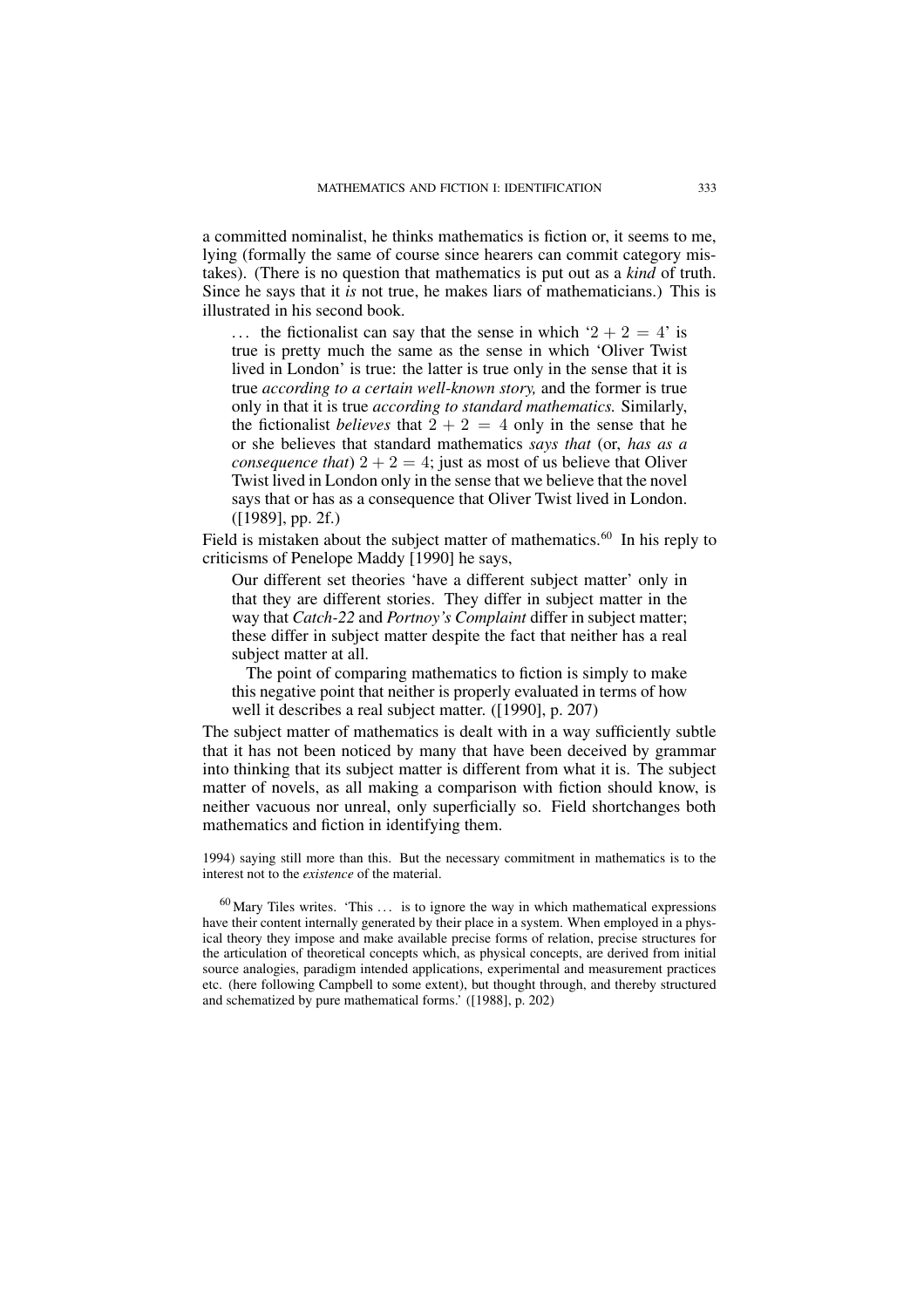Failing to see that mathematics works out in an objective manner the logical consequences of relations that it postulates objects to have, Field fails to see that there is any objectivity in mathematics. So he wants nothing to do with it and proposes replacing it with mathematics-like theory that is not about abstract objects. While the replacement is admirable work, it has remarkably little to do with fiction and has had the effect of sidetracking discussion of fiction to a considerable degree for twenty years. The rhetoric of fiction has been maintained, as for example in Penelope Maddy's criticism mentioned above, but few have bothered to think about fiction itself. Some that have will be considered in part II. I emphasize that mathematics is relative to choice of subject-matter and inference-programme, but within each such pair is entirely objective as almost everyone agrees, even those that find it puzzling. The main point of this section needs to be repeated, Field's motivating rhetoric is wrong; mathematics is not fiction in the ordinary sense of the word. There are three ways in which this is shown. Bunge has pointed out ([1985] and [1997]) quite enough differences between mathematics (which he regards as fiction in Vaihinger's sense) and what he has to call artistic fiction. With a lot of sympathy for the analogy between mathematics and certain fiction, I have given descriptions of both that indicate correspondences, but there are constant distinctions; I shall pursue this theme in part II. Finally, in order to identify mathematics and fiction, Field has to misdescribe both, saying that they are both about nothing when mathematics is about such relations as succession, triangularity, and compactness and his own example, *Catch-22,* is about the human condition, which is why it's funny, and about humanity's inhumanity (formerly, 'man's inhumanity to man'), running up through catch-22 (a device almost worthy of mathematics) to war itself. Triangle ABC and the aircrew are made up for the purpose; so what? To call the real issues 'nothing' is not just wrong; it's outrageous.

### 9. *Conclusion*

I have been concerned in this paper to begin a serious comparison between mathematics and fiction, to be concluded in part II, and to perform a groundclearing exercise to deal with the identifications of mathematics as *about* fictions by Vaihinger and *as* fiction by Field, respectively correct in Vaihinger's Pickwickian sense and incorrect in the standard sense.

I want to acknowledge the trouble several persons have gone to in reading various versions of this paper and commenting on it. Most are unaware of its present shape and none are responsible for its shortcomings. I thank Jody Azzouni, Paula Cohen, Paul Ernest, Donald Gillies, Brian Griffiths, Sarah Hoffman, Dan Isaacson, Brendan Larvor, Yehuda Rav, Michael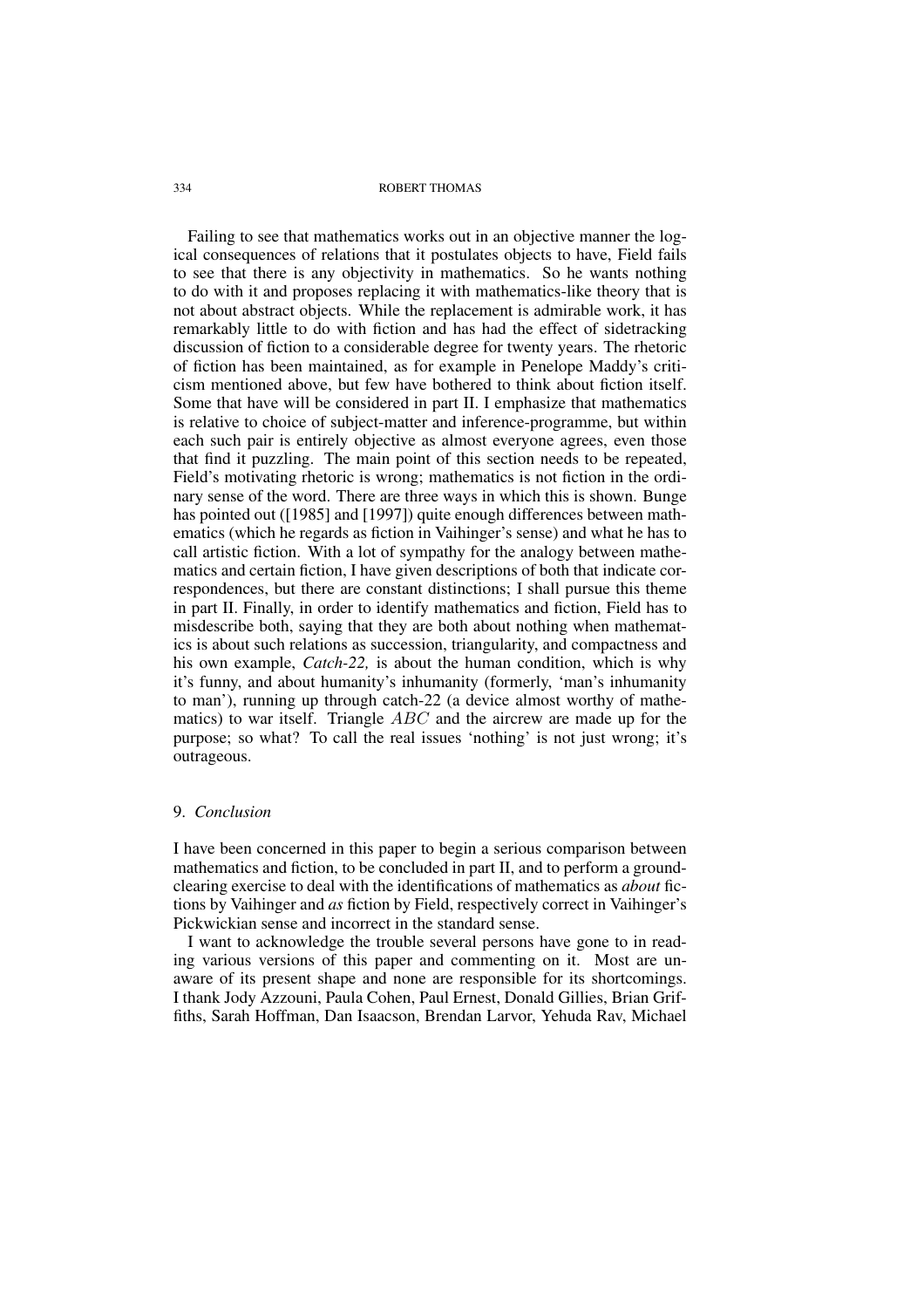Resnik, Hugh Thomas, and Jean Paul Van Bendegem. I also acknowledge with thanks the hospitality of Wolfson College Oxford and the University of Oxford Philosophy Centre, their libraries and librarians.

> St John's College and Department of Mathematics University of Manitoba Winnipeg, Manitoba R3T 2N2 Canada E-mail: thomas@cc.umanitoba.ca

## **REFERENCES**

- Akiba, Ken [2000]: 'Indefiniteness of mathematical objects', *Philosophia Mathematica* (3) 8, 26–46.
- Artin, E. [1953]: Review of N. Bourbaki, *Éléments de mathématique.* Book II, *Algebra*, Chapters I–VII (Paris: Hermann, 1942–1952). *Bull. Amer. Math. Soc.* 39, 474–479; reprinted in part *Bull. Amer. Math. Soc.* (N. S.) 37 (2000), 112–113.
- Atiyah, Michael [1995]: Anniversary Address by the President of the Royal Society, *Bull. Inst. Maths Applic.* 31, 82–84.
- Azzouni, Jody [1994]: *Metaphysical Myths, Mathematical Practice*. New York: Cambridge University Press.
- Bateson, Gregory [1969]: 'Metalogue: What is an instinct?', reprinted in Gregory Bateson. *Steps to an Ecology of Mind*. New York: Ballantine Books, 1972.
- Balaguer, Mark [1998]: *Platonism and Anti-Platonism in Mathematics*. Oxford: Oxford University Press.
- Bentham, Jeremy [1932]: *An Introduction to the Principles of Morals and Legislation* quoted in C. K. Ogden, *Bentham's Theory of fictions* (London: Kegan Paul, Trench, Treubner, 1932).
- Bettelheim, Bruno [1976]: *The uses of enchantment*. New York: Alfred A. Knopf, pp. 47 and 74–75.
- Bostock, David [1974]: *Logic and Arithmetic \* Natural Numbers*. Oxford: Clarendon Press.
- Bostock, David [1979]: *Logic and Arithmetic \*\* Rational and Irrational Numbers*. Oxford: Clarendon Press.
- Bruner, Jerome [1986]: *Actual minds, possible worlds*. Cambridge, Mass.: Harvard University Press.
- Buchanan, Scott [1962]: *Poetry and Mathematics*, second edition (first edition, 1929). Chicago: Chicago University Press.
- Bunge, Mario [1985]: *Treatise on Basic Philosophy*. Dordrecht: Reidel, 1974–1985, Vol. 7, Part I, *Formal and Physical Sciences* (1985).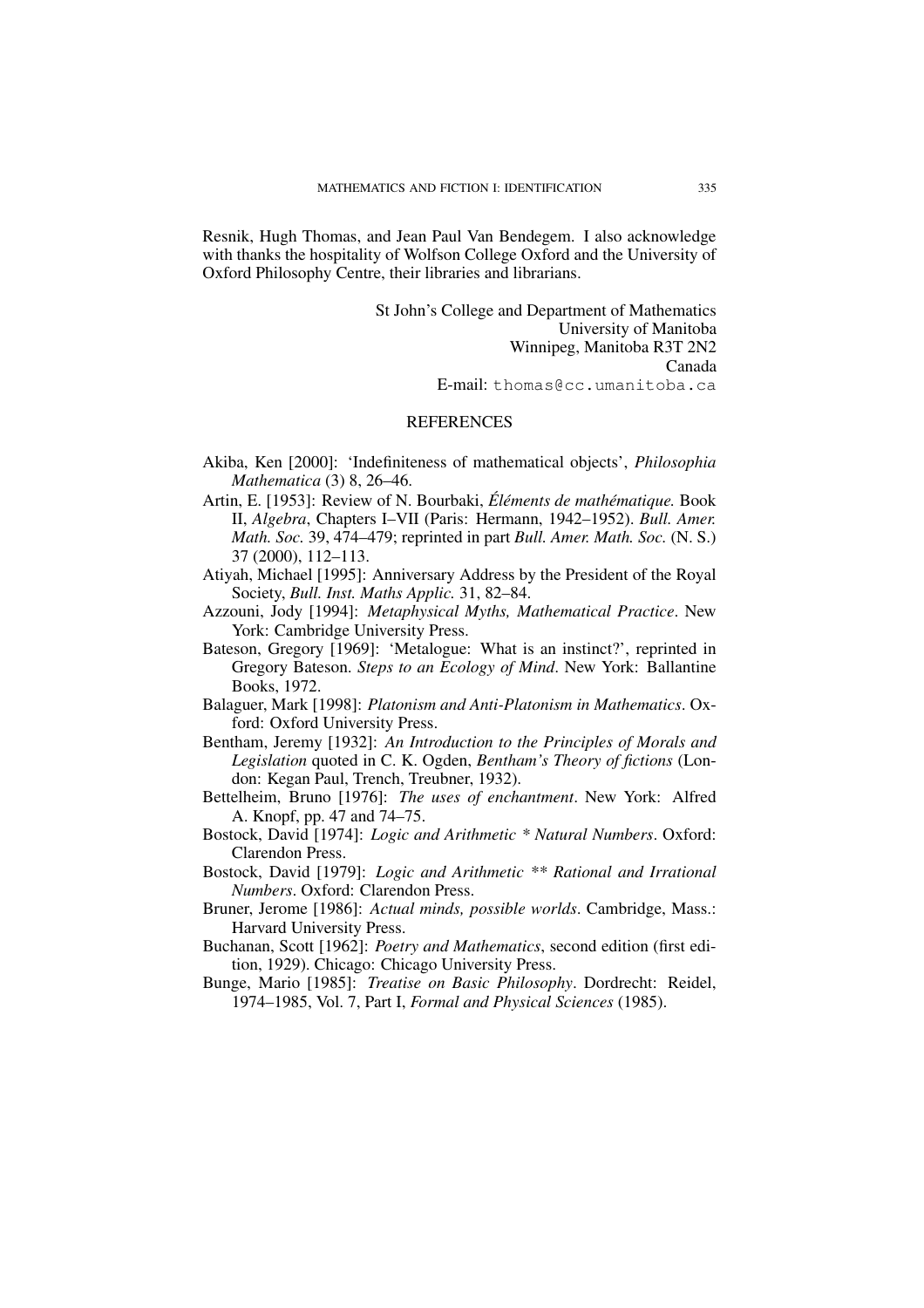- Bunge, Mario [1997]: 'Moderate Mathematical Fictionism' in E. Agazzi and G. Darvas (eds), *Philosophy of Mathematics Today*, Dordrecht: Kluwer, pp. 51–71.
- Burgess, John, and Gideon Rosen [1997]: *A subject with no object*. Oxford: Clarendon Press.
- Caws, Peter [1988]: *Structuralism: The art of the intelligible.* Atlantic Highlands, N. J.: Humanities Press International.
- Corry, Leo [1997]: 'The Origins of Eternal Truth in Modern Mathematics: Hilbert to Bourbaki and Beyond', *Science in Context* 10, 253–296.
- Daston, Lorraine [2000]: 'The coming into being of scientific objects' in Lorraine Daston, ed. *Biographies of scientific objects.* Chicago: University of Chicago Press, pp. 1–14.
- Davis, Martin [1998]: 'Naive or brainwashed' FOM [1997–], 1998 3 10.
- Dedekind, Richard [1888]: Letter to Weber 1888 01 24 reprinted in *Gesammelte Mathematische Werke,* Band 3 (ed. R. Fricke, E. Noether, O. Ore), Braunschweig, 1932, pp. 488–490, trans. Walter Felscher on FOM [1997–], 1998 3 13.
- Detlefsen, Michael [1998]: 'Foundations as a search for certainty' FOM [1997–], 1998 10 2.
- Devlin, Keith [1991]: *Logic and Information.* Cambridge: Cambridge University Press.
- Donaldson, Margaret [1993]: *Human minds*. London: Penguin.
- Eco, Umberto [1979]: *The role of the reader: Explorations in the semiotics of texts.* Bloomington, Indiana: Indiana University Press.
- Evans, Gareth [1982]: *Varieties of Reference*. John McDowell, ed. Oxford: Clarendon Press.
- Field, Hartry [1980]: *Science without numbers: A defence of nominalism*. Princeton: Princeton University Press.
- Field, Hartry [1989]: *Realism, mathematics and modality*. Oxford: Blackwell.
- Field, Hartry [1990]: 'Mathematics without truth (a reply to Maddy)', *Pacific Philosophical Quarterly* 71, 206–222.
- FOM [1997–2002], an automated e-mail list for discussing foundations of mathematics, created by H. Friedman and S. G. Simpson. (The messages are archived at http://www.cs.nyu.edu/mailman/listinfo/fom/.)
- Fowler, David [1998]: *The mathematics of Plato's Academy*, second edition. Oxford: Oxford University Press.
- Grosholz, Emily [1991]: 'Descartes *Geometry* and the classical tradition' in *Revolution and Continuity*. Washington: Catholic University of America Press, pp. 183–196.
- Grosholz, Emily [2000]: 'The role of hybrids in the partial unification of mathematical domains', in E. Grosholz and H. Breger, eds. *The Growth of Mathematical Knowledge*. Dordrecht: Kluwer, pp. 81–91.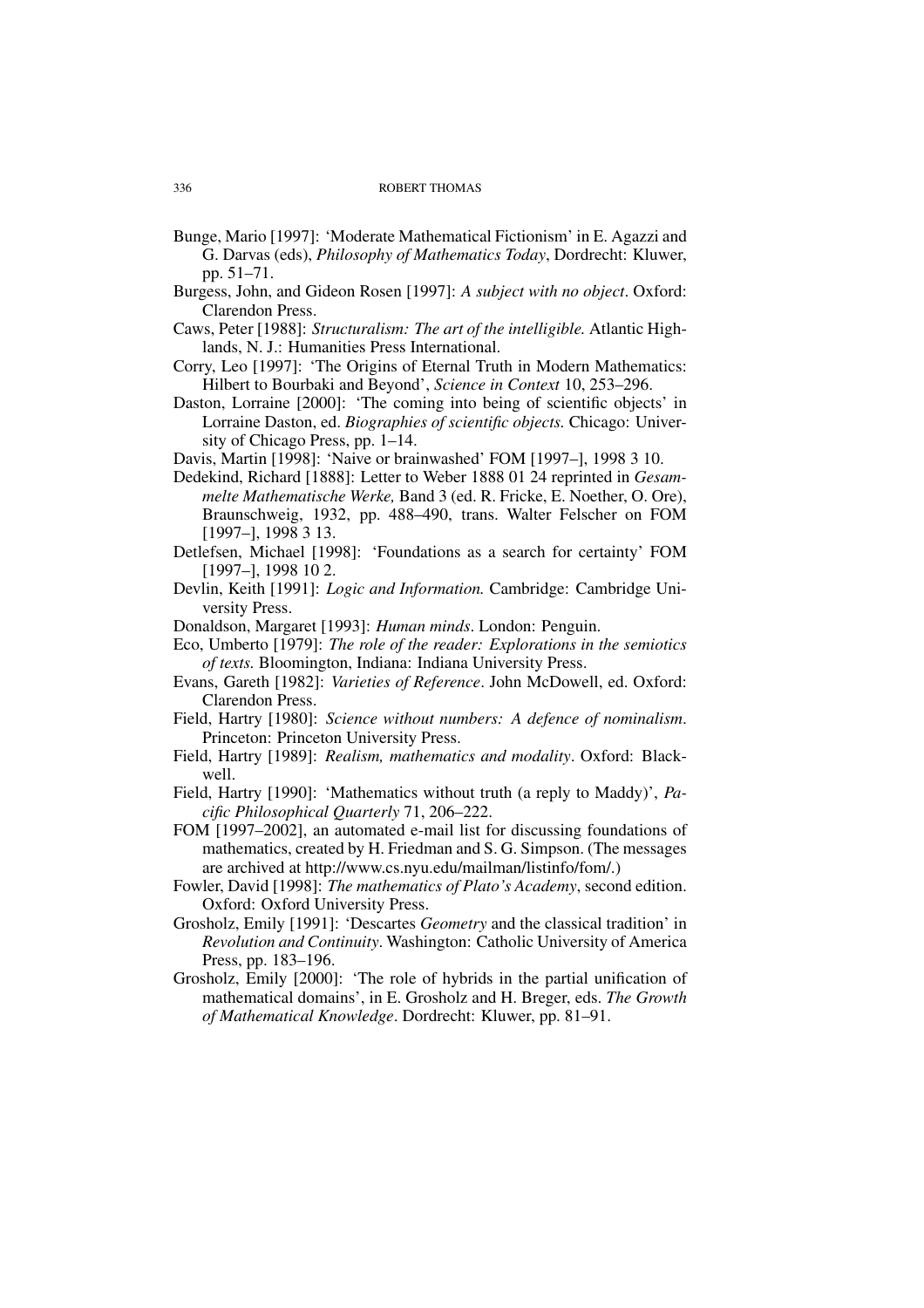- Gutting, Gary [1978]: 'Scientific realism' in J. C. Pitt, ed. *The Philosophy of Wilfrid Sellars: Queries and Extensions*. Dordrecht: Reidel, pp. 105– 128.
- Hellman, Geoffrey [2001]: 'Three varieties of mathematical structuralism', *Philosophia Mathematica* (3) 9, 184–211.
- Hodges, Wilfrid [1985]: 'Truth in a structure', *Proc. Aristotelian Soc.* 86 (1985–86), 135–151.
- Isaacson, Daniel [1994]: 'Mathematical intuition and objectivity', in Alexander George, ed., *Mathematics and Mind*. New York: Oxford University Press, pp. 118–140.
- Kneale, W., and M. Kneale [1963]: *The development of logic*. Oxford: Oxford University Press.
- Körner, Stephan [1966]: *Experience and Theory: An Essay in the Philosophy of Science.* London: Routledge & Kegan Paul.
- Lakoff, G., and Mark Johnson [1980]: *Metaphors we live by*. Chicago: University of Chicago Press.
- Lakoff, G., and Mark Johnson [1999]: *Philosophy in the flesh*. New York: Basic Books.
- Lamarque, Peter, and Stein Haugom Olsen [1994]: *Truth, fiction, and literature: A philosophical perspective*. Oxford: Oxford University Press.
- Lane, Michael [1970]: *Structuralism: A reader.* London: Jonathan Cape = *Introduction to Structuralism.* New York: Basic Books.
- Lear, Jonathan [1982]: 'Aristotle's philosophy of mathematics', *Phil. Rev.* 91, 161–192.
- Lewis, David [1983]: 'Truth in fiction' in *Philosophical Papers*. Oxford: Oxford University Press, 1983, pp. 261–275.
- MacIntyre, Alisdair [1977]: 'Epistemological crises, dramatic narrative, and the philosophy of science', *Monist* 60, 453–472.
- Maddy, Penelope [1990]: 'Mathematics and Oliver Twist', *Pacific Philosophical Quarterly* 71, 189–205.
- Mancosu, Paolo [1999]: 'Bolzano and Cournot on mathematical explanation', *Revue d'histoire des sciences* 52, 429–455.
- Mancosu, Paolo [2000]: 'On mathematical explanation' in E. Grosholz and H. Breger, eds. *The Growth of Mathematical Knowledge*. Dordrecht: Kluwer, pp. 103–119.
- Marion, Mathieu [1998]: *Wittgenstein, Finitism, and the Foundations of Mathematics*. Oxford: Clarendon Press.
- Mitchell, W. J. T., ed. [1981]: *On Narrative*. Chicago: University of Chicago Press.
- Mitscherling, Jeff [1999]: Review of J. R. Mensch. *After modernity: Husserlian reflections on a philosophical tradition*. *Dialogue* 38, 223–225.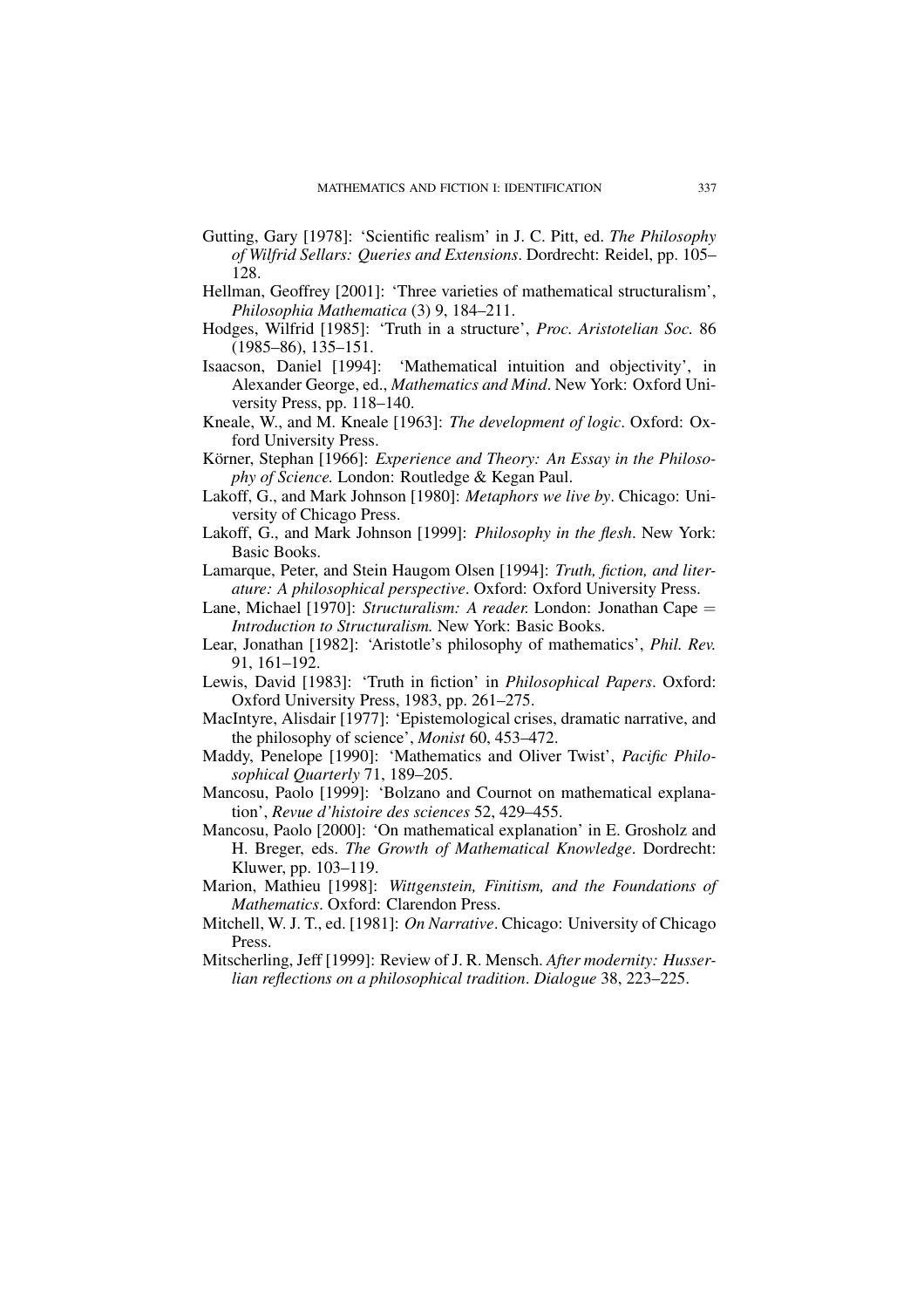- Morton, Adam [1996]: 'Mathematics as Language' in A. Morton and S.P. Stich, eds. *Benacerraf and his Critics*. Oxford: Blackwell, pp. 213– 227.
- Netz, Reviel [1999]: *The Shaping of Deduction in Greek Mathematics: A Study in Cognitive History.* Cambridge: Cambridge University Press.
- Papineau, David [1988]: 'Mathematical fictionalism', *Intern. Studies in the Phil. of Science* 2, 151–174.
- Paulos, John Allen [1998]: *Once upon a number: The hidden mathematical logic of stories.* New York: Basic Books.
- Piaget, J. [1972]: 'Intellectual Evolution from Adolescence to Adulthood', *Human Development* 15, 1–12.
- Poincaré, Henri [1902]: 'La grandeur mathématique et l'experience' in *La Science et l'Hypothèse.* Paris: Flammarion, 1902. English translation by W. J. G., 'Mathematical magnitude and experiment' in *Science and Hypothesis*, pp. 17–34. Walter Scott Publishing Company. Reprinted New York: Dover, 1952.
- Prince, Gerald [1982]: *Narratology: The form and fuctioning of narrative.* The Hague: Mouton.
- Rav, Yehuda [1999]: 'Why Do We Prove Theorems?', *Philos. Math.* (3) 7, 5–41.
- Resnik, Michael [1997]: *Mathematics as a Science of Patterns*. Oxford: Clarendon Press.
- Rickart, Charles E. [1995]: *Structuralism and Structures: A mathematical perspective.* Singapore: World Scientific.
- Ricoeur, Paul [1977]: *The rule of metaphor*, trans. Robert Czerny. Toronto: University of Toronto Press.
- Ricoeur, Paul [1984]: *Time and Narrative*, Vol. 1, trans. Kathleen McLaughlin and David Pellauer. Chicago: University of Chicago Press.
- Rotman, Brian [1993]: *Ad Infinitum: The Ghost in Turing's Machine*. Stanford: Stanford University Press.
- Russell, Bertrand [1905]: 'On Denoting' *Mind* 14, 479–493. Reprinted in [1956], pp. 41–56.

Russell, Bertrand [1910]: *Mysticism and Logic*. London: Allen and Unwin.

- Russell, Bertrand [1912]: *The problems of philosophy*, Oxford: Oxford University Press.
- Russell, Bertrand [1914]: *Our knowledge of the external world*. London & Chicago: Open Court.
- Russell, Bertrand [1954]: *The Analysis of Matter*, introd. by L. E. Denonn. London: Allen and Unwin.
- Russell, Bertrand [1956]: *Logic and Knowledge*, R. C. Marsh, ed. London: Allen and Unwin.
- Russell, Bertrand [1985]: *The philosophy of logical atomism*, David Pears, ed. La Salle, Ill.: Open Court.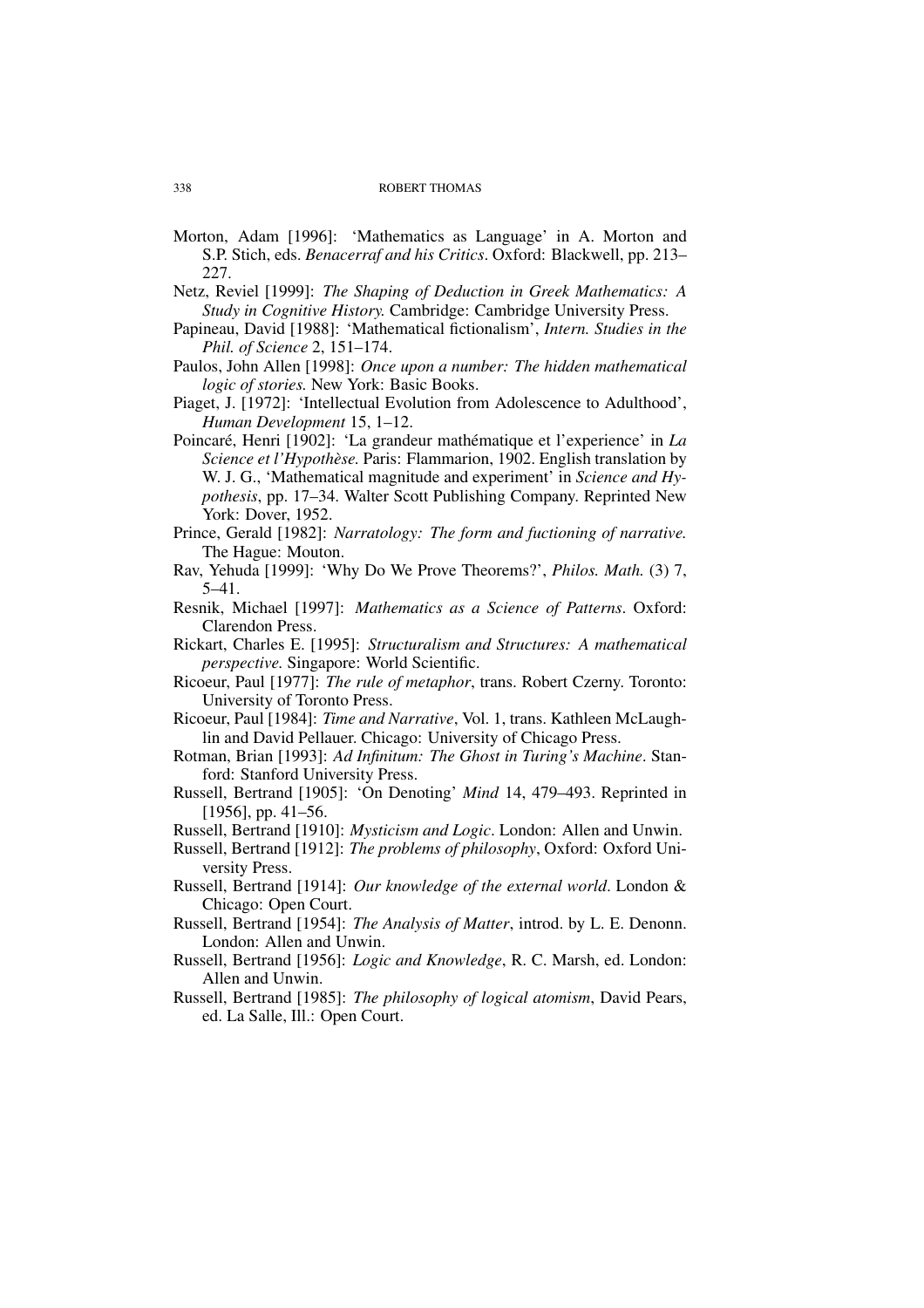- Scholes, Robert [1981]: 'Language, Narrative, and Anti-Narrative' in Mitchell [1981], pp. 200–208.
- Shafer, Roy [1981]: 'Narration in the Psychoanalytic Dialogue' in Mitchell [1981], pp. 25–49.
- Smith, Barbara Herrnstein [1981]: 'Narrative Versions, Narrative Theories' in Mitchell [1981], pp. 204–232.
- Tait, W. W. [2001]: 'Beyond the axioms: The question of objectivity in mathematics' *Philosophia Mathematica* (3) 9, 21–36.
- Taylor, Charles [1989]: *Sources of the Self: The Making of the Modern Identity.* Cambridge: Cambridge University Press.
- Tharp, Leslie [1989]: 'Myth and Mathematics: A Conceptualistic Philosophy of Mathematics I', *Synthese* 81, 167–201.
- Thorburn, W. M. [1918]: 'The myth of Occam's Razor', *Mind* 27, 345–353.
- Tiles, Mary [1988]: 'Scientific dreamspace: Symbolic forms and scientific theories', *Intern. Stud. in the Phil. of Science* 2, 189–204.
- Torretti, Roberto [1981]: 'Three kinds of mathematical fictionalism' in J. Agassi and R. S. Cohen, eds. *Scientific Philosophy Today*. Dordrecht: Reidel, pp. 399–414.
- Turner, Mark [1996]: *The literary mind*. New York: Oxford University Press.
- Vaihinger, Hans [1924]: *The Philosophy of 'As If'*, abridged translation by C. K. Ogden. London: Kegan Paul, Trench, Trubner.
- van Fraassen, Bas C. [1991]: *Quantum Mechanics*. Oxford: Clarendon.
- von Freytag-Löringhoff, Bruno [1951]: *Philosophical Problems of Mathematics*, trans. Amethe Countess von Zeppelin. New York: Philosophical Library.
- Wagner, Steven [1982]: 'Arithmetical Fiction', *Pacific Philosophical Quarterly* 63, 255–269.
- Walton, Kendall L. [1990]: *Mimesis as Make-Believe: On the Foundations of the Representational Arts*. Cambridge, Mass.: Harvard University Press.
- Wang Hao [1974]: *From Mathematics to Philosophy*. London: Routledge & Kegan Paul.
- Wang Hao [1986]: *Beyond Analytic Philosophy*. Cambridge, Mass.: MIT Press.
- Warnock, Mary [1976]: *Imagination*. London: Faber and Faber.
- Warnock, Mary [1994]: *Imagination and Time*. Oxford: Blackwell.
- Wells, David [1987]: 'Epistemology of abstract games and mathematics', *Studies of Meaning Language & Change*, No. 20 (1987), 4–44, and No. 21 (1988), 5–11.
- Weyl, H. [1987]: *The continuum*, trans. S. Pollard. Kirksville, Missouri: Thomas Jefferson University Press.
- White, Hayden [1981]: 'The value of narrativity in the representation of reality' in Mitchell [1981], pp. 1–23.